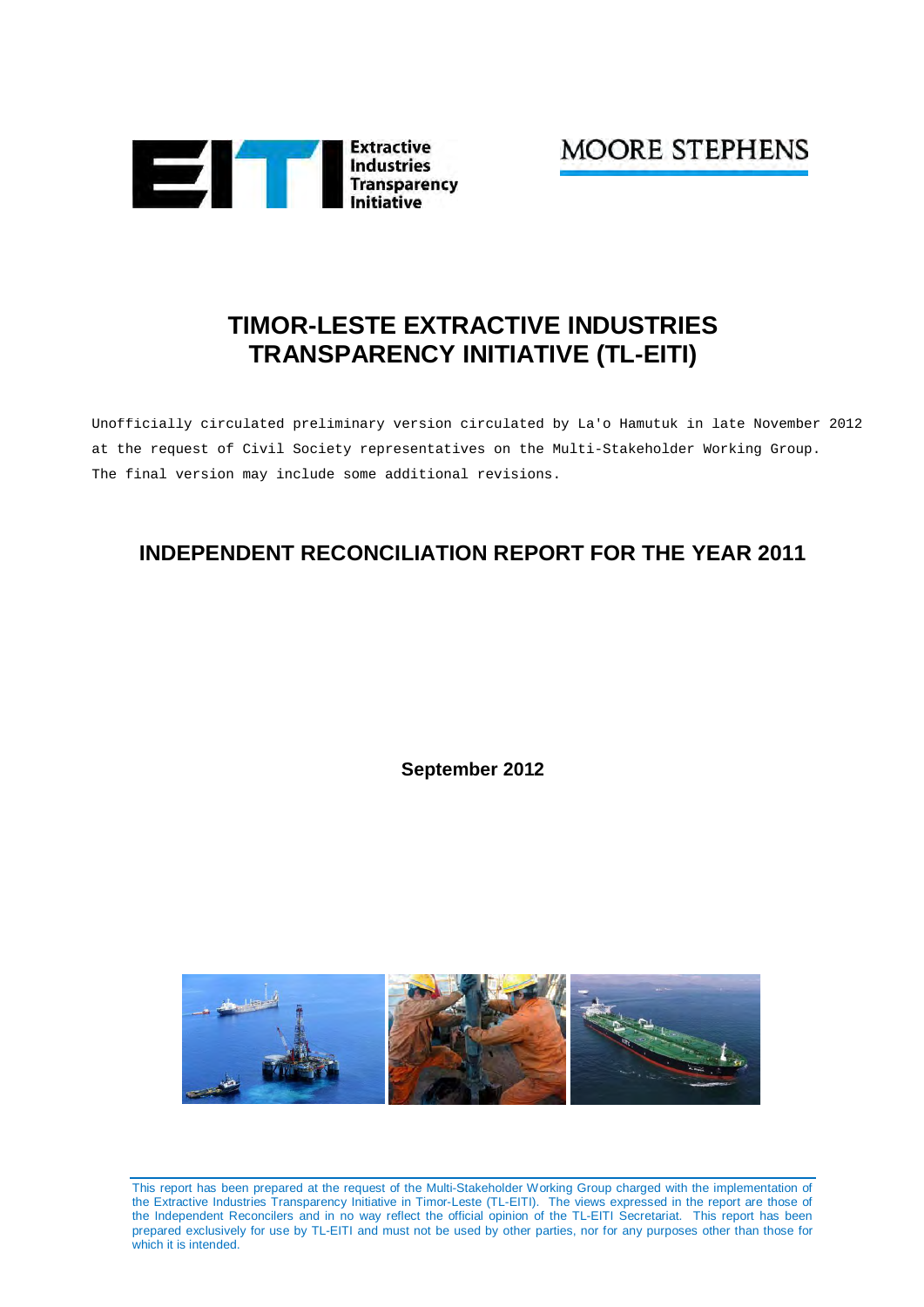# **CONTENTS**

| 1.  |                                                                                      |  |
|-----|--------------------------------------------------------------------------------------|--|
| 1.1 |                                                                                      |  |
| 1.2 |                                                                                      |  |
| 1.3 |                                                                                      |  |
| 2.  |                                                                                      |  |
| 2.1 |                                                                                      |  |
| 2.2 |                                                                                      |  |
| 2.3 |                                                                                      |  |
| 2.4 |                                                                                      |  |
| 3.  |                                                                                      |  |
| 3.1 |                                                                                      |  |
| 3.2 |                                                                                      |  |
| 4.  |                                                                                      |  |
| 4.1 |                                                                                      |  |
| 4.2 |                                                                                      |  |
| 4.3 |                                                                                      |  |
| 5.  |                                                                                      |  |
| 5.1 |                                                                                      |  |
| 5.2 |                                                                                      |  |
| 5.3 |                                                                                      |  |
| 6.  |                                                                                      |  |
| 7.  |                                                                                      |  |
|     |                                                                                      |  |
|     | Annex 1: Details of oil companies included in the EITI 2011 reconciliation scope  24 |  |
|     |                                                                                      |  |
|     |                                                                                      |  |
|     |                                                                                      |  |
|     | Annex 5: List of contacts and people involved in the reconciliation process  45      |  |
|     |                                                                                      |  |
|     |                                                                                      |  |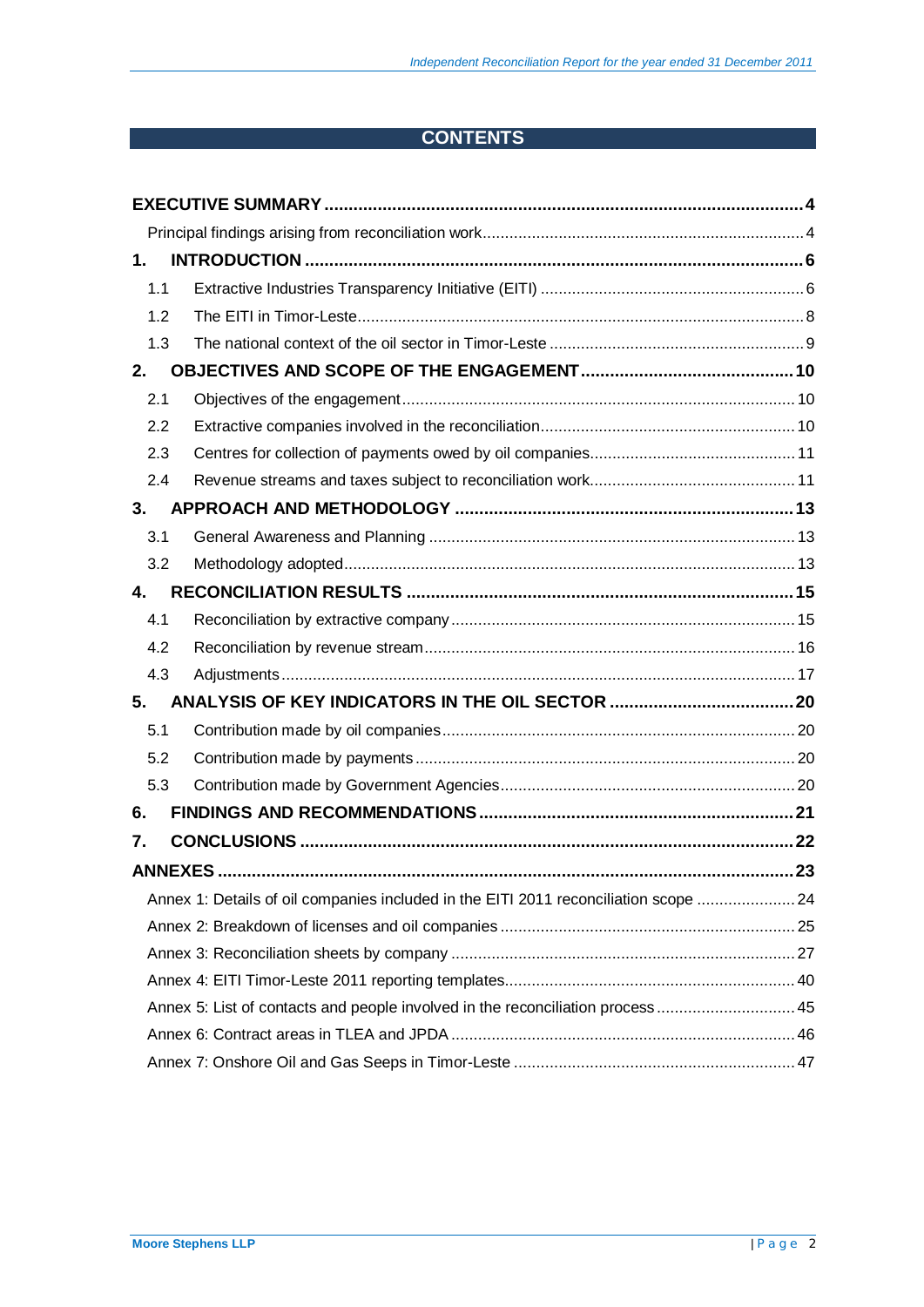| <b>LIST OF ABBREVIATIONS</b> |                                                           |  |  |  |  |  |  |
|------------------------------|-----------------------------------------------------------|--|--|--|--|--|--|
| <b>BPA</b>                   | Banking and Payments Authority                            |  |  |  |  |  |  |
| <b>CBTL</b>                  | Central Bank of Timor-Leste                               |  |  |  |  |  |  |
| <b>EITI</b>                  | Extractive Industries Transparency Initiative             |  |  |  |  |  |  |
| <b>ETRS</b>                  | East Timor Revenue Services                               |  |  |  |  |  |  |
| <b>FTP</b>                   | <b>First Tranche Petroleum</b>                            |  |  |  |  |  |  |
| <b>IFAC</b>                  | International Federation of Accountants                   |  |  |  |  |  |  |
| <b>ISRS</b>                  | International Standards on Related Services               |  |  |  |  |  |  |
| JPDA.                        | Joint Petroleum Development Area                          |  |  |  |  |  |  |
| <b>MSWG</b>                  | Multi-Stakeholder Working Group                           |  |  |  |  |  |  |
| <b>NPA</b>                   | National Petroleum Authority                              |  |  |  |  |  |  |
| <b>PSC</b>                   | <b>Petroleum Sharing Contract</b>                         |  |  |  |  |  |  |
| <b>PTA</b>                   | Petroleum Tax Directorate                                 |  |  |  |  |  |  |
| TL                           | <b>Timor-Leste</b>                                        |  |  |  |  |  |  |
| <b>TLEA</b>                  | Timor-Leste Exclusive Area                                |  |  |  |  |  |  |
| <b>TL-EITI</b>               | Timor-Leste Extractive Industries Transparency Initiative |  |  |  |  |  |  |
| <b>VAT</b>                   | Value Added Tax                                           |  |  |  |  |  |  |
| <b>WHT</b>                   | <b>Withholding Tax</b>                                    |  |  |  |  |  |  |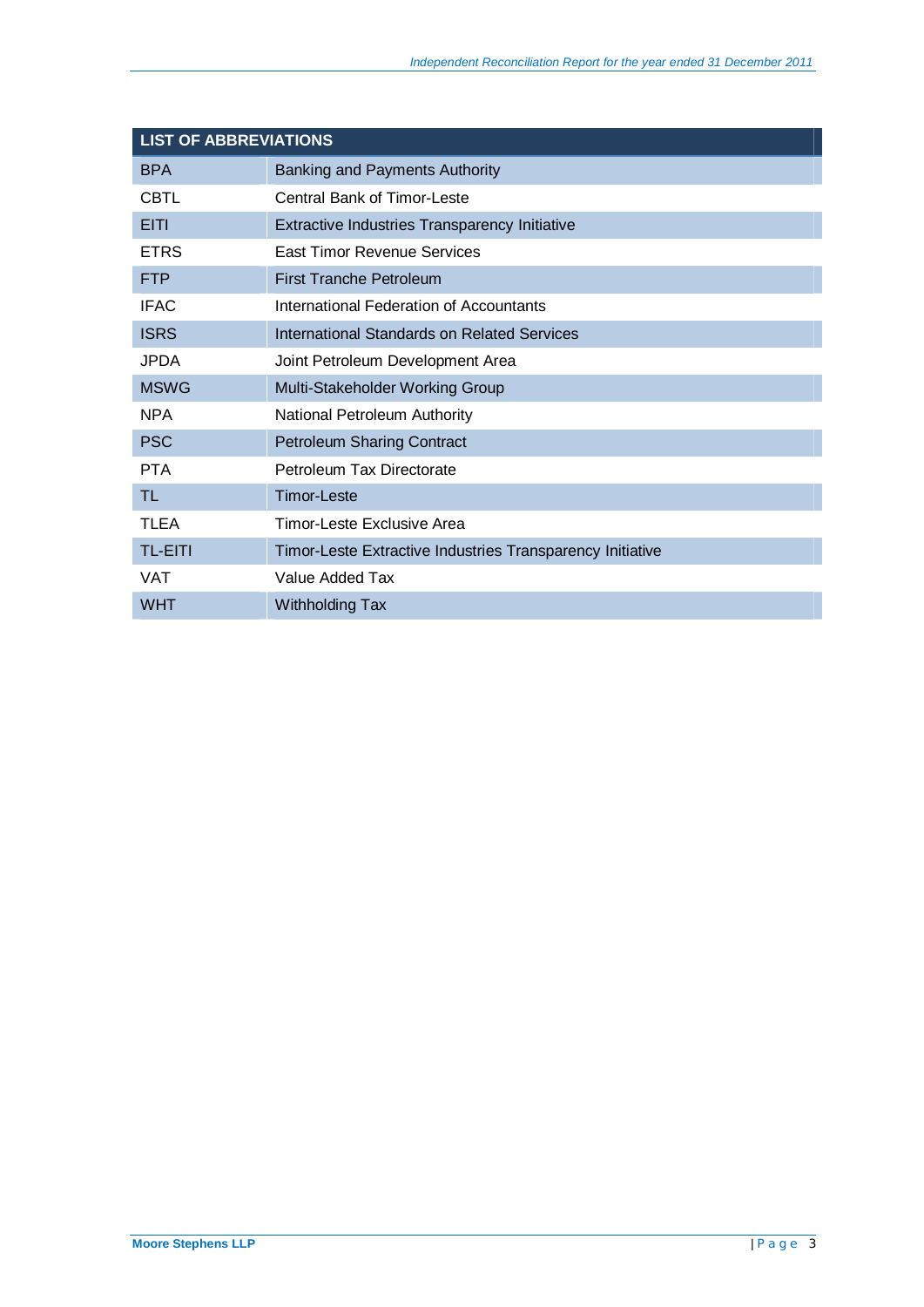## **EXECUTIVE SUMMARY**

The Third Timor-Leste Extractive Industries Transparency Initiative reconciliation covering the period from 1 January to 31 December 2011, was carried out by Moore Stephens in accordance with our Service Contract dated 30 April 2012 and as approved by the Multi-Stakeholder Working Group.

The assignment consisted of a detailed reconciliation of the payments made and declared by the Oil & Gas companies to revenue data provided by various entities and agencies of the Government of Timor-Leste.

The overall objective of the reconciliation exercise was to help the Government of Timor-Leste, and other relevant stakeholders, to determine the contribution that the Oil & Gas sector is making to the country's economy and social development, and this to improve transparency and responsibility in the extractive resources sector.

### **Principal findings arising from reconciliation work**

The main findings resulting from our work are as follows:

- **1.** All oil companies and all Government Agencies have lodged their reporting templates for the 2011 reconciliation exercise. In total, 13 Oil & Gas companies and 3 Government Agencies have been included in the reconciliation scope.
- **2.** Total differences between payments declared by the oil companies during 2011 and Government Agencies receiving these payments, prior to our reconciliation work, amounted to **USD (4,244,840)**, as follows:

|                         | <b>Companies</b><br>(USS) | Government<br>(USS) | <b>Difference</b><br>(US\$) | $\%$    |
|-------------------------|---------------------------|---------------------|-----------------------------|---------|
| Total payments declared | 3,436,243,783             | 3.440.488.623       | (4.244.840)                 | $-0.1%$ |

**3.** Following our reconciliation work, we were able to adjust all the discrepancies, both in respect of declarations made by the companies and those made by the Government Agencies:

|                         | <b>Companies</b><br>(USS) | Government<br>(USS) | <b>Difference</b><br>(USS) | $\%$ |
|-------------------------|---------------------------|---------------------|----------------------------|------|
| Total payments declared | 3.453.285.817             | 3,453,285,817       |                            |      |

The types of adjustments made during our reconciliation work, together with their values, are detailed in section 4.3 of this report.

**4.** We set out in the tables below a summary of the amount declared by the extractive companies at the end of the reconciliation exercise.

| No.            | Company                                      | <b>Companies</b><br>(US\$) | <b>Government</b><br>(US\$) | <b>Differences</b><br>(US\$) |
|----------------|----------------------------------------------|----------------------------|-----------------------------|------------------------------|
| 1              | <b>ConocoPhillips</b>                        | 1,991,016,698              | 1,991,016,698               |                              |
| 2              | Eni Timor-Leste                              | 401,268,453                | 401,268,453                 |                              |
| 3              | <b>Santos</b>                                | 365,391,369                | 365,391,369                 |                              |
| 4              | <b>Inpex Sahul</b>                           | 386,287,273                | 386,287,273                 |                              |
| 5              | <b>Tokyo Timor Sea Resources</b>             | 290,213,987                | 290,213,987                 |                              |
| 6              | Woodside Petroleum                           | 607,763                    | 607,763                     |                              |
| $\overline{7}$ | Minza Oil & Gas                              | 91,746                     | 91,746                      |                              |
| 8              | Petronas                                     | 107                        | 107                         |                              |
| 9              | <b>Oilex</b>                                 | 417,407                    | 417,407                     |                              |
| 10             | <b>Reliance Exploration &amp; Production</b> | 3,563,379                  | 3,563,379                   |                              |
| 11             | Talisman                                     | 6,419,484                  | 6,419,484                   |                              |
| 12             | Japan Energy E and P                         | 29,751                     | 29,751                      |                              |
| 13             | AusAid                                       | 7,978,400                  | 7,978,400                   |                              |
|                | <b>Total</b>                                 | 3,453,285,817              | 3,453,285,817               |                              |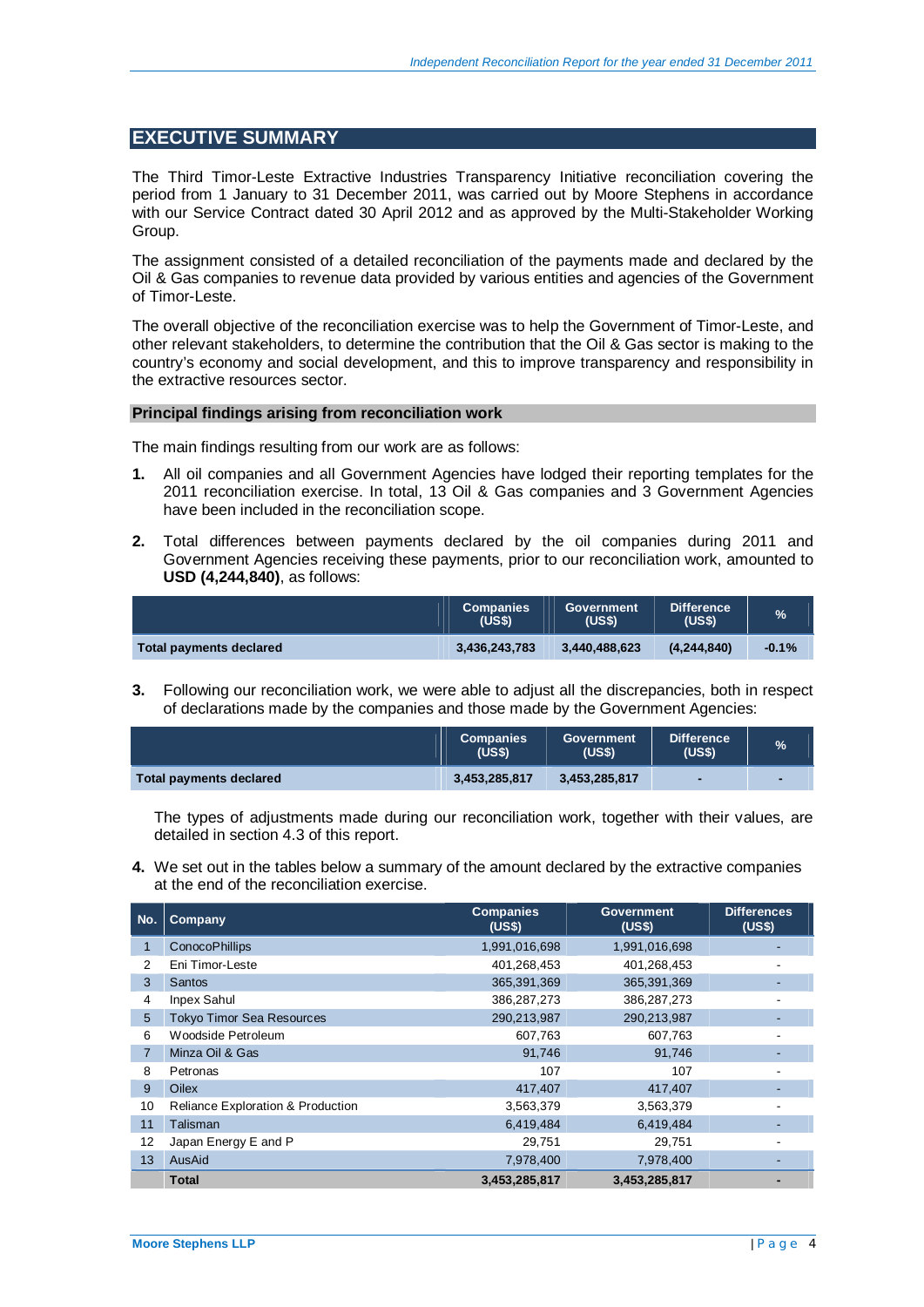**5.** We set out in the tables below a summary of the taxes declared by tax at the end of the reconciliation exercise.

| No.            | <b>Revenue stream</b>                          | <b>Extractive</b><br>companies<br>(US\$) | <b>Government</b><br>(US\$) | <b>Differences</b><br>(US\$) |
|----------------|------------------------------------------------|------------------------------------------|-----------------------------|------------------------------|
|                | <b>Petroleum Tax Directorate</b>               | 1,319,808,421                            | 1,319,808,421               |                              |
| 1              | Income tax                                     | 659,025,791                              | 659,025,791                 |                              |
| 2              | Additional Profits Tax/Supplemental Profit Tax | 569,338,573                              | 569,338,573                 |                              |
| 3              | <b>Branch Profits Tax</b>                      |                                          |                             |                              |
| 4              | <b>VAT</b>                                     | 16,196,459                               | 16,196,459                  |                              |
| 5              | <b>Withholding Tax</b>                         | 16, 185, 154                             | 16, 185, 154                |                              |
| 6              | Wages Tax                                      | 7,399,504                                | 7,399,504                   |                              |
| $\overline{7}$ | Penalty / Interest                             | 51,662,940                               | 51,662,940                  |                              |
| 8              | <b>Other Payments</b>                          |                                          |                             |                              |
|                | <b>National Petroleum Authority</b>            | 2,125,498,996                            | 2,125,498,996               |                              |
| 9              | FTP - Condensate/Crude Oil                     | 119,655,237                              | 119,655,237                 |                              |
| 10             | FTP - Liquefied Petroleum Gas                  | 35,015,765                               | 35,015,765                  |                              |
| 11             | FTP - Gas                                      | 83,102,923                               | 83,102,923                  |                              |
| 12             | Profit oil & gas payments                      | 1,883,696,071                            | 1,883,696,071               |                              |
| 13             | JPDA - Application Fee                         | 5,000                                    | 5,000                       |                              |
| 14             | JPDA - Seismic Data Fee                        |                                          |                             |                              |
| 15             | JPDA - Development Fee                         | 3,064,000                                | 3,064,000                   |                              |
| 16             | JPDA - Contract Service Fee                    | 960,000                                  | 960,000                     |                              |
| 17             | TL Exclusive Area - Application Fee            |                                          |                             |                              |
| 18             | TL Exclusive Area - Seismic Data Fee           |                                          |                             |                              |
|                | <b>Central Bank of Timor-Leste</b>             | 7,978,400                                | 7,978,400                   |                              |
| 19             | TL Exclusive Area - License Fee/Surface Fee    | 7,978,400                                | 7,978,400                   |                              |
|                | <b>Total</b>                                   | 3,453,285,817                            | 3,453,285,817               |                              |

Partner London EC1A 4AB Moore Stephens LLP

Tim Woodward 150 Aldersgate Street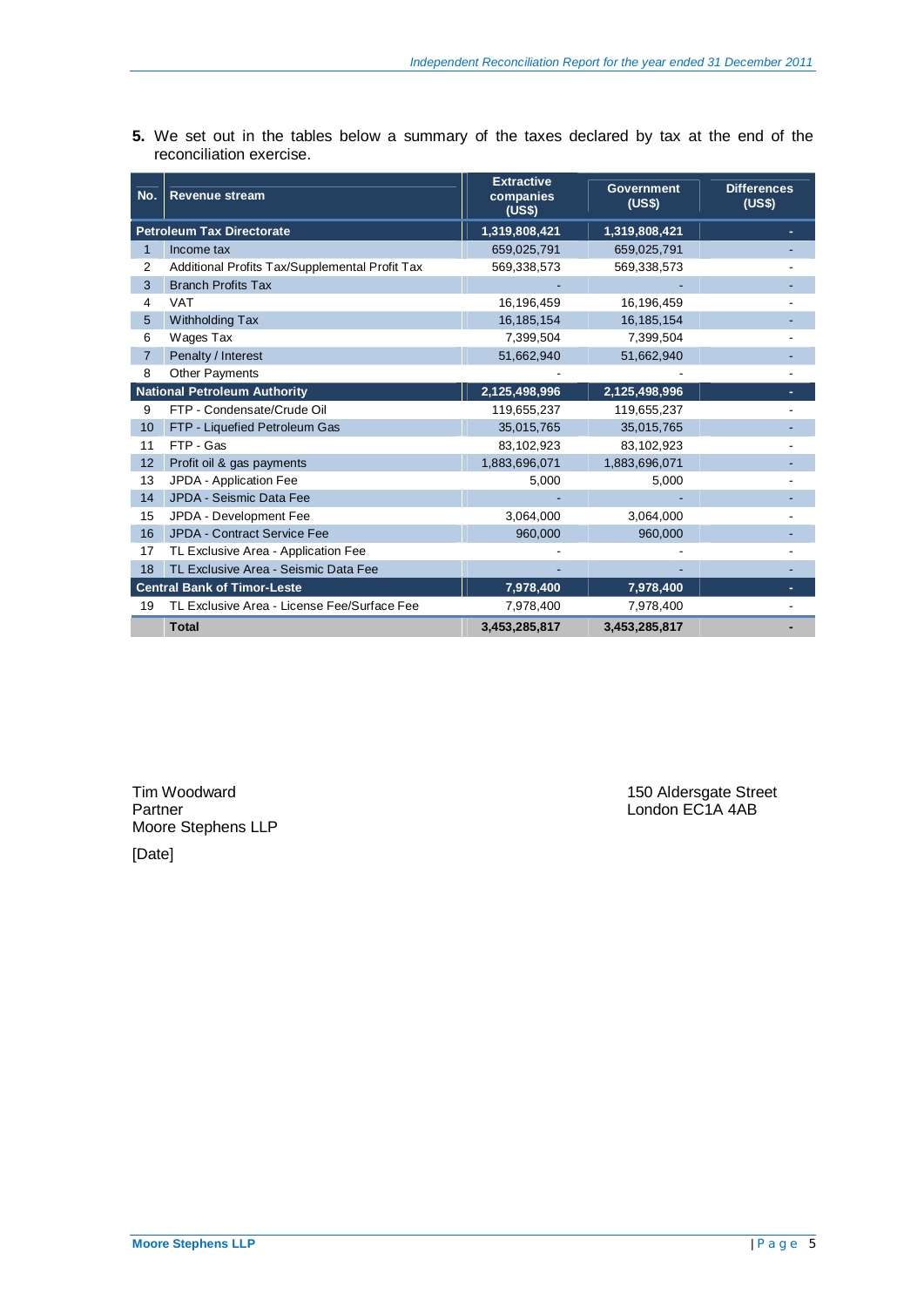# **1. INTRODUCTION**

## **1.1 Extractive Industries Transparency Initiative (EITI)**

### **1.1.1 Creation**

The Extractive Industries Transparency Initiative (EITI) was first announced at the World Summit for Sustainable Development in Johannesburg in 2002 (the 'Earth Summit 2002'), and officially launched in London in 2003. It was founded on the recognition that, while oil, gas and minerals can help raise living standards across the world, in countries where these resources are not managed appropriately, this may often lead to corruption and conflict and, for many people, a lower quality of life.

Accordingly, the initiative aims for improved transparency through companies in the mining sector publishing their tax payments and government organisations disclosing amounts received from those companies. EITI therefore promotes better governance in countries rich in oil, gas and mineral resources, and seeks to reduce the risk of diversion or misappropriation of funds generated by the development of a country's extractive industries. It works through the joint cooperation of governments, private sector companies, civil society groups, investors and international organizations.

There is a formal structure for the admission of countries into the EITI, in which governments wishing to obtain membership have to meet five requirements:

- 1. The government is required to issue an unequivocal public statement of its intention to implement the EITI;
- 2. The government is required to commit to work with civil society and companies on the implementation of the EITI ;
- 3. The government is required to appoint a senior individual to lead on the implementation of the EITI ;
- 4. The government is required to establish a multi-stakeholder group to oversee the implementation of the EITI; and
- 5. The multi-stakeholder group, in consultation with key EITI stakeholders, should agree and publish a fully costed work plan, containing measurable targets, and a timetable for implementation and incorporating an assessment of capacity constraints.

Once accepted as an EITI candidate, the country then works towards becoming fully EITIcompliant. This involves the appointment of a "credible, independent" administrator, and the disclosure and dissemination of information on payments from oil, gas and mining companies to the government in compliance with standards (subject to the checks built into the process to ensure that this information is comprehensive, comprehensible and accurate). Candidate countries are given a reasonable timescale (usually thirty months) to become fully compliant with EITI standards.

Currently, 62 of the world's largest oil, gas and mining companies support and actively participate in the EITI process, through international commitments and industry associations. Moreover, the EITI has won the support of over 80 global investment institutions, collectively managing over 16 billion US dollars.

### **1.1.2 General principles**

The EITI establishes an international standard allowing companies to publish how much they pay and governments to disclose how much they receive.

3.5 billion people live in countries rich in oil, gas and minerals. With good governance the exploitation of these resources can generate large revenues to foster growth and reduce poverty. However, when governance is weak, it may result in poverty, corruption, and conflict. The EITI aims to strengthen governance by improving transparency and accountability in the extractive sector.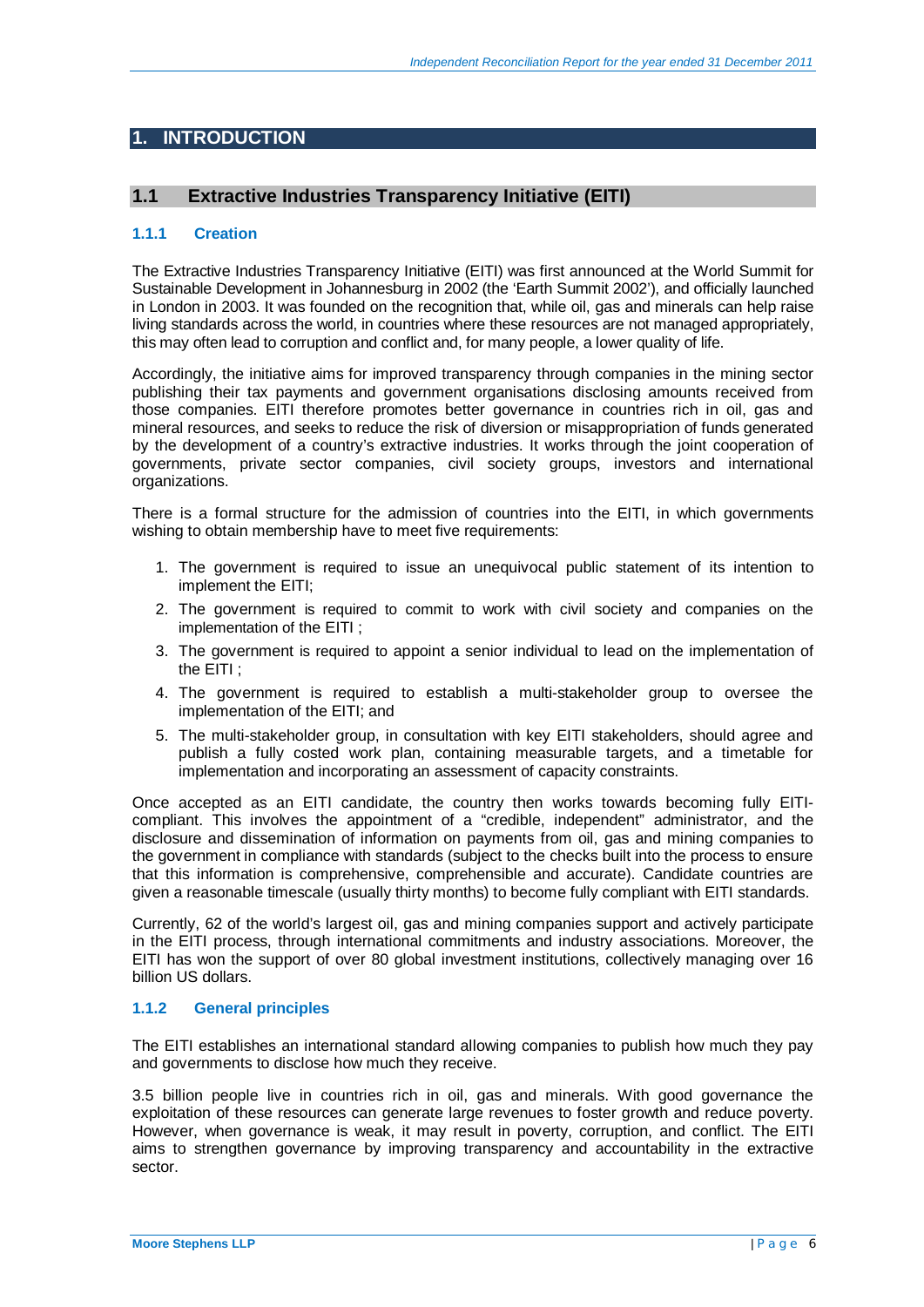The aim of the initiative is to encourage improved governance in resource-rich countries through the verification and full publication of company payments and government revenues from oil, gas and mining.

The EITI is a coalition of governments, companies, civil society groups, investors and international organisations. In 2005, the EITI carried out a lengthy and exhaustive consultation process so as to map out the future of the initiative. This was carried out by the International Advisory Group (IAG), which produced a report containing the EITI's governance structure, agreed methodology and future direction.

The EITI has a robust yet flexible methodology that ensures a global standard is maintained throughout the different implementing countries. The EITI Board and the International Secretariat are the guarantors of this methodology. Implementation itself, however, is the responsibility of each individual country. The EITI, in a nutshell, is a globally developed standard that promotes revenue transparency at the local level.

The EITI Source Book provides an illustrative guide to assist countries wishing to implement the initiative, and companies and other stakeholders wishing to support implementation. The EITI rules, including the validation guidelines, establish the methodology countries need to follow to become fully compliant with the EITI.

### **1.1.3 Advantages**

Implementation of the EITI can provide a wide range of benefits:

- Countries rich in natural resources such as oil, gas, and minerals have a tendency to underperform economically, have a higher incidence of conflict, and suffer from poor governance. These effects are not inevitable and it is hoped that by encouraging greater transparency in countries rich in these resources, some of the potential negative impacts can be mitigated.
- Benefits for implementing countries include an improved investment climate by providing a clear signal to investors and international financial institutions that the government is committed to greater transparency. The EITI also assists in strengthening accountability and good governance, as well as promoting greater economic and political stability. This, in turn, can contribute to the prevention of conflict based around the oil, mining and gas sectors.
- Benefits to companies and investors centre on mitigating political and reputational risks. Political instability caused by opaque governance is a clear threat to investment. In extractive industries, where investments are capital-intensive and dependent on long-term stability to generate returns, reducing such instability is beneficial for business. Transparency of payments made to a government can also help to demonstrate the contribution that their investment makes to a country.
- Benefits to civil society come from increasing the amount of information in the public domain about the revenues that governments manage on behalf of citizens, thereby making governments more accountable.

### **1.1.4 National implementation**

To become an EITI candidate, the applicant country must meet the five sign-up requirements. Once these have been met, the implementation of the EITI involves a range of activities to strengthen transparency of revenues from natural resources. These activities are documented as part of the countries' action plans.

To become – and remain – EITI-compliant, or to maintain its candidate status, the country must complete the EITI's validation process. Validation, as an international norm, is a fundamental element of the EITI. It allows for an independent valuation of the progress made by implementing countries in relation to the EITI, and of the measures that they have to adapt in order to develop as quickly and successfully as possible. This assessment is carried out by an independent reviewer, following the methodology determined by the EITI rules. The EITI's Administrative Council supervises the validation process and reviews the validation reports.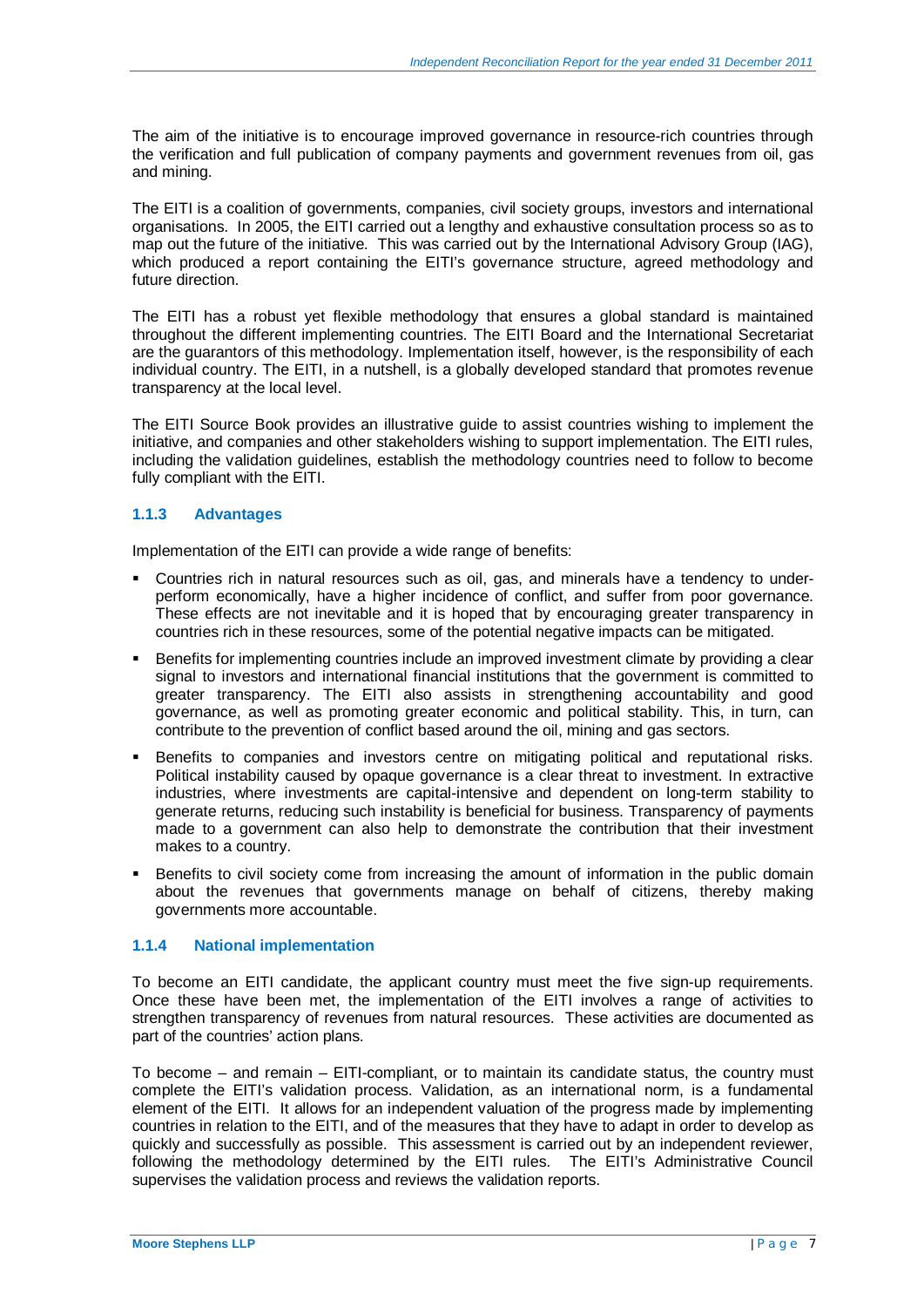If, in the EITI International Board's judgement, a country has met all the validation criteria, that country will be recognised as complying with the EITI's requirements. Should the validation report show that a country has made progress but does not meet all the EITI's criteria, that country will remain as a candidate. If the validation does not indicate any significant progress, the EITI International Board can revoke a country's candidate status. Timor-Leste is one of the EITI compliant countries.

## **1.2 The EITI in Timor-Leste**

### **1.2.1 Implementation of the EITI in Timor-Leste**

Since June 2003, the Government of Timor-Leste has unequivocally declared its commitment to implement the EITI. In late 2006, the Timor-Leste Government invited Civil Society and Oil Companies to nominate their representatives to form a Multi-Stakeholder Working Group (MSWG). The first MSWG meeting was held in Dili on 15 May 2007, guaranteeing that Timor-Leste had fulfilled one of the EITI requirements to become a candidate. Timor-Leste's newly elected government continued to work on the EITI process, and later that year finalized the EITI Timor-Leste Work Plan, while also agreeing on the Terms of Reference for the MSWG. Upon completion of the process and submission to the EITI Board of the required documents, Timor-Leste was admitted as a candidate on 22 February 2008.

By publishing and disseminating the first EITI report in December 2009 Timor-Leste achieved the final requirements for validation in line with the TL-EITI Work Plan.

On 6 April 2010 the MSWG approved the final validation report, which stated Timor-Leste had complied with all the requirements. The EITI Board duly designated Timor-Leste as a compliant country on 1 July 2010, the first country in Southeast Asia to achieve the "compliant" status and the third EITI-compliant nation in the world. Timor-Leste needs to have its EITI status revalidated by June 2015.

### **1.2.2 EITI governance in Timor-Leste**

On 24 August 2007, the EITI Secretariat was created through commitment from MSWG. The Secretary of State of the Natural Resources was designated as focal point of the EITI process in Timor-Leste. The MSWG is chaired by the Secretary of State of Natural Resources. The MSWG comprises the following members:

- secretary of State for Natural Resources (Chairperson);
- two (2) representatives of the Ministry of Finance;
- representative of the Banking and Payments Authority (BPA);
- two (2) representatives of the State Secretariat of Natural Resources;
- three (3) representatives of the Civil Society; and
- $\bullet$  three (3) representatives of oil companies.

The MSWG is dedicated to the overall EITI strategy, both political and strategic, and to the supervision of the implementation of the EITI process, as well as the evaluation of its impact on sustainable development and alleviation of poverty. The Committee has a tripartite structure including representatives of the government, the private sector and civil society.

A National EITI Coordinator was appointed to manage the EITI Secretariat. The Secretariat is in charge of the implementation of decisions made by the MSWG, and the day-to-day running of implementation activities for the EITI process in Timor-Leste.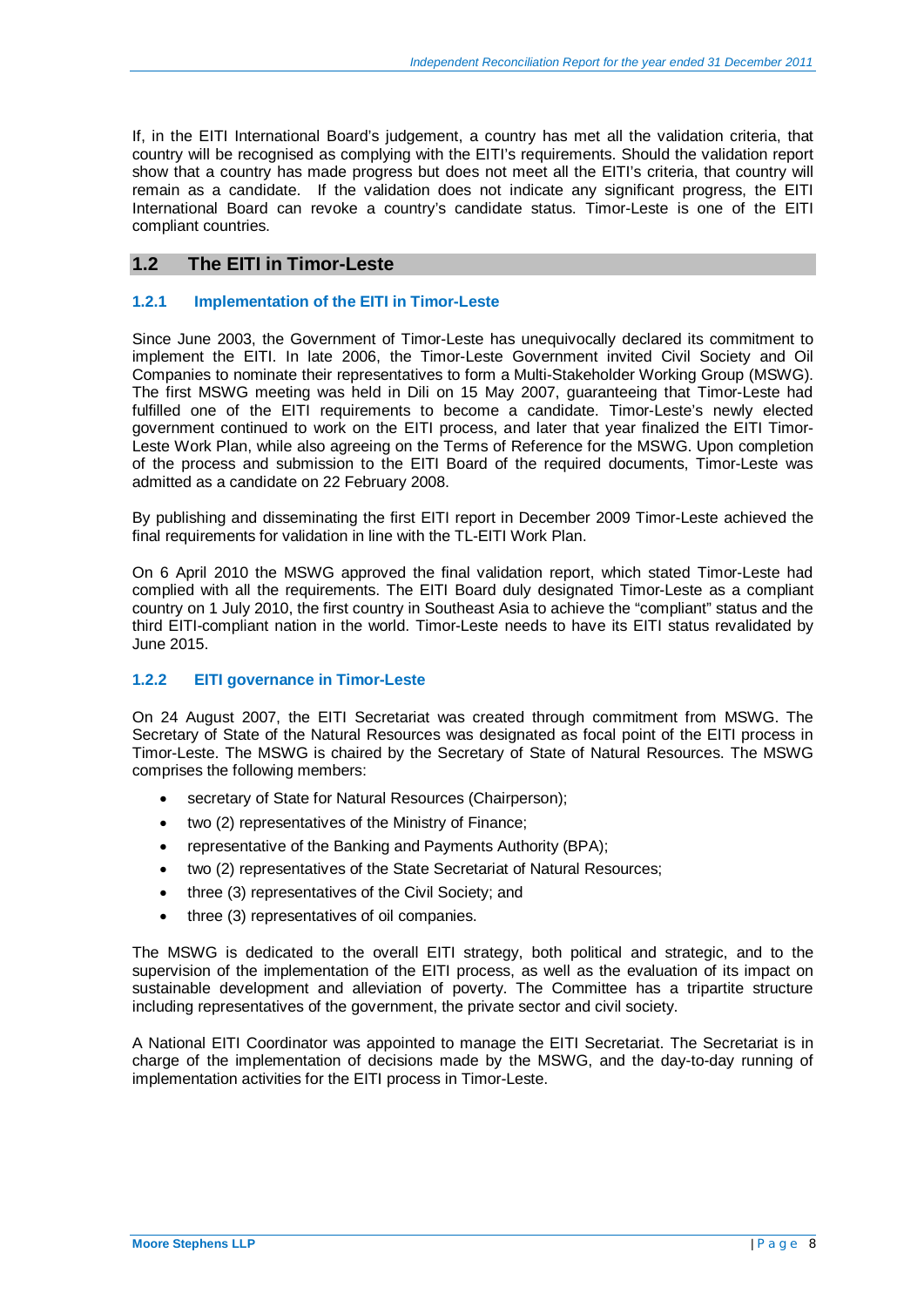## **1.3 The national context of the oil sector in Timor-Leste**

Timor-Leste petroleum sector consists of two different jurisdictions with relevant legal and fiscal regimes; Joint Petroleum Development Area (JPDA), which is jointly managed by Australia and Timor-Leste, and Timor-Leste Exclusive Area (TLEA) and onshore prospects.

The National Petroleum Authority (NPA), which was established by Decree Law no. 20/2008, is the official institution to administer the petroleum activities in both jurisdictions (JPDA and TLEA).

Timor-Leste benefits from the commercial exploitation of petroleum resources in the Joint Petroleum Development Area (JPDA) in the Timor Sea, which are shared with Australia. Australia and East Timor have three treaties between them that govern maritime arrangements in the Timor Sea. The Treaty on Certain Maritime Arrangements in the Timor Sea, which entered into force on 23 February 2007, sets aside the question of maritime boundaries and jurisdiction between the two countries. The treaty allows for the exploration and exploitation of petroleum resources in the JPDA for the benefit of both countries.

Oil and gas revenues have surged since 2005 as major projects in the Joint Petroleum Development Area that Timor-Leste shares with Australia have come online. The Timor-Leste Government set up a special Petroleum Fund in 2005 to facilitate the sustainable use of its revenues over the long term. Petroleum Fund assets reached \$6.9 billion in 2010.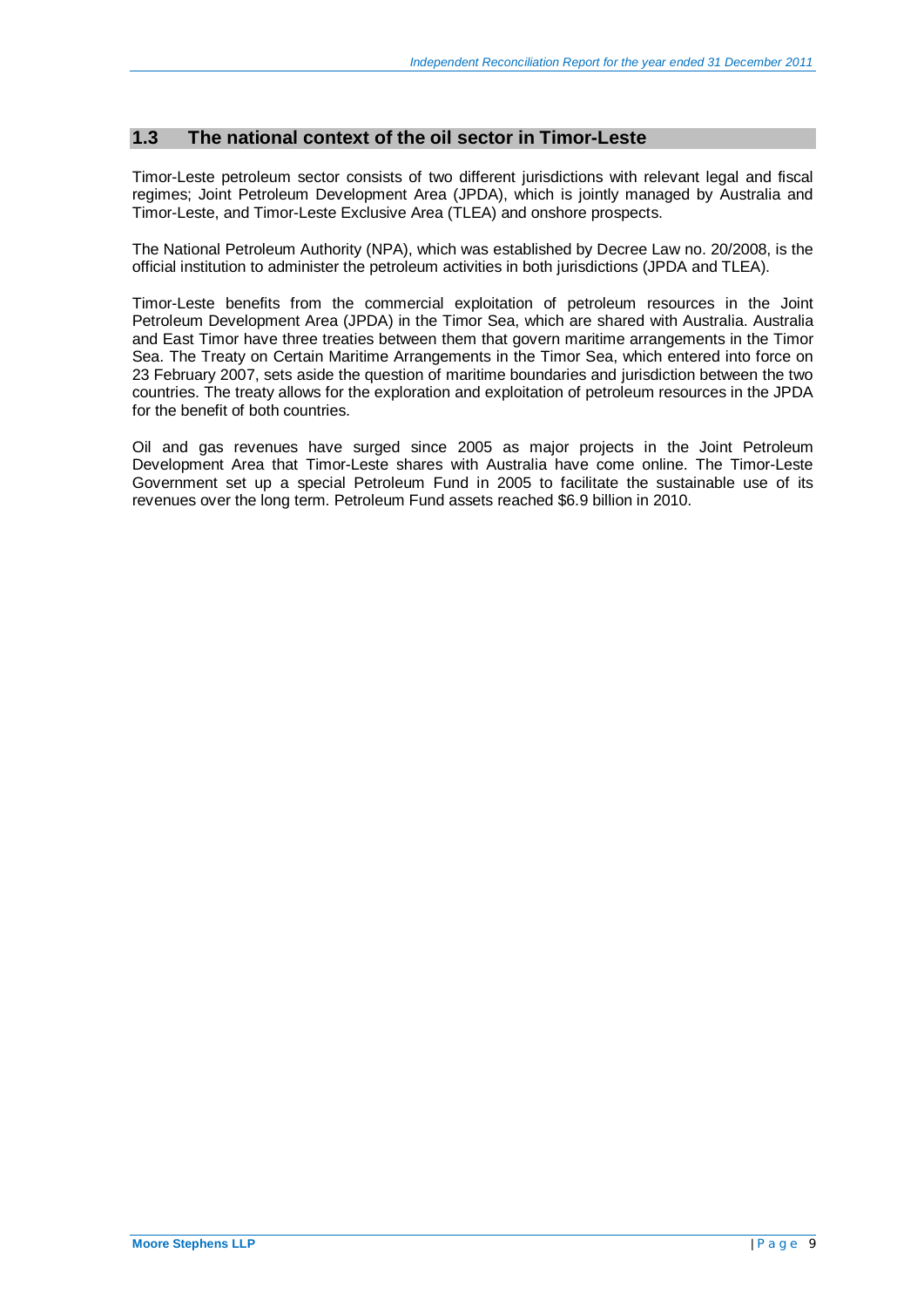# **2. OBJECTIVES AND SCOPE OF THE ENGAGEMENT**

## **2.1 Objectives of the engagement**

The objective of the engagement was to carry out a detailed reconciliation of payments made by relevant oil and gas companies to revenue data provided by agencies of the Government of Timor-Leste within the scope defined by the MSWG, in order to produce and make available data on the revenues generated in 2011 by the oil industries in Timor-Leste. Specifically, the main tasks performed to achieve this objective included:

- ¾ a review of the documentation already prepared by the EITI Secretariat, namely the list of oil companies involved in the reconciliation exercise, the payment flows and taxes, and the reporting templates;
- $\triangleright$  a review of the reporting templates prepared by the Technical Secretariat to ensure compliance with regulations prevailing in Timor-Leste. To this end, we made a number of amendments to the reporting templates, which were discussed and agreed with the MSWG;
- $\triangleright$  discussions with the stakeholders concerning progress made in the engagement and the preparation of the amended reporting templates;
- $\triangleright$  performing a preliminary examination of all reports received from the reporting stakeholders to identify any inconsistencies between the reports of the Government and those of the individual or consolidated companies. After the preliminary examination, reporting template covering our initial findings were prepared, detailing which amounts were in agreement with the Government records, and which were inconsistent or incomplete;
- $\triangleright$  a follow up of issues with those entities identified as having submitted inconsistent or incomplete reports was conducted initially by making enquiries of the relevant reporting entities as well as requesting explanations and additional documents;
- ¾ preparation of a Final Report, including reconciled and verified payments made to the Government by taxpayers and the verified revenues received by the Government from these taxpayers during the period under review; and
- $\geq$  identification of any insufficiencies and provision of best-practice recommendations in order to improve the reporting systems and the implementation of the EITI process in Timor-Leste.

### **2.2 Extractive companies involved in the reconciliation**

The terms of reference established by the MSWG defined the scope of work of the assignment which covers companies operating in the oil and gas sector.

At the start of the engagement, and based on the list of reporting stakeholders prepared by the MSWG, 11 companies were included in the 2011 reconciliation exercise. These companies are as follows:

|   | 1 ConocoPhillips            |    | Minza Oil & Gas                      |
|---|-----------------------------|----|--------------------------------------|
|   | 2 Eni Timor-Leste           | 8. | Petronas                             |
|   | 3 Santos                    |    | Oilex                                |
| 4 | Inpex Sahul                 |    | 10 Reliance Exploration & Production |
|   | 5 Tokyo Timor Sea Resources |    | Talisman                             |
|   |                             |    |                                      |

6 Woodside Petroleum

A table detailing the permits/licences by company is included in Annex 2.

During the course of the mission, two (2) companies were added: Japan Energy E and P and AusAid.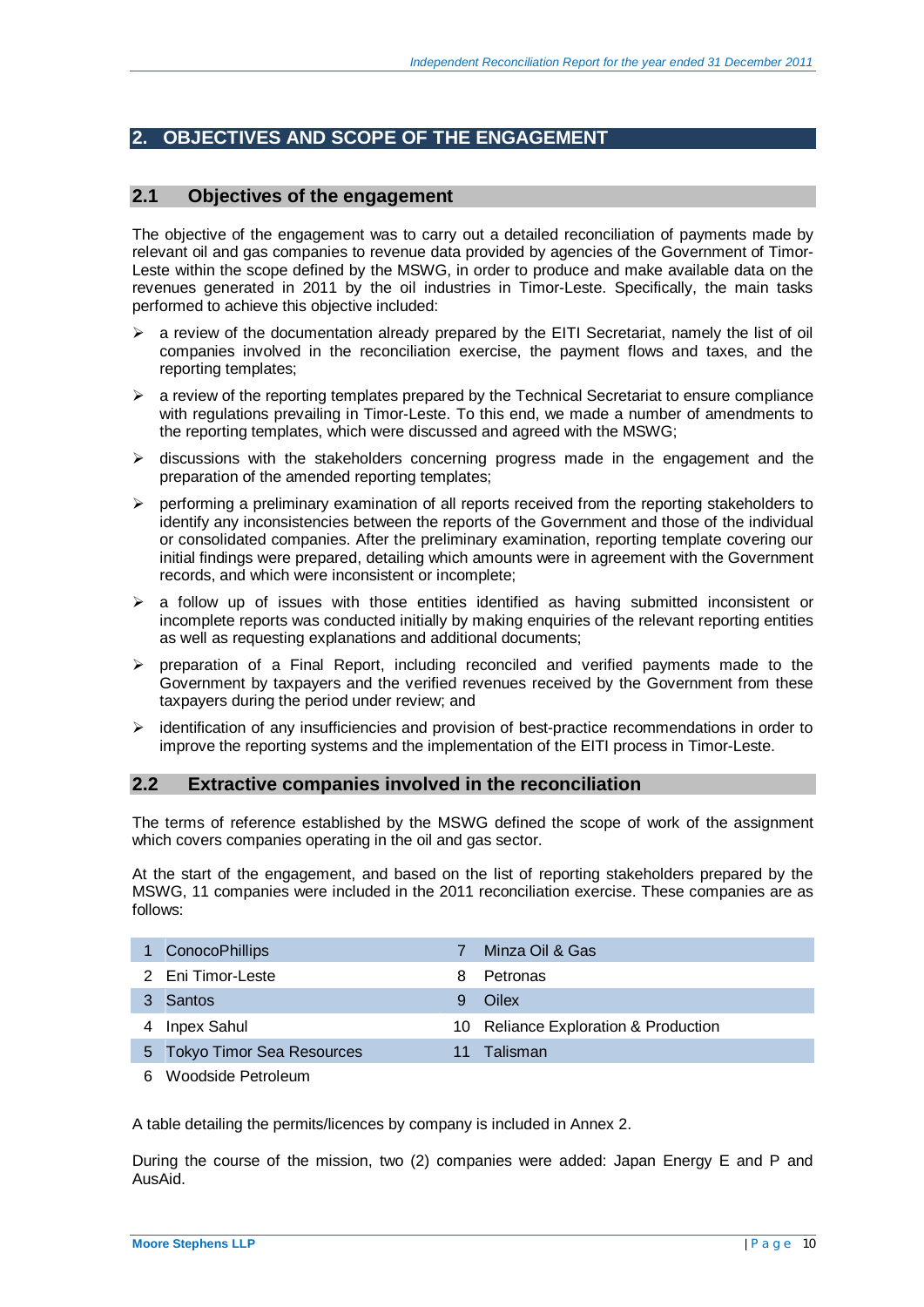## **2.3 Centres for collection of payments owed by oil companies**

The Government Agencies involved in the collection of the various revenue streams are as listed below:

- **Petroleum Tax Directorate (PTA);**
- **-** National Petroleum Authority (NPA); and
- **Central Bank of Timor-Leste (CBTL).**

### **2.4 Revenue streams and taxes subject to reconciliation work**

The revenues and taxes relevant for our reconciliation work were split into three categories according to the recipient Government Agencies and are detailed as follows:

|                | No. Revenue stream                                       | <b>Description</b>                                                                                                                                                                                                                                                                                                          |
|----------------|----------------------------------------------------------|-----------------------------------------------------------------------------------------------------------------------------------------------------------------------------------------------------------------------------------------------------------------------------------------------------------------------------|
|                | <b>Petroleum Tax Directorate</b>                         |                                                                                                                                                                                                                                                                                                                             |
| 1              | Income tax                                               | Tax on taxable income of tax payer for each tax year. Taxable<br>income is calculated as the assessable gross income derived by<br>the taxpayer in the tax year less deductions allowed under the<br>present Regulation for expenses incurred to derive gross income.                                                       |
| $\overline{2}$ | <b>Additional Profits</b><br>Tax/Supplemental Profit Tax | Additional income tax payable by a Contractor that has a positive<br>amount of accumulated net receipts derived from the Bayu Undan<br>Project for a tax year defined in the Taxation of Bayu Undan<br>Contractors Act (Timor-Leste 2003).                                                                                  |
| 3              | <b>Branch Profits Tax</b>                                | Tax applicable to foreign subsidiary company at 15% after<br>income tax. This tax conceptually similar to dividend tax.                                                                                                                                                                                                     |
| 4              | <b>VAT</b>                                               | Tax on Goods and Services and Sales tax on Luxury Goods.                                                                                                                                                                                                                                                                    |
| 5              | Withholding Tax (WHT)                                    | This is a tax where any person or company making certain<br>payments is required to deduct from such payments and remit to<br>the East-Timor Revenue Services (ETRS). The payments that<br>attract WHT include management and consultancy fees,<br>commissions, rent dividends and payments to non-resident<br>contractors. |
| 6              | Wages Tax                                                | Tax on the wages of employees.                                                                                                                                                                                                                                                                                              |
| $\overline{7}$ | Penalty / Interest                                       | Penalty or interest on late payment of the State's share of<br>Royalties and Profits on oil/gas.                                                                                                                                                                                                                            |
| 8              | <b>Other Payments</b>                                    | Any taxes other than those already mentioned above.                                                                                                                                                                                                                                                                         |
|                | <b>National Petroleum Authority</b>                      |                                                                                                                                                                                                                                                                                                                             |
| 9              | FTP - Condensate/Crude Oil                               | A production payment made pursuant to a Production Sharing<br>Contract between the Timor-Leste Government and a Company<br>relating to sales of condensate.                                                                                                                                                                 |
| 10             | FTP - Liquefied Petroleum Gas                            | A production payment made pursuant to a Production Sharing<br>Contract between the Timor-Leste Government and a Company<br>relating to sales of LPG.                                                                                                                                                                        |
| 11             | FTP - Gas                                                | A production payment made pursuant to a Production Sharing<br>Contract between the Timor-Leste Government and a Company<br>relating to sales of natural gas.                                                                                                                                                                |
| 12             | Profit oil & gas payments                                | A production payment made pursuant to a Production Sharing<br>Contract between the Timor-Leste Government and a Company<br>relating to profit on sale of condensate, LPG and natural gas.                                                                                                                                   |
|                | 13 JPDA - Application Fee                                | The fee to be lodged with applications for Production a sharing<br>Contract.                                                                                                                                                                                                                                                |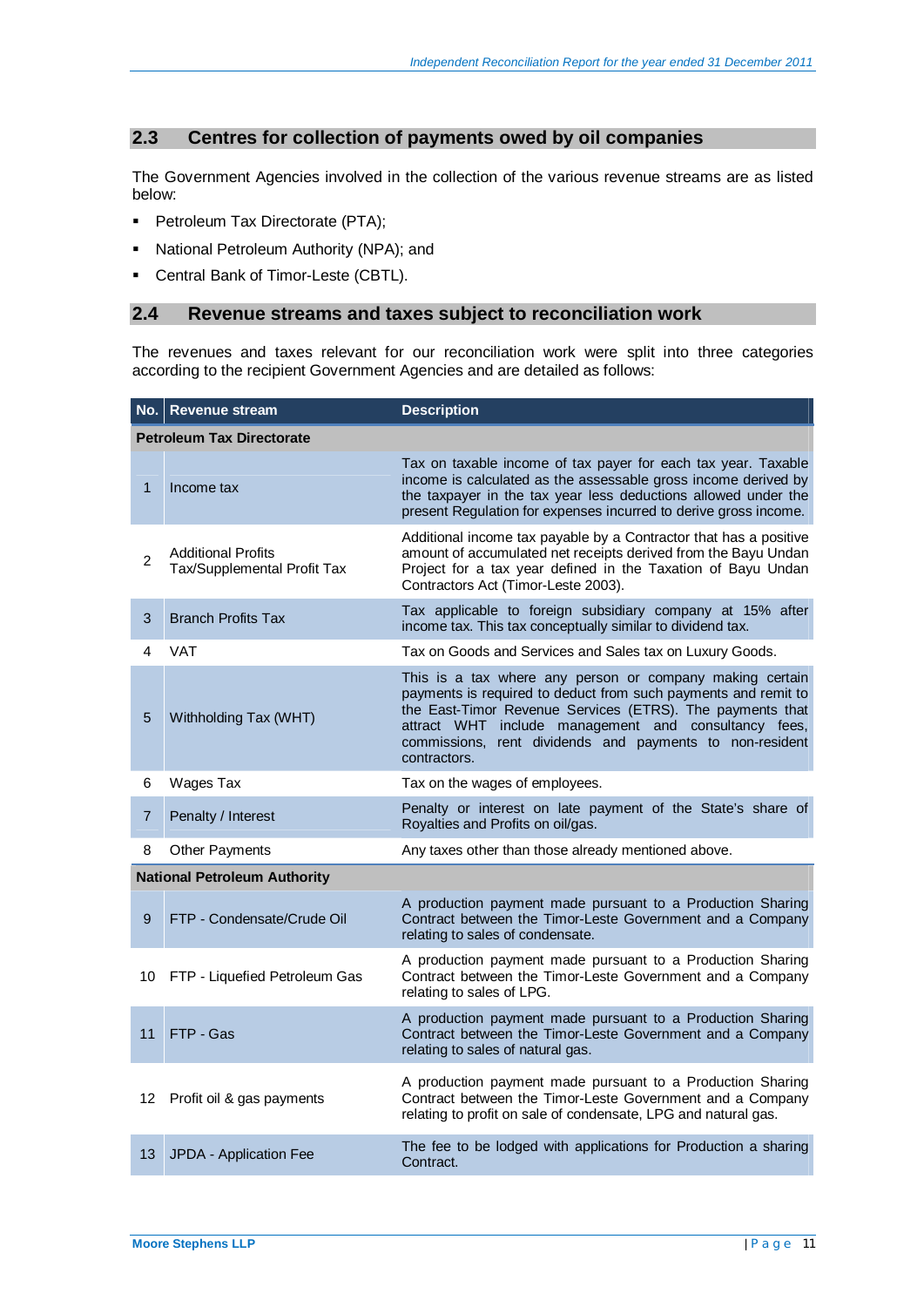| No. | <b>Revenue stream</b>                          | <b>Description</b>                                                                                                                                                                                                                                                                                                                                |
|-----|------------------------------------------------|---------------------------------------------------------------------------------------------------------------------------------------------------------------------------------------------------------------------------------------------------------------------------------------------------------------------------------------------------|
| 14  | JPDA - Seismic Data Fee                        | Fee payable to NPA when a company acquires seismic data in<br>the JPDA.                                                                                                                                                                                                                                                                           |
| 15  | JPDA - Development Fee                         | Applies when a commercial discovery is declared by the<br>contractor. Fees based on the size of the discovery oil and gas<br>reserve.                                                                                                                                                                                                             |
| 16  | JPDA - Contract Service Fee                    | Surface fee.                                                                                                                                                                                                                                                                                                                                      |
| 17  | TL Exclusive Area - Application<br>Fee         | Fee payable when company applies to compete in licensing<br>round.                                                                                                                                                                                                                                                                                |
| 18  | TL Exclusive Area - Seismic Data<br>Fee        | Fee payable to NPA when company acquire seismic data in the<br>TLEA.                                                                                                                                                                                                                                                                              |
|     | <b>Central Bank of Timor-Leste</b>             |                                                                                                                                                                                                                                                                                                                                                   |
| 19  | TL Exclusive Area - License<br>Fee/Surface Fee | A fee levied in connection with a licence. A licence is an<br>between an extractive Company<br>the<br>arrangement<br>and<br>Government regarding specific geographical or geological areas<br>and mineral operations relating thereto. A licence is also used to<br>define a permit, an acreage position, a contract area, a lease or a<br>block. |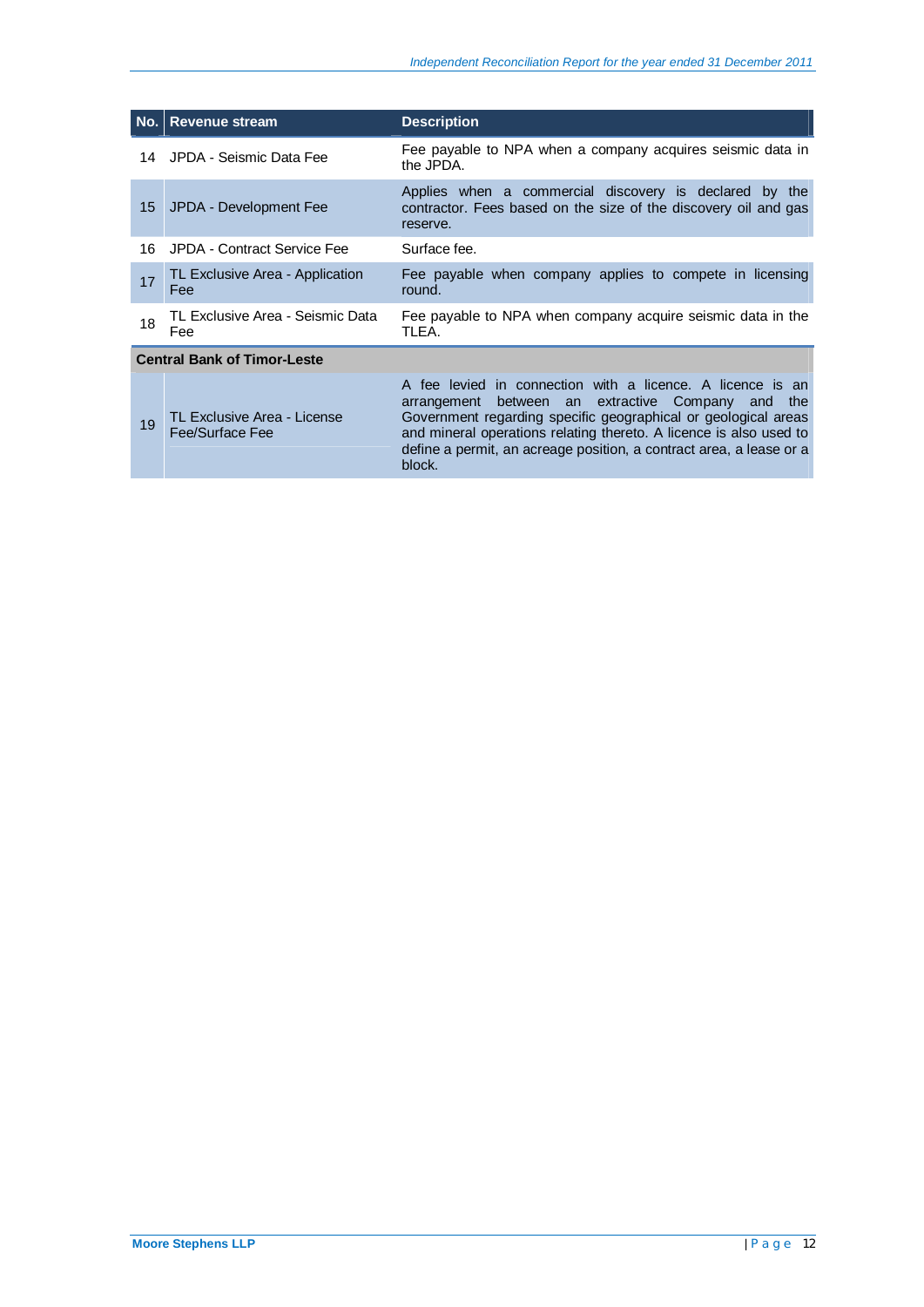## **3. APPROACH AND METHODOLOGY**

We carried out our reconciliation engagement in line with ISRS (International Standards on Related Services), more precisely standard 4400, 'Engagements to perform agreed-upon procedures regarding financial information', as well as the IFAC Code of Ethics.

## **3.1 General Awareness and Planning**

Our visit to the EITI Secretariat in Timor-Leste started on 14 May 2012 with an opening meeting with the members of the Secretariat and MSWG, during which we were able to:

- discuss our planning for the reconciliation exercise ;
- discuss the reconciliation scope for the year ended 31 December 2011 ;
- clarify certain technical issues and make recommendations.

During this phase, we held meetings with the stakeholders involved in the Timor-Leste EITI process in order to communicate to them the framework of our assignment, as well as the key stages of the reconciliation process. The stakeholders we met are listed in the table below:

Secretary of State of the Natural Resources

Petroleum Tax Directorate (PTA);

National Petroleum Authority (NPA); and

Central Bank of Timor-Leste (CBTL).

## **3.2 Methodology adopted**

### **3.2.1 Payment declarations – gathering of data**

4 reporting templates were used for declarations from extractive companies and for declarations from the Governmental Agencies:

- Reporting template for Oil companies;
- Reporting template for PTA;
- Reporting template for NPA; and
- Reporting template for CBTL.

These templates were drawn up by the MSWG, to which we introduced minor changes in order to facilitate the reconciliation work.

The template formats were discussed and approved by the MSGW before being forwarded to all companies and Government Agencies selected in accordance with our scope of work, as detailed in paragraphs 2.2 and 2.3 of this report.

### **3.2.2 Reconciliation work**

In accordance with the Terms of Reference, our objective was to produce an EITI report, by gathering data on payments made by oil companies to the Government during the year 2011, and amounts received by the Government from these companies in the same period, and reconciling these data. Our work comprised the following stages:

 reconciliation of payments declared by oil companies with receipts declared by government ministries and agencies. This reconciliation was carried out payment by payment, according to the agency receiving the monies;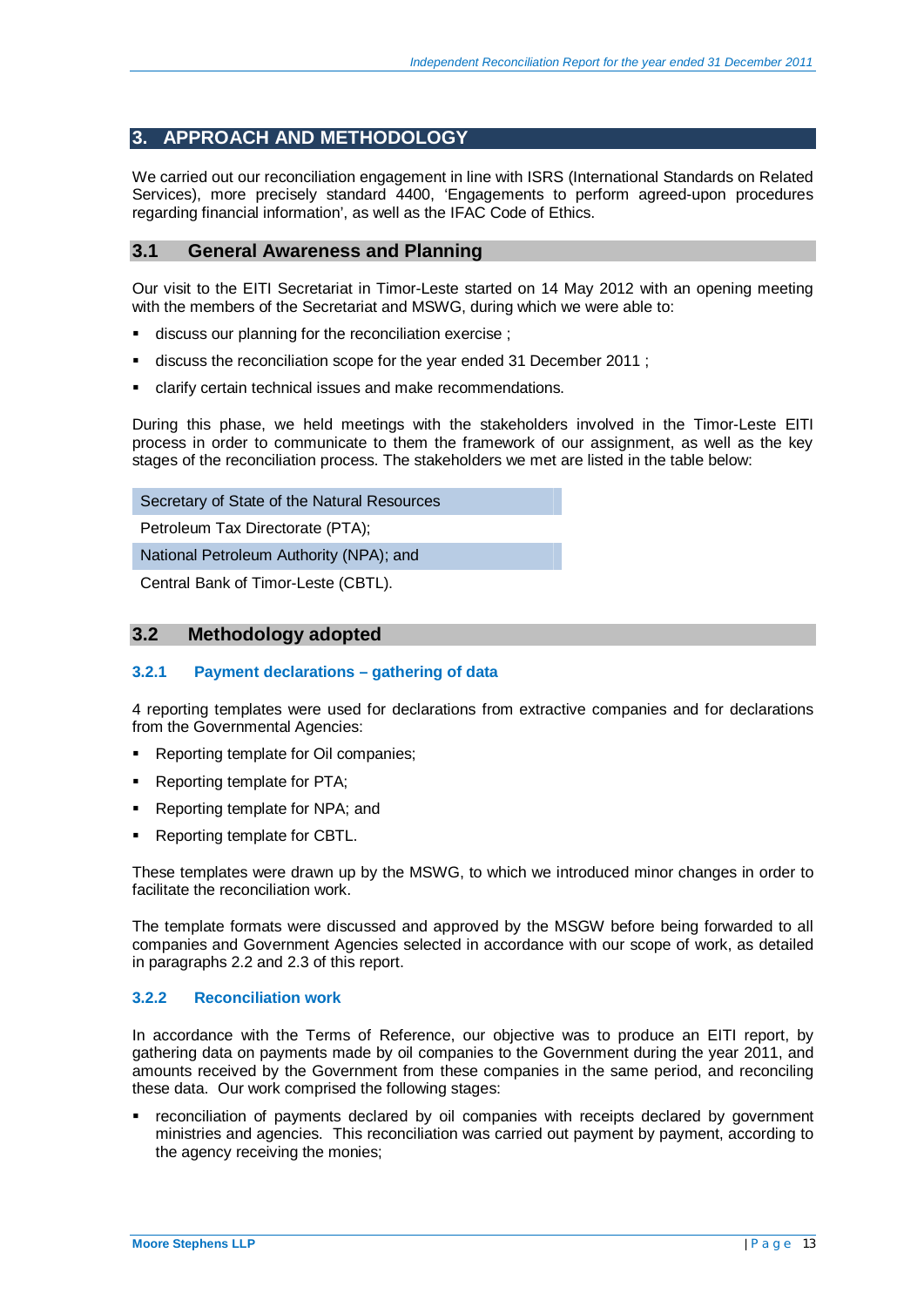- identification of significant differences or discrepancies, and attempts to establish why these had occurred; and
- **Example identification of required adjustments.** These adjustments can be to amounts declared by companies, or to amounts declared by the government.

We can define the work carried out more specifically:

- i. familiarising ourselves with the payments, taxes and duties relevant to the 2011 reconciliation scope. This familiarisation process focused on the different types of taxes, their mode of payment, the frequency of reporting, the administrative bodies to which amounts are due, etc.;
- ii. comparing, on a line-by-line basis, payments stated on extractive companies' reporting templates with receipts stated on reporting templates from administrative bodies;
- iii. identifying any discrepancies on these reporting templates, and detecting any incidences of taxes being miscalculated or misclassified;
- iv. requesting explanations and clarifications of the discrepancies identified from the companies and Government Agencies. Such requests took place by telephone, by e-mail, or by visiting these entities' premises;
- v. making adjustments for any discrepancies, and finalising the figures for companies working in the extractive sector and Government Agencies;
- vi. identifying differences, by tax, between payments declared by companies working in the oil sector and receipts declared by the Government;
- vii. liaising with officials from the various Government Agencies in order to get a breakdown of the total amounts included in their reporting templates;
- viii. reconciling detailed data received from both oil companies and Government Agencies, by tax, by date, and by type of payment;
- ix. analysing explanations provided by both parties, and categorising discrepancies;
- x. making adjustments for differences that had been substantiated, both in respect of oil companies and administrative bodies; and
- xi. completing our work and preparing our report.

### **3.2.3 Drafting of report**

We have prepared a report on the results of our reconciliation work. This report comprises:

- an explanation of the engagement's context and objectives;
- documentation of the EITI's activities and the scope of our work ;
- an explanation of the approach and methodology we adopted ;
- numerical conclusions arising from our reconciliation of payments made by oil companies and amounts received from the Government from these companies;
- comments on weaknesses detected at the organisational level, and in EITI's systems, where these have an impact on our reconciliation work ; and
- recommendations aiming to mitigate any such weaknesses in future exercises.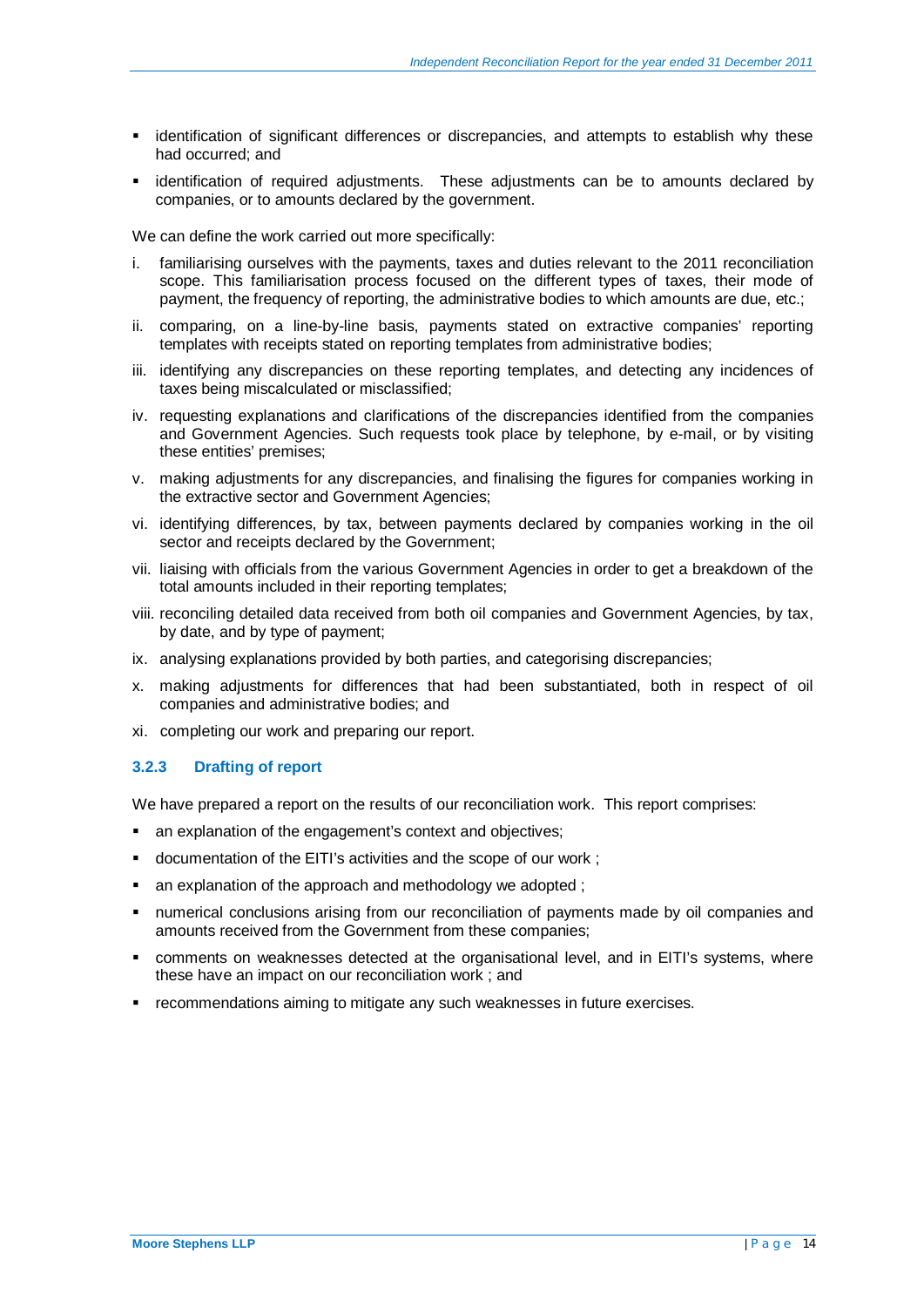## **4. RECONCILIATION RESULTS**

We present below the detailed results of our reconciliation work, as well as the differences noted between amounts paid by extractive companies and the amounts received by the Government Agencies.

We have reported the amounts initially reported and the adjustments made by ourselves following our reconciliation work.

## **4.1 Reconciliation by extractive company**

The table below gives a summary of the differences between the payments reported by extractive companies and receipts reported by the various government ministries and agencies. The table includes consolidated figures based on the reporting templates made by each of the oil companies and Government Agencies, the adjustments made by ourselves based on our reconciliation work. Detailed reconciliation reports for each company are included in Annex 3.

Details of our reconciliation of payments made and received are as follows:

|                |                                              | <b>Templates originally lodged</b><br><b>Extractive</b><br><b>Extractive</b><br><b>Difference</b><br><b>Government</b><br>company<br>company<br>1,991,084,750<br>1,988,711,298<br>2,373,452<br>(68, 052)<br>401,269,388<br>390,776,639<br>10,492,749<br>(935)<br>(9, 107, 038)<br>356,284,331<br>365,391,369<br>9,107,038<br>386,287,273<br>386,287,273<br>290,213,987<br>290,213,987<br>607,763<br>607,763<br>91,766<br>90,566<br>(1,200)<br>1,180<br>107<br>107<br>(2,371)<br>417,407<br>2,371<br>415,036<br>22,132<br>3,541,247<br>(22, 132)<br>3,563,379<br>6,419,484<br>6,419,484<br>100<br>(100)<br>29,851<br>29,751 | <b>Adjustments</b> |             |            | <b>Final amounts</b>     |                   |                              |                   |                   |
|----------------|----------------------------------------------|----------------------------------------------------------------------------------------------------------------------------------------------------------------------------------------------------------------------------------------------------------------------------------------------------------------------------------------------------------------------------------------------------------------------------------------------------------------------------------------------------------------------------------------------------------------------------------------------------------------------------|--------------------|-------------|------------|--------------------------|-------------------|------------------------------|-------------------|-------------------|
| No.            | Company                                      |                                                                                                                                                                                                                                                                                                                                                                                                                                                                                                                                                                                                                            |                    |             |            | <b>Government</b>        | <b>Difference</b> | <b>Extractive</b><br>company | <b>Government</b> | <b>Difference</b> |
|                | <b>ConocoPhillips</b>                        |                                                                                                                                                                                                                                                                                                                                                                                                                                                                                                                                                                                                                            |                    |             |            | 2,305,400                | (2,373,452)       | 1,991,016,698                | 1,991,016,698     |                   |
|                | Eni Timor-Leste                              |                                                                                                                                                                                                                                                                                                                                                                                                                                                                                                                                                                                                                            |                    |             |            | 10,491,814               | (10,492,749)      | 401,268,453                  | 401,268,453       |                   |
| 3              | <b>Santos</b>                                |                                                                                                                                                                                                                                                                                                                                                                                                                                                                                                                                                                                                                            |                    |             |            | $\sim$                   | 9,107,038         | 365,391,369                  | 365,391,369       |                   |
|                | Inpex Sahul                                  |                                                                                                                                                                                                                                                                                                                                                                                                                                                                                                                                                                                                                            |                    |             |            |                          |                   | 386,287,273                  | 386,287,273       |                   |
| 5 <sup>5</sup> | <b>Tokyo Timor Sea Resources</b>             |                                                                                                                                                                                                                                                                                                                                                                                                                                                                                                                                                                                                                            |                    |             |            | $\sim$                   |                   | 290,213,987                  | 290,213,987       |                   |
| 6              | Woodside Petroleum                           |                                                                                                                                                                                                                                                                                                                                                                                                                                                                                                                                                                                                                            |                    |             |            |                          |                   | 607,763                      | 607,763           |                   |
|                | Minza Oil & Gas                              |                                                                                                                                                                                                                                                                                                                                                                                                                                                                                                                                                                                                                            |                    |             |            | (20)                     | 1,200             | 91,746                       | 91,746            |                   |
| 8              | Petronas                                     |                                                                                                                                                                                                                                                                                                                                                                                                                                                                                                                                                                                                                            |                    |             |            | $\overline{\phantom{a}}$ |                   | 107                          | 107               |                   |
| 9              | Oilex                                        |                                                                                                                                                                                                                                                                                                                                                                                                                                                                                                                                                                                                                            |                    |             |            | $\sim$                   | 2,371             | 417,407                      | 417,407           |                   |
| 10             | <b>Reliance Exploration &amp; Production</b> |                                                                                                                                                                                                                                                                                                                                                                                                                                                                                                                                                                                                                            |                    |             |            | $\sim$                   | 22,132            | 3,563,379                    | 3,563,379         |                   |
| 11             | Talisman                                     |                                                                                                                                                                                                                                                                                                                                                                                                                                                                                                                                                                                                                            |                    |             |            |                          |                   | 6,419,484                    | 6,419,484         |                   |
| 12             | Japan Energy E and P                         |                                                                                                                                                                                                                                                                                                                                                                                                                                                                                                                                                                                                                            |                    |             |            | $\overline{\phantom{a}}$ | (100)             | 29,751                       | 29,751            |                   |
| 13             | AusAid                                       | ٠                                                                                                                                                                                                                                                                                                                                                                                                                                                                                                                                                                                                                          | 7,978,400          | (7,978,400) | 7,978,400  | $\sim$                   | 7,978,400         | 7,978,400                    | 7,978,400         |                   |
|                | <b>Total</b>                                 | 3,436,243,783                                                                                                                                                                                                                                                                                                                                                                                                                                                                                                                                                                                                              | 3,440,488,623      | (4,244,840) | 17,042,034 | 12,797,194               | 4,244,840         | 3,453,285,817                | 3,453,285,817     |                   |

*Figures in USD*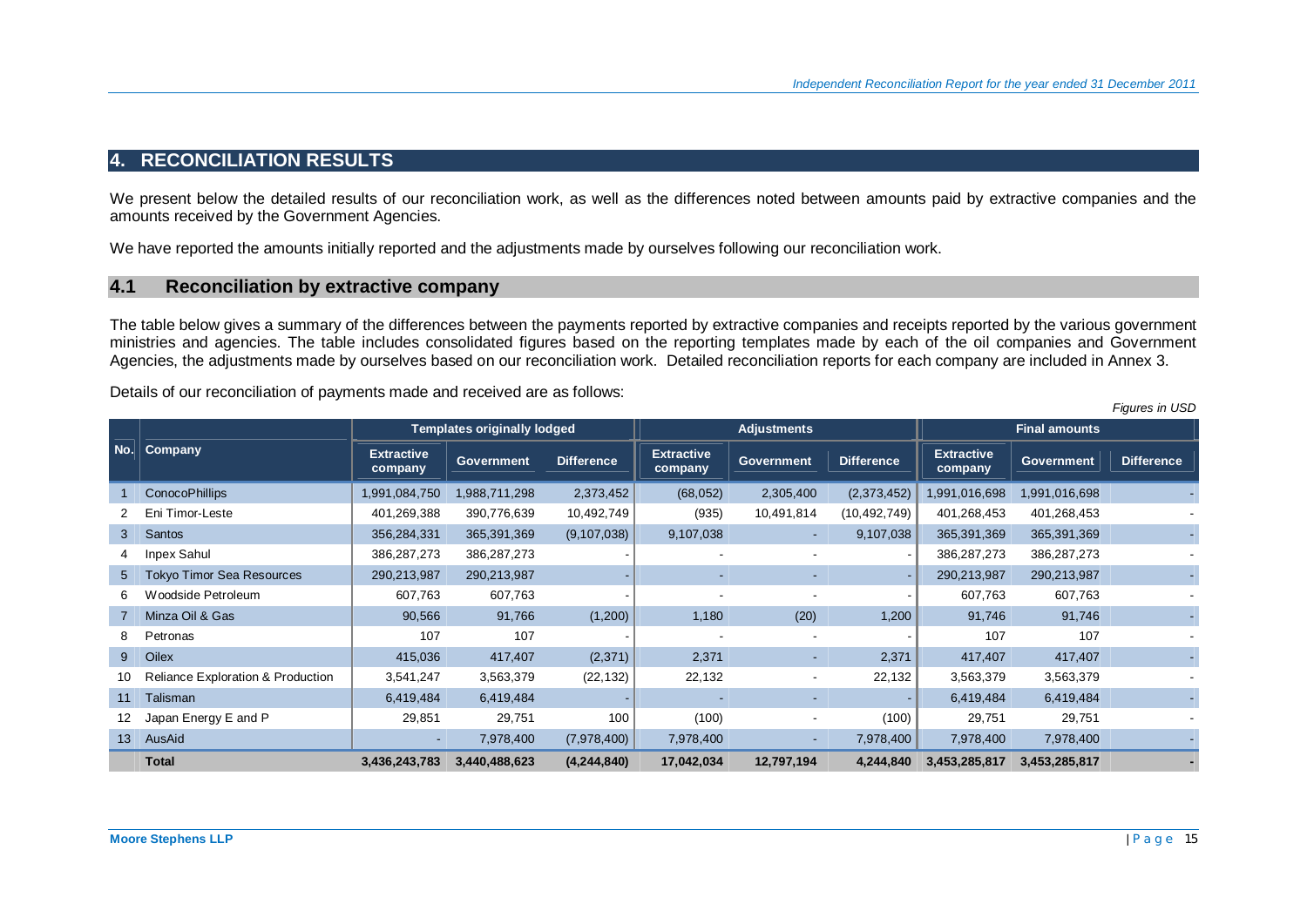# **4.2 Reconciliation by revenue stream**

The table below shows total payment streams reported by Government Agencies and oil companies, taking into account all adjustments.

|    | Figures in USD                                 |                              |                                    |                   |                              |                   |                   |                              |                   |                   |
|----|------------------------------------------------|------------------------------|------------------------------------|-------------------|------------------------------|-------------------|-------------------|------------------------------|-------------------|-------------------|
|    |                                                |                              | <b>Templates originally lodged</b> |                   | <b>Adjustments</b>           |                   |                   | <b>Final amounts</b>         |                   |                   |
|    | <b>Description of Payment</b>                  | <b>Extractive</b><br>company | <b>Government</b>                  | <b>Difference</b> | <b>Extractive</b><br>company | <b>Government</b> | <b>Difference</b> | <b>Extractive</b><br>company | <b>Government</b> | <b>Difference</b> |
|    | <b>Petroleum Tax Directorate</b>               | 1,301,941,779                | 1,307,011,227                      | (5,069,448)       | 17,866,642                   | 12,797,194        | 5,069,448         | 1,319,808,421                | 1,319,808,421     |                   |
|    | Income tax                                     | 663,968,484                  | 607,692,934                        | 56,275,550        | (4,942,693)                  | 51,332,857        | (56, 275, 550)    | 659,025,791                  | 659,025,791       |                   |
|    | Additional Profits Tax/Supplemental Profit Tax | 577,500,695                  | 569,850,579                        | 7,650,116         | (8, 162, 122)                | (512,006)         | (7,650,116)       | 569,338,573                  | 569,338,573       |                   |
| 3  | <b>Branch Profits Tax</b>                      |                              |                                    |                   |                              |                   |                   |                              |                   |                   |
| 4  | <b>VAT</b>                                     | 16,196,759                   | 16,203,567                         | (6,808)           | (300)                        | (7, 108)          | 6,808             | 16,196,459                   | 16,196,459        |                   |
| 5  | Withholding Tax                                | 16,275,307                   | 14,806,527                         | 1,468,780         | (90, 153)                    | 1,378,627         | (1,468,780)       | 16, 185, 154                 | 16,185,154        |                   |
| 6  | Wages Tax                                      | 7,284,343                    | 8,770,657                          | (1,486,314)       | 115,161                      | (1, 371, 153)     | 1,486,314         | 7,399,504                    | 7,399,504         |                   |
|    | Penalty / Interest                             | 20,716,191                   | 89,686,963                         | (68, 970, 772)    | 30,946,749                   | (38,024,023)      | 68,970,772        | 51,662,940                   | 51,662,940        |                   |
| 8  | <b>Other Payments</b>                          |                              |                                    |                   |                              |                   |                   |                              |                   |                   |
|    | <b>National Petroleum Authority</b>            | 2,134,302,004                | 2,125,498,996                      | 8,803,008         | (8,803,008)                  | н.                | (8,803,008)       | 2,125,498,996                | 2,125,498,996     |                   |
| 9  | FTP - Condensate/Crude Oil                     | 119,656,306                  | 119,655,237                        | 1,069             | (1,069)                      | $\sim$            | (1,069)           | 119,655,237                  | 119,655,237       |                   |
|    | 10 FTP - Liquefied Petroleum Gas               | 35,014,748                   | 35,015,765                         | (1,017)           | 1,017                        |                   | 1,017             | 35,015,765                   | 35,015,765        |                   |
|    | 11 FTP - Gas                                   | 83,102,923                   | 83,102,923                         |                   |                              | ٠.                |                   | 83,102,923                   | 83,102,923        |                   |
| 12 | Profit oil & gas payments                      | 1,892,504,027                | 1,883,696,071                      | 8,807,956         | (8,807,956)                  |                   | (8,807,956)       | 1,883,696,071                | 1,883,696,071     |                   |
| 13 | JPDA - Application Fee                         |                              | 5,000                              | (5,000)           | 5,000                        | $\sim$            | 5,000             | 5,000                        | 5,000             |                   |
|    | JPDA - Seismic Data Fee                        |                              |                                    |                   |                              |                   |                   |                              |                   |                   |
| 15 | JPDA - Development Fee                         | 3,064,000                    | 3,064,000                          |                   |                              |                   |                   | 3,064,000                    | 3,064,000         |                   |
| 16 | JPDA - Contract Service Fee                    | 960,000                      | 960,000                            |                   |                              |                   |                   | 960,000                      | 960,000           |                   |
|    | 17 TL Exclusive Area - Application Fee         |                              |                                    |                   |                              |                   |                   |                              |                   |                   |
|    | 18 TL Exclusive Area - Seismic Data Fee        |                              |                                    |                   |                              |                   |                   |                              |                   |                   |
|    | <b>Central Bank of Timor-Leste</b>             | $\sim$                       | 7,978,400                          | (7,978,400)       | 7,978,400                    | - I               | 7,978,400         | 7,978,400                    | 7,978,400         |                   |
|    | 19 TL Exclusive Area - License Fee/Surface Fee | ٠                            | 7,978,400                          | (7,978,400)       | 7,978,400                    | ٠                 | 7,978,400         | 7,978,400-                   | 7,978,400         |                   |
|    | <b>Total payments</b>                          | 3,436,243,783                | 3,440,488,623                      | (4, 244, 840)     | 17,042,034                   | 12,797,194        | 4,244,840         | 3,453,285,817                | 3,453,285,817     |                   |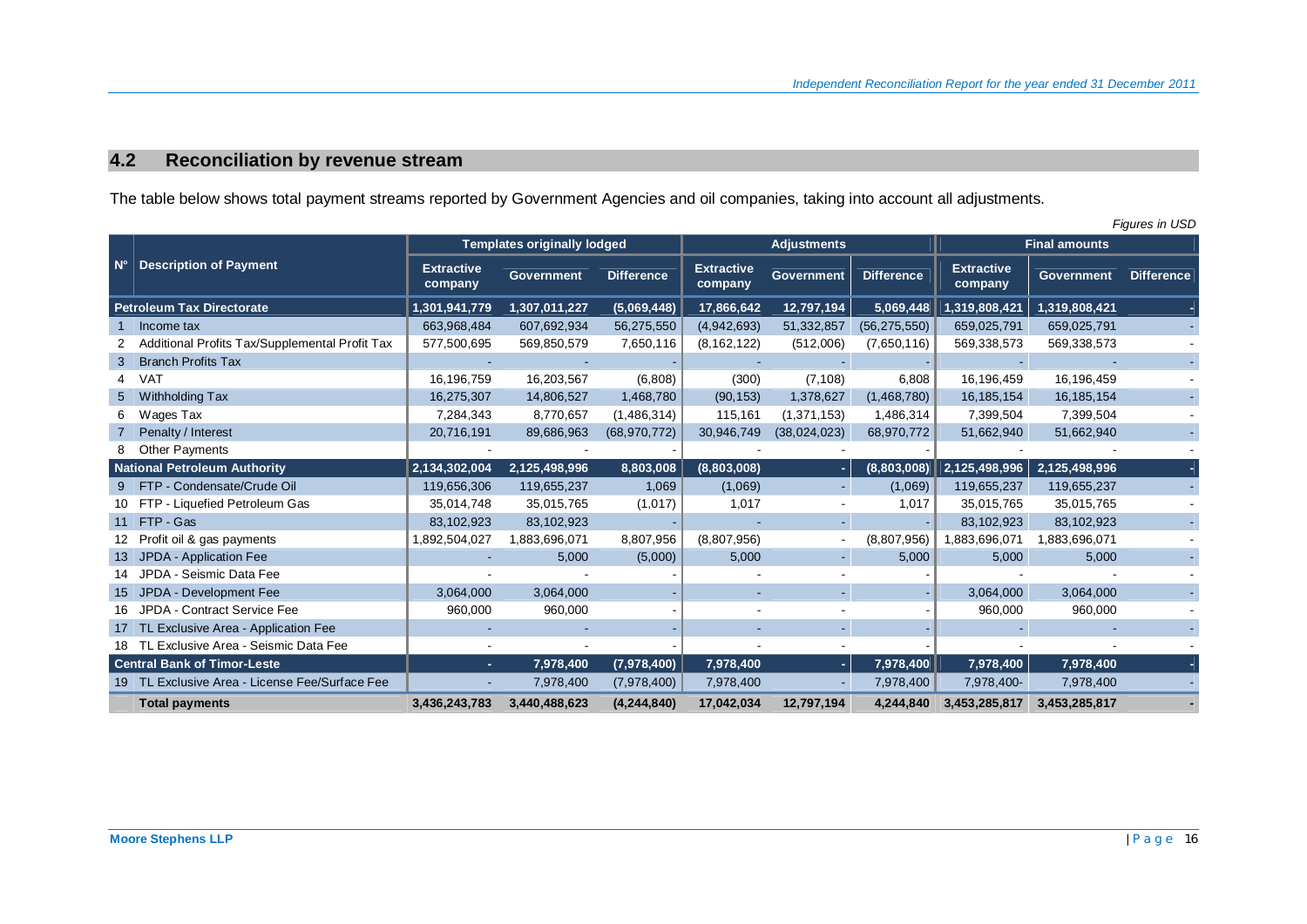# **4.3 Adjustments**

### **4.3.1 For oil companies**

Adjustments made in respect of reporting templates made by oil companies can be summarised as follows:

| Adjustments to extractive company payments           | Total Amount |
|------------------------------------------------------|--------------|
| Tax paid not reported (a)                            | 59,119,318   |
| Tax paid reported but outside the period covered (b) | (42,003,411) |
| Tax amount incorrectly reported                      | (73, 873)    |
| Total added to amounts originally reported           | 17,042,034   |

(a) These are payments made, but not reported, by oil companies. The significant adjustments (99% of the USD 59,119,318 total adjustment) were made in respect of Santos and AusAid.

Santos used the accruals basis to report payments and did not declare the Profit Oil & Gas payments made in January and February 2011 (relating to November and December 2009 declarations).

During our reconciliation work, AusAid failed to submit its reporting template as the company could not be contacted. BCTL stated that, in 2011, it received a total of USD 7,978,400 in relation to Annual Pipeline Fees from AusAid. This amount was confirmed by the Australian Government by an official letter.

(b) These are payments reported, but were paid outside of the reconciliation period, i.e. before 1 January 2011 or after 31 December 2011. The significant adjustments made were in respect of Santos. As mentioned above, the company used the accruals basis to report payments and declared the payments for Profit Oil & Gas relating to November and December 2011 which were paid in January and February 2012.

Confirmation has been received from the company for these amounts, which were initially declared by the Government Agencies.

|                                   |                          |                                                        |                                              | <i>Figures III USD</i>                                   |
|-----------------------------------|--------------------------|--------------------------------------------------------|----------------------------------------------|----------------------------------------------------------|
| Company                           | Tax paid not<br>reported | Tax paid reported but<br>outside the period<br>covered | <b>Tax amount</b><br>incorrectly<br>reported | <b>Total Extractive</b><br>company<br><b>Adjustments</b> |
| <b>ConocoPhillips</b>             | 5,906                    |                                                        | (73, 958)                                    | (68, 052)                                                |
| Eni Timor-Leste                   | ۰                        | $\overline{\phantom{a}}$                               | (935)                                        | (935)                                                    |
| <b>Santos</b>                     | 51,088,848               | (41, 981, 750)                                         | (60)                                         | 9,107,038                                                |
| Minza Oil & Gas                   | -                        |                                                        | 1,180                                        | 1,180                                                    |
| Oilex                             | 2,371                    | $\overline{\phantom{a}}$                               |                                              | 2,371                                                    |
| Reliance Exploration & Production | 43,793                   | (21, 661)                                              |                                              | 22,132                                                   |
| Japan Energy E and P              |                          |                                                        | (100)                                        | (100)                                                    |
| AusAid                            | 7,978,400                | $\overline{\phantom{a}}$                               |                                              | 7,978,400                                                |
| <b>Total</b>                      | 59,119,318               | (42,003,411)                                           | (73, 873)                                    | 17,042,034                                               |

The adjustments made to the payments declared by oil companies are broken down as follows:

*Figures in USD*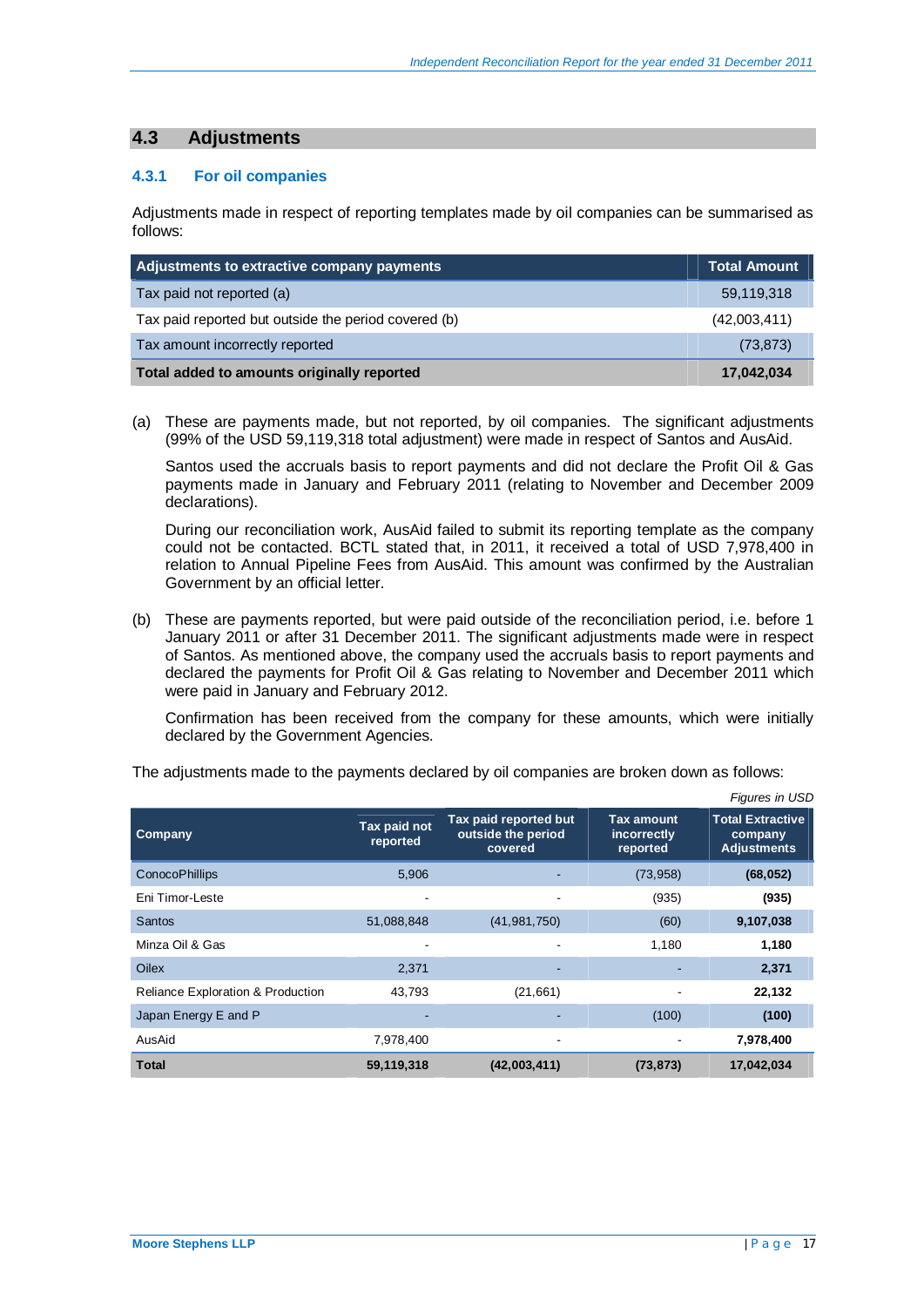The adjustments made to the payments declared by oil companies, by tax, are broken down as follows:

|                                               |                                    |                                                                     |                                              |                                         | Figures in USD                                                     |
|-----------------------------------------------|------------------------------------|---------------------------------------------------------------------|----------------------------------------------|-----------------------------------------|--------------------------------------------------------------------|
| <b>Revenue stream</b>                         | <b>Tax paid</b><br>not<br>reported | <b>Tax paid</b><br>reported but<br>outside the<br>period<br>covered | <b>Tax amount</b><br>incorrectly<br>reported | <b>Tax</b><br>incorrectly<br>classified | <b>Total</b><br><b>Extractive</b><br>company<br><b>Adjustments</b> |
| <b>Petroleum Tax Directorate</b>              | 17,961,098                         | (21, 661)                                                           | (72, 795)                                    |                                         | 17,866,642                                                         |
| Income tax                                    | 5,688,076                          |                                                                     | (10,661,969)                                 | 31,200                                  | (4,942,693)                                                        |
| Additional Profit Tax/Supplemental Profit Tax |                                    |                                                                     | 2,329,692                                    | (10, 491, 814)                          | (8, 162, 122)                                                      |
| <b>VAT</b>                                    |                                    |                                                                     | (300)                                        |                                         | (300)                                                              |
| Withholding Tax                               | 36,889                             | (21,661)                                                            | (400)                                        | (104, 981)                              | (90, 153)                                                          |
| Wages Tax                                     | 9,275                              |                                                                     | 905                                          | 104,981                                 | 115,161                                                            |
| Penalty / Interest                            | 12,226,858                         |                                                                     | 8,259,277                                    | 10,460,614                              | 30,946,749                                                         |
| <b>National Petroleum Authority</b>           | 33,179,820                         | (41, 981, 750)                                                      | (1,078)                                      |                                         | (8,803,008)                                                        |
| FTP - Condensate/Crude Oil                    | 906                                |                                                                     | (1, 975)                                     |                                         | (1,069)                                                            |
| FTP - Liquefied Petroleum Gas                 |                                    |                                                                     | 1,017                                        |                                         | 1,017                                                              |
| Profit oil & gas payments                     | 33,173,914                         | (41, 981, 750)                                                      | (120)                                        |                                         | (8,807,956)                                                        |
| JPDA - Application Fee                        | 5,000                              |                                                                     |                                              |                                         | 5,000                                                              |
| <b>Central Bank of Timor-Leste</b>            | 7,978,400                          |                                                                     |                                              |                                         | 7,978,400                                                          |
| TL Exclusive Area - License Fee/Surface Fee   | 7,978,400                          |                                                                     |                                              |                                         | 7,978,400                                                          |
| <b>Total</b>                                  | 59,119,318                         | (42,003,411)                                                        | (73, 873)                                    |                                         | 17,042,034                                                         |

### **4.3.2 For governmental agencies**

Adjustments made in respect of amounts declared by Government Agencies, by company, are summarised as follows:

| Adjustments to Government payments         | <b>Total Amount</b><br>(USD) |
|--------------------------------------------|------------------------------|
| Tax received not reported (a)              | 10.492.200                   |
| Tax amount incorrectly reported (b)        | 2.304.994                    |
| Total added to amounts originally reported | 12,797,194                   |

- (a) These are payments received, but not reported, by Government Agencies. The significant adjustments were made in respect of the Petroleum Tax Directorate and relating to ENI Timor-Leste. PTD did not include in its reporting template the amount received from ENI Timor-Leste on 3 March 2011 for Income Tax and Penalties.
- (b) These are payments incorrectly reported by Government Agencies due to errors. The significant adjustments were made in respect of PTD and relating to ConocoPhilips.

APT incorrectly reported USD 711,899 for Additional Profit Tax instead of USD 7,711,899 due to typing error. The tax received was underestimated for USD 7,000,000.

In addition, PTD incorrectly reported USD 6,523,838 for Additional Profit Tax instead of USD 1,909,708 due to tax refund not taken into account. The tax payment was overestimated for USD 4,614,130.

Confirmation has been received from PTD for these amounts, which were initially declared by the company.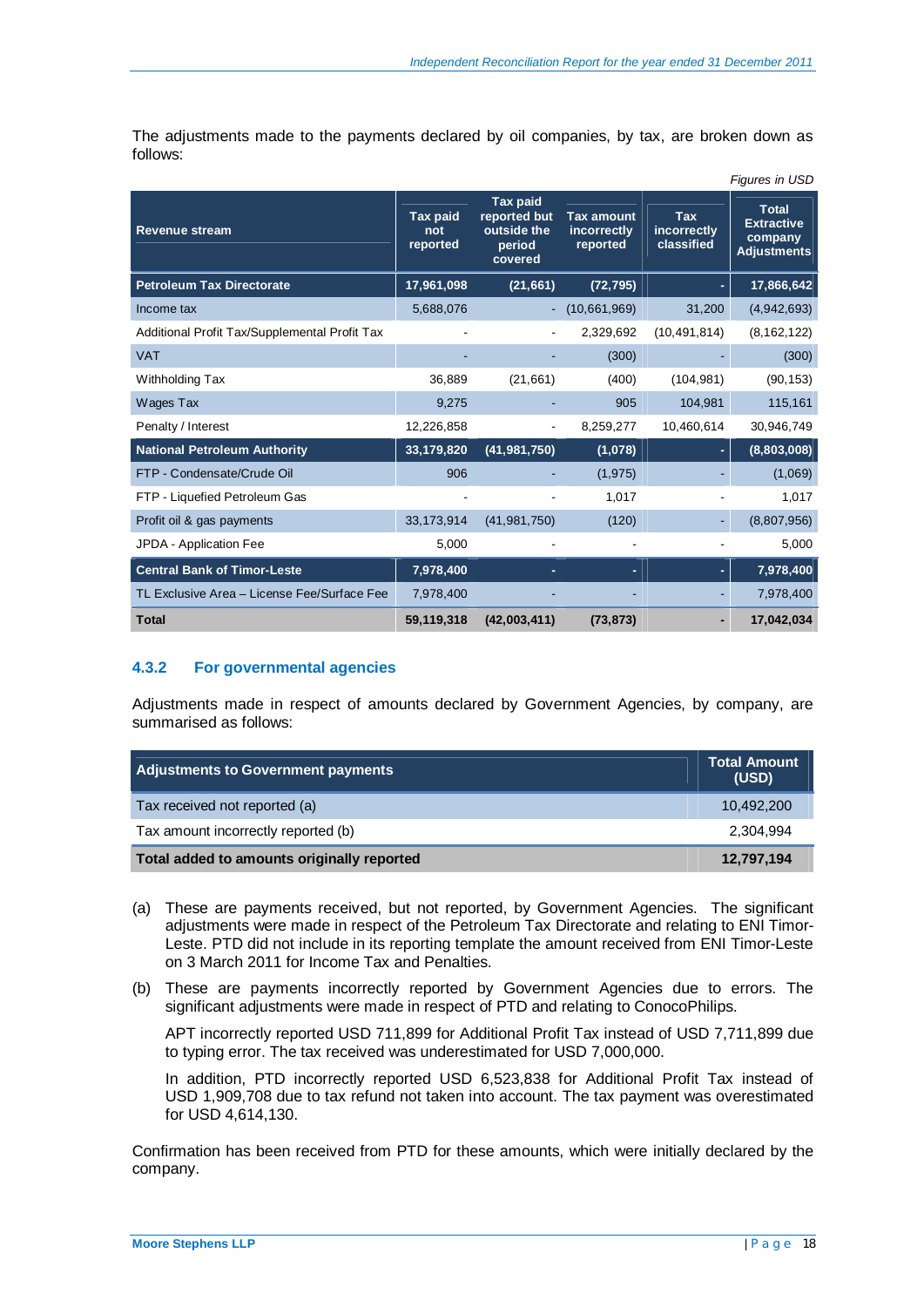The adjustments made to the payments declared by Government Agencies, by oil company, are broken down as follows:

|                       |                              |                                           | Figures in USD                                |
|-----------------------|------------------------------|-------------------------------------------|-----------------------------------------------|
| <b>Company</b>        | Tax received not<br>reported | <b>Tax amount</b><br>incorrectly reported | <b>Total Government</b><br><b>Adjustments</b> |
| <b>ConocoPhillips</b> | 386                          | 2,305,014                                 | 2,305,400                                     |
| Eni Timor-Leste       | 10,491,814                   |                                           | 10,491,814                                    |
| Minza Oil & Gas       | $\sim$                       | (20)                                      | (20)                                          |
| <b>Total</b>          | 10,492,200                   | 2,304,994                                 | 12,797,194                                    |

The adjustments made to the payments declared by Government Agencies, by tax, are broken down as follows:

|                                                |                                     |                                       |                                      | Figures in USD                                          |
|------------------------------------------------|-------------------------------------|---------------------------------------|--------------------------------------|---------------------------------------------------------|
| <b>Revenue stream</b>                          | <b>Tax received</b><br>not reported | Tax amount<br>incorrectly<br>reported | <b>Tax incorrectly</b><br>classified | <b>Total</b><br><b>Government</b><br><b>Adjustments</b> |
| <b>Petroleum Tax Directorate</b>               | 10,492,200                          | 2,304,994                             |                                      | 12,797,194                                              |
| Income tax                                     | 5,591,743                           | 4,602,298                             | 41,138,816                           | 51,332,857                                              |
| Additional Profits Tax/Supplemental Profit Tax |                                     | (82, 963)                             | (429, 043)                           | (512,006)                                               |
| <b>VAT</b>                                     |                                     |                                       | (7, 108)                             | (7, 108)                                                |
| Withholding Tax                                | 386                                 | (20)                                  | 1,378,261                            | 1,378,627                                               |
| Wages Tax                                      |                                     |                                       | (1, 371, 153)                        | (1,371,153)                                             |
| Penalty / Interest                             | 4,900,071                           | (2,214,321)                           | (40, 709, 773)                       | (38,024,023)                                            |
| <b>Total</b>                                   | 10,492,200                          | 2,304,994                             |                                      | 12,797,194                                              |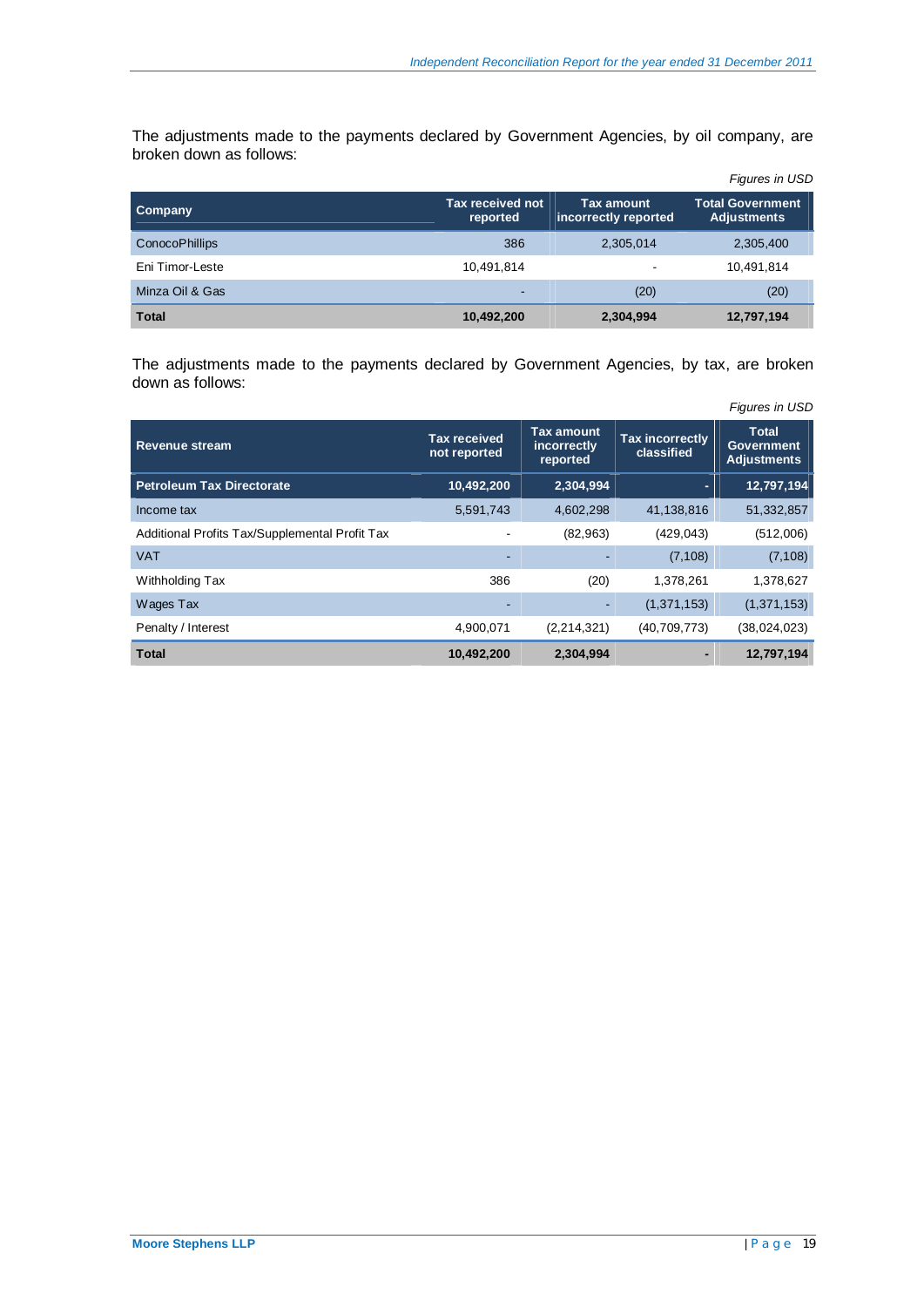# **5. ANALYSIS OF KEY INDICATORS IN THE OIL SECTOR**

## **5.1 Contribution made by oil companies**

The table below summarises payments, after adjustments, by company, and the inflows reported by the different Government Agencies.

The table includes consolidated figures, after adjustments, based on the declarations made by each of the extractive companies, and those made by Government Agencies. The figures provide us with detailed data, by company, of receipts from the oil sector:

| Company                          | Government<br>payment<br>(USD) | $%$ of<br>total<br>payment |  |
|----------------------------------|--------------------------------|----------------------------|--|
| ConocoPhillips                   | 1,991,016,698                  | 57.7%                      |  |
| Fni Timor-Leste                  | 401.268.453                    | 11.6%                      |  |
| <b>Inpex Sahul</b>               | 386.287.273                    | 11.2%                      |  |
| Santos                           | 365.391.369                    | 10.6%                      |  |
| <b>Tokyo Timor Sea Resources</b> | 290.213.987                    | 8.4%                       |  |
| Others                           | 19.108.037                     | 0.5%                       |  |
| <b>Total oil sector</b>          | 3,453,285,817                  | 100.0%                     |  |



## **5.2 Contribution made by payments**

The most significant receipts, in terms of contribution, are as follows:

| <b>Payment stream</b>                              | <b>Government</b><br>payment<br>(USD) | $%$ of<br>total<br>payment | Additional<br>Others<br><b>Profits</b><br>10%<br>Tax/Supp.<br>Profit Tax |                 |
|----------------------------------------------------|---------------------------------------|----------------------------|--------------------------------------------------------------------------|-----------------|
| Profit oil & gas payments                          | 1,883,696,071                         | 55%                        | 16%                                                                      | Profit oil &    |
| Income tax                                         | 659,025,791                           | 19%                        |                                                                          | qas<br>payments |
| Additional Profits Tax/<br>Supplemental Profit Tax | 569,338,573                           | 16%                        | Income tax<br>19%                                                        | 55%             |
| <b>Others</b>                                      | 341,225,382                           | 10%                        |                                                                          |                 |
| <b>Total extractive sector</b>                     | 3,453,285,817                         | 100%                       |                                                                          |                 |

## **5.3 Contribution made by Government Agencies**

The table below summarises payments, after adjustments, by Government Agency.

| <b>Government Agency</b>           | <b>Government</b><br>payment<br>(USD) | $%$ of<br>total<br>payment |
|------------------------------------|---------------------------------------|----------------------------|
| National Petroleum Authority       | 2,125,498,996                         | 62%                        |
| Petroleum Tax Directorate          | 1,319,808,421                         | 38%                        |
| <b>Central Bank of Timor-Leste</b> | 7,978,400                             | 0.2%                       |
| <b>Total extractive sector</b>     | 3,453,285,817                         | 100%                       |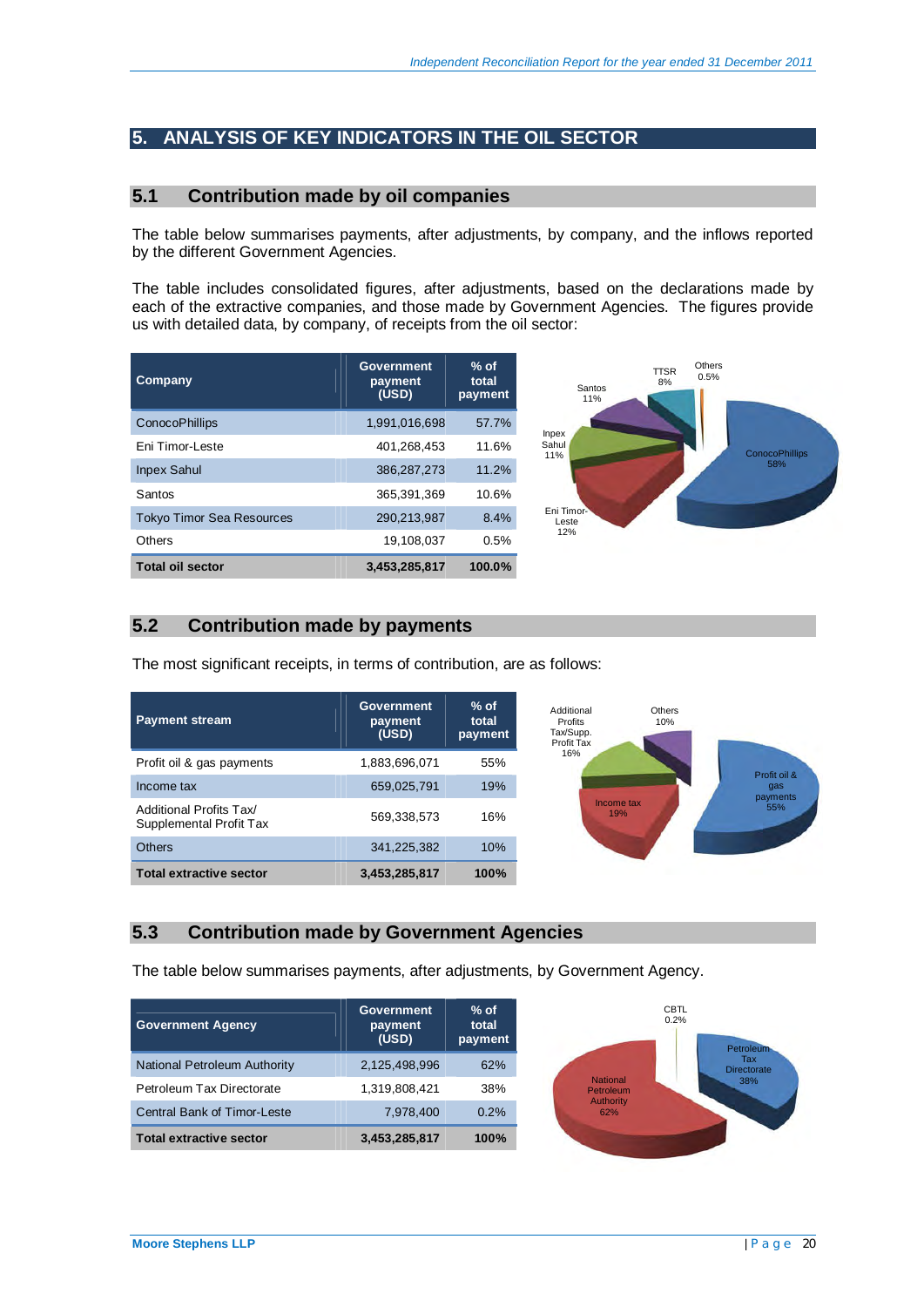# **6. FINDINGS AND RECOMMENDATIONS**

### **1. TL-EITI database**

It appears that to date, the TL-EITI Secretariat does not have a comprehensive database of all extractive companies operating in the oil sector. We understand that this situation arises because there is no formal communication between the EITI Secretariat and the Government Agencies with regard to the oil companies operating in the oil sector. In some cases making contact with extractive companies can be difficult as no contact details are available.

*We recommend that the TL-EITI Secretariat should create a database of extractive companies*  following our reconciliation exercise. The Secretariat should then liaise with the Government *Agencies to ensure it obtains adequate information regularly and updates its database accordingly. To this end, we believe it is vital that any new entrants to the oil sector are registered with the TL-EITI Secretariat as part of the process before or at the same time as they obtain their operating licence. A regular review with the Government Agencies of the list of oil companies licensed to operate in the sector is recommended.* 

### **2. Reconciliation scope – Scoping study**

We note that two oil companies operating in Timor-Leste were not included in the reconciliation scope, i.e. Japan Energy and AusAid.

We further note that there are some taxes paid to BCTL, such as annual pipeline fees and an exploration fee which were not included in the reporting template prepared and approved by the MSWG. On the other hand there were several revenue streams included in the reporting template for which no payments were made by oil companies.

This situation caused delays in collecting the data from the oil companies and Government Agencies and the preparation of the report.

*We recommend for future years that a scoping study is carried out before each exercise in order to define the reconciliation scope including:* 

- *the activities to be considered (oil, gas, minerals, etc...);*
- x *the revenue streams to be reconciled;*
- the extractive companies that will report; and
- the government agencies included in the process.

*The scoping study will also lead to the definition and design of the reporting template to be used for the declaration of payments and receipts by the oil companies and the Government agencies.* 

### **3. Certified reporting templates**

In accordance with recommendations 12 and 13 of the 2011 EITI rules the MSWG is required to ensure that companies and government reports are based on accounts audited to international standards.

We noted that there was no instruction given to oil companies and Government Agencies to submit reporting templates certified by an auditor.

*We recommend for future years that the MSWG takes necessary steps to ensure that reports*  submitted by oil companies and governmental agencies are certified by a designated external *auditor (in the case of extractive companies), or a public entity/authority in the case of Government Agencies.*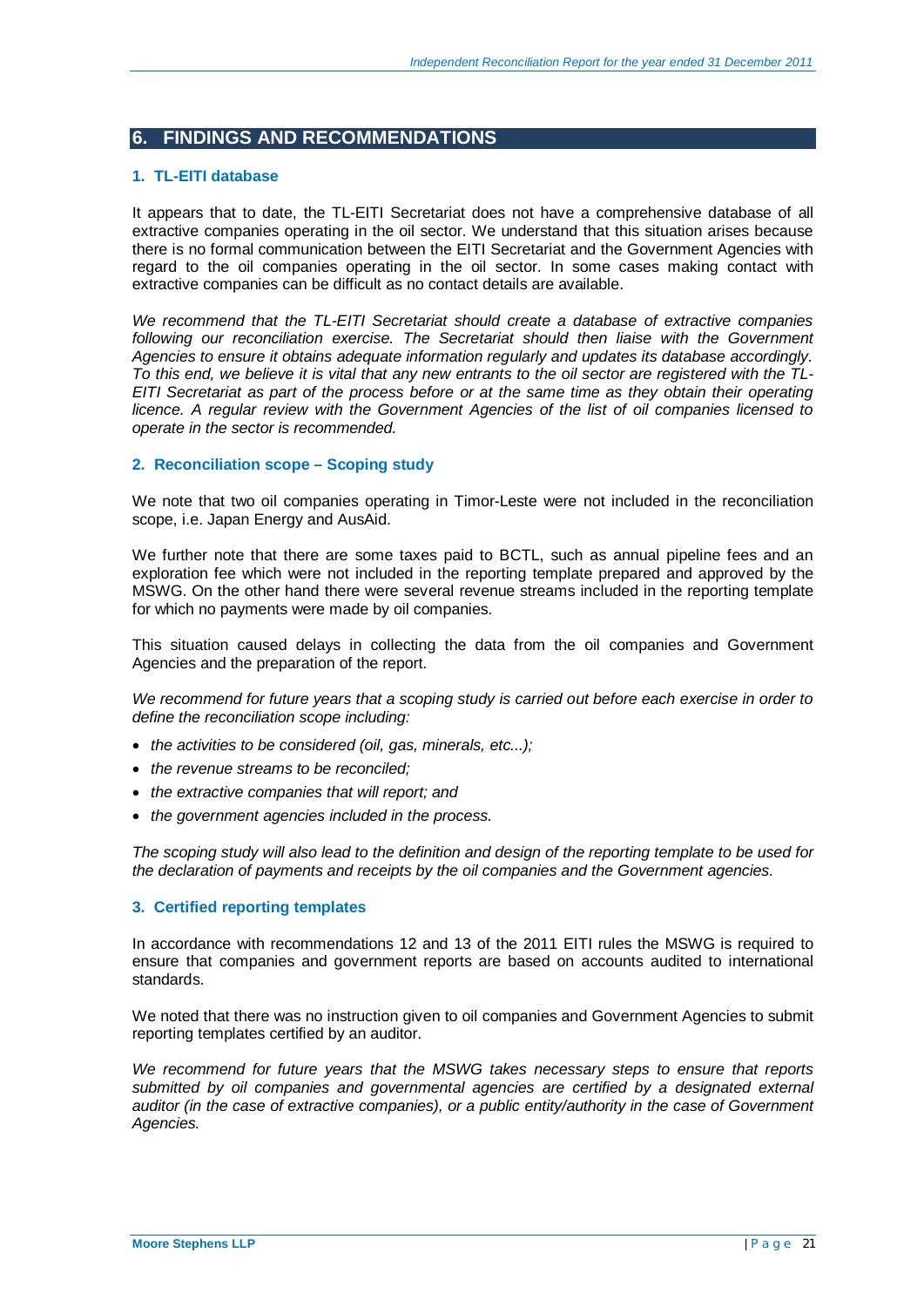# **7. CONCLUSIONS**

Our conclusions from the reconciliation work carried out for the year to 31 December 2011 can be summarised as follows:

- **1.** We noted a number of discrepancies between payments declared by oil companies and receipts declared by Government Agencies. We were able to adjust all of these discrepancies, both in respect of declarations made by these companies and those made by the Government Agencies.
- **2.** A number of significant adjustments were made in order to reconcile the amounts originally reported on the templates submitted. Most of the individual discrepancies in the reporting templates arose for the following reasons:
	- a. Several amounts paid by oil companies and Government Agencies, totalling USD 59M, were not reported in their templates;
	- b. Several amounts received by the Government Agencies, totalling USD 10.5M, were not reported in their templates;
	- c. Several payments made by oil companies, totalling USD 42M were reported in respect of incorrect periods (outside 2011);
	- d. Payments incorrectly classified amounted to USD 106M in absolute value; and
	- e. Payment incorrectly reported by oil companies and Government Agencies amounting to USD 28M in absolute value.

All these issues arose in prior years' reports and we believe that they can be easily addressed.

**3.** Lastly, we have made a number of recommendations for improvements in the reconciliation process which are set out in Section 6 above.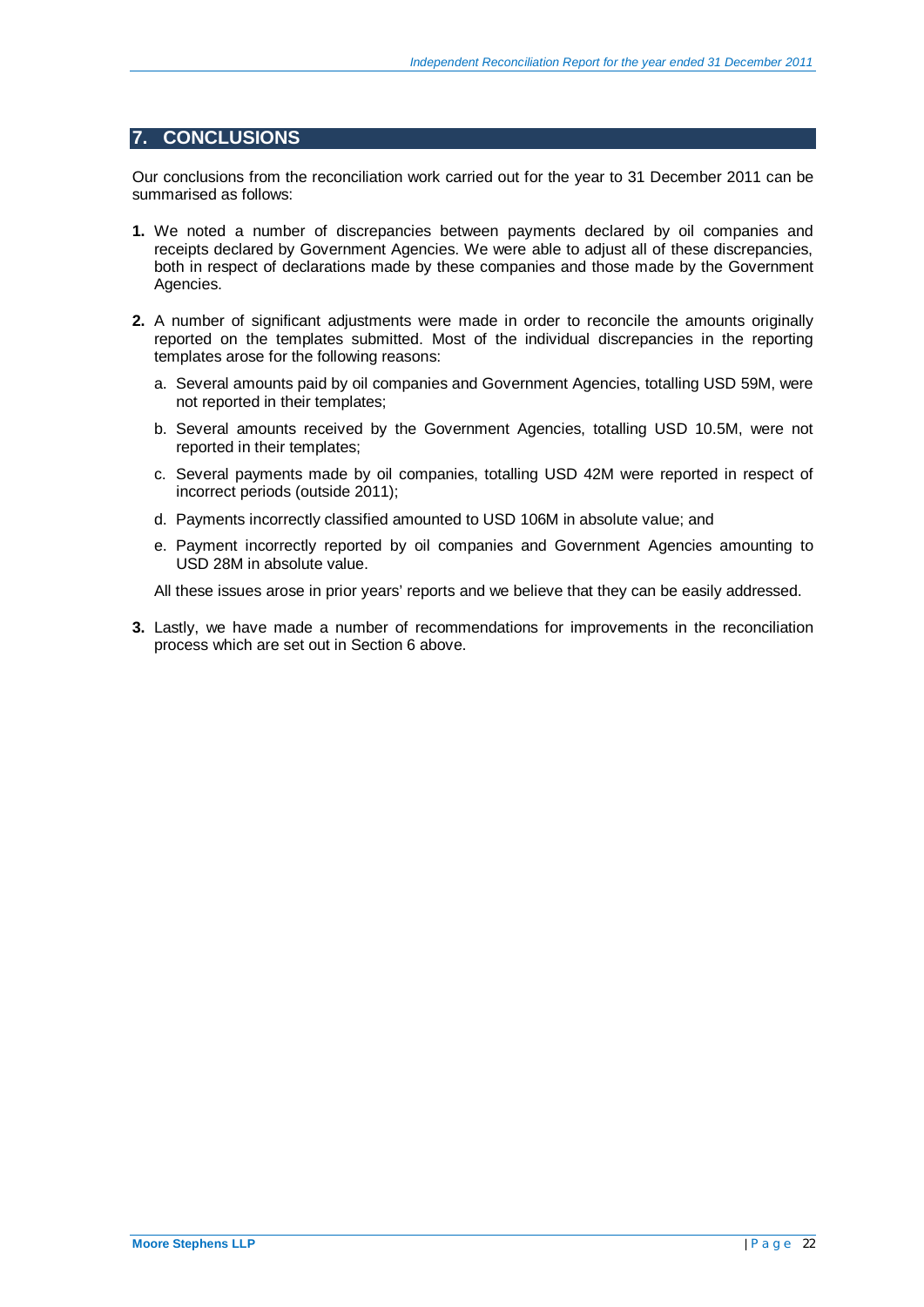# **ANNEXES**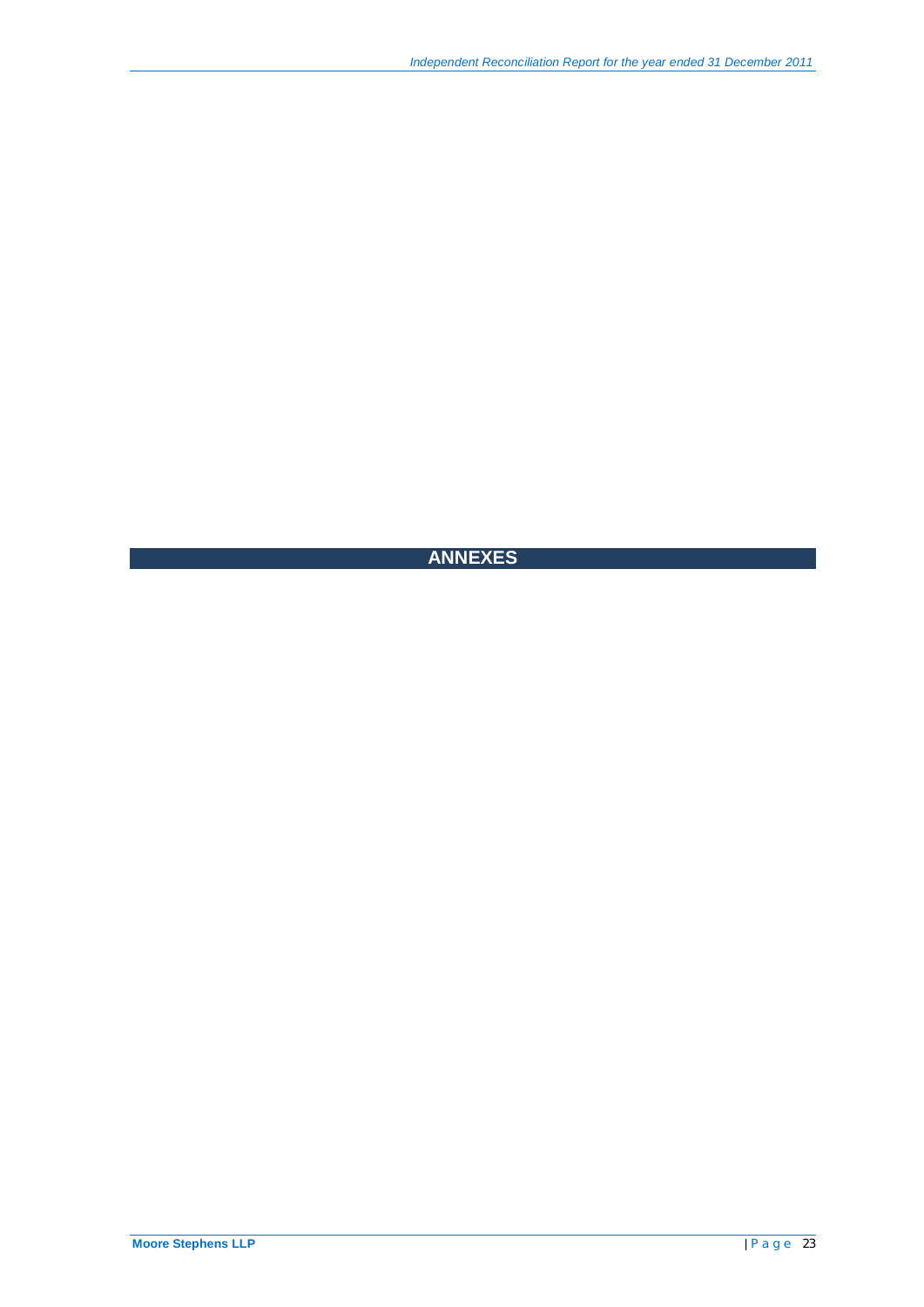# **Annex 1: Details of oil companies included in the EITI 2011 reconciliation scope**

|                 | No.   Company                                | <b>Founding date</b> | <b>Activity</b>                | <b>Nationality</b> | <b>Extracted product</b>                                                                                                 |
|-----------------|----------------------------------------------|----------------------|--------------------------------|--------------------|--------------------------------------------------------------------------------------------------------------------------|
|                 | <b>ConocoPhillips</b>                        | 1917                 | Oil & Gas                      | <b>USA</b>         | Natural Gas; Patio Heater; BP Crude Oil;<br>Natural Gas Connection; Commercial Natural Gas;<br><b>Liquid Natural Gas</b> |
| 2.              | Eni Timor-Leste                              | 1926                 | Oil & Gas                      | Italy              | na                                                                                                                       |
| 3               | Santos                                       | 1954                 | Oil & Gas                      | Australia          | Oil; Natural Gas; Lubricant Petrochemical                                                                                |
| 4               | Inpex Sahul                                  | 1986                 | Oil & Gas                      | Australia          | Oil & Gas                                                                                                                |
| $5^{\circ}$     | Tokyo Timor Sea Resources                    | 1970                 | Oil & Gas                      | Japan              | na                                                                                                                       |
| 6               | Woodside Petroleum                           | 1954                 | Oil & Gas                      | Australia          | Oil & Gas                                                                                                                |
| $7^{\circ}$     | Minza Oil & Gas                              | na                   | Oil & Gas                      | Tokyo/Japan        | Oil & Gas                                                                                                                |
| 8               | Petronas                                     | 1974                 | Oil & Gas                      | Malaysia           | na                                                                                                                       |
| $9^{\circ}$     | Oilex                                        | na                   | Oil & Gas                      | Australia          | Oil & Gas                                                                                                                |
| 10              | <b>Reliance Exploration &amp; Production</b> | 1958                 | Petroleum refining & Marketing | India              | Petroleum Refining                                                                                                       |
| 11              | Talisman                                     | 1992                 | Oil & Gas industries           | Canada             | Oil & Gas                                                                                                                |
| 12              | Japan Energy E and P                         | na                   | na                             | na                 | na                                                                                                                       |
| 13 <sup>°</sup> | AusAid                                       | na                   | na                             | na                 | na                                                                                                                       |

**na**: not available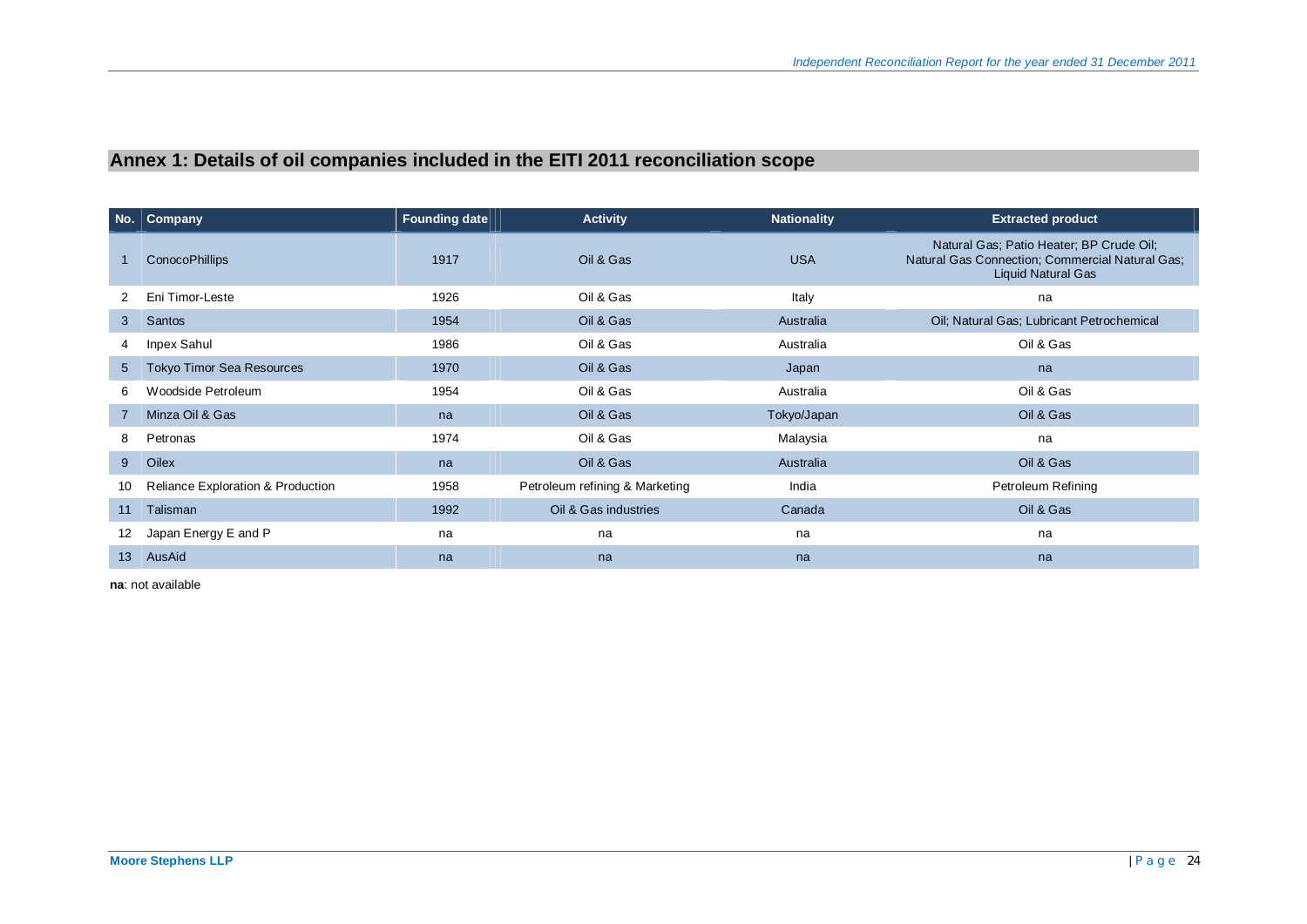# **Annex 2: Breakdown of licenses and oil companies**

| Licence reference | <b>Operator</b>    | <b>Companies</b>                                                                                                             | <b>Extracted product</b>       | Licence type | <b>Granted</b> | <b>Expires</b> | Area        |
|-------------------|--------------------|------------------------------------------------------------------------------------------------------------------------------|--------------------------------|--------------|----------------|----------------|-------------|
| JPDA 03-12        | ConocoPhillips     | <b>ConocoPhilips</b><br>Santos<br><b>Inpex Sahul</b><br>Eni Timor-Leste<br><b>Tokyo Timor Sea Resources</b>                  | Condensate, LPG,<br><b>LNG</b> | <b>PSC</b>   | 02/04/2003     | 06/02/2022     | <b>JPDA</b> |
| JPDA 03-13        | ConocoPhillips     | <b>ConocoPhilips</b><br>Santos<br>Inpex Sahul                                                                                | Condensate, LPG,<br><b>LNG</b> | <b>PSC</b>   | 02/04/2003     | 16/12/2021     | <b>JPDA</b> |
| JPDA 03-19        | Woodside Petroleum | Woodside petroleum<br>Shell Development<br>Osaka Gas Sunrise<br><b>Conoco Phillips</b>                                       | Gas                            | <b>PSC</b>   | 02/04/2003     | 04/10/2026     | <b>JPDA</b> |
| JPDA 03-20        | Woodside Petroleum | Woodside petroleum<br>Shell Development<br>Osaka Gas Sunrise<br>Conoco Phillips                                              | Gas                            | <b>PSC</b>   | 02/04/2003     | 13/11/2026     | <b>JPDA</b> |
| JPDA 06-101 A     | Minza Oil & Gas    | Minza Oil & Gas                                                                                                              | na                             | <b>PSC</b>   | 09/03/2007     | 09/03/2014     | <b>JPDA</b> |
| JPDA 06-102       | Petronas           | Petronas Carigali<br>Korean Gas<br>Samsung Oil & Gas<br>LG                                                                   | na                             | <b>PSC</b>   | 29/12/2006     | 29/12/2010     | <b>JPDA</b> |
| JPDA 06-103       | <b>Oilex</b>       | <b>Oilex</b><br>Japan Energy Corporation<br>Videocon<br><b>Bharat PetroResources</b><br><b>GSPC</b><br>Pan Pacific Petroleum | na                             | <b>PSC</b>   | 15/01/2007     | 15/01/2014     | <b>JPDA</b> |
| JPDA 06-105       | Eni Timor-Leste    | Eni Timor-Leste<br>Inpex<br>Talisman                                                                                         | Light Crude Oil                | <b>PSC</b>   | 22/09/2006     | 09/07/1905     | <b>JPDA</b> |
| S-06-01 (Block A) | Eni Timor-Leste    | Eni Timor-Leste<br>GALP Exploracao Producao Petrolifera<br>Korea Gas Corporation                                             | na                             | <b>PSC</b>   | 03/11/2006     | 03/11/2010     | <b>TLEA</b> |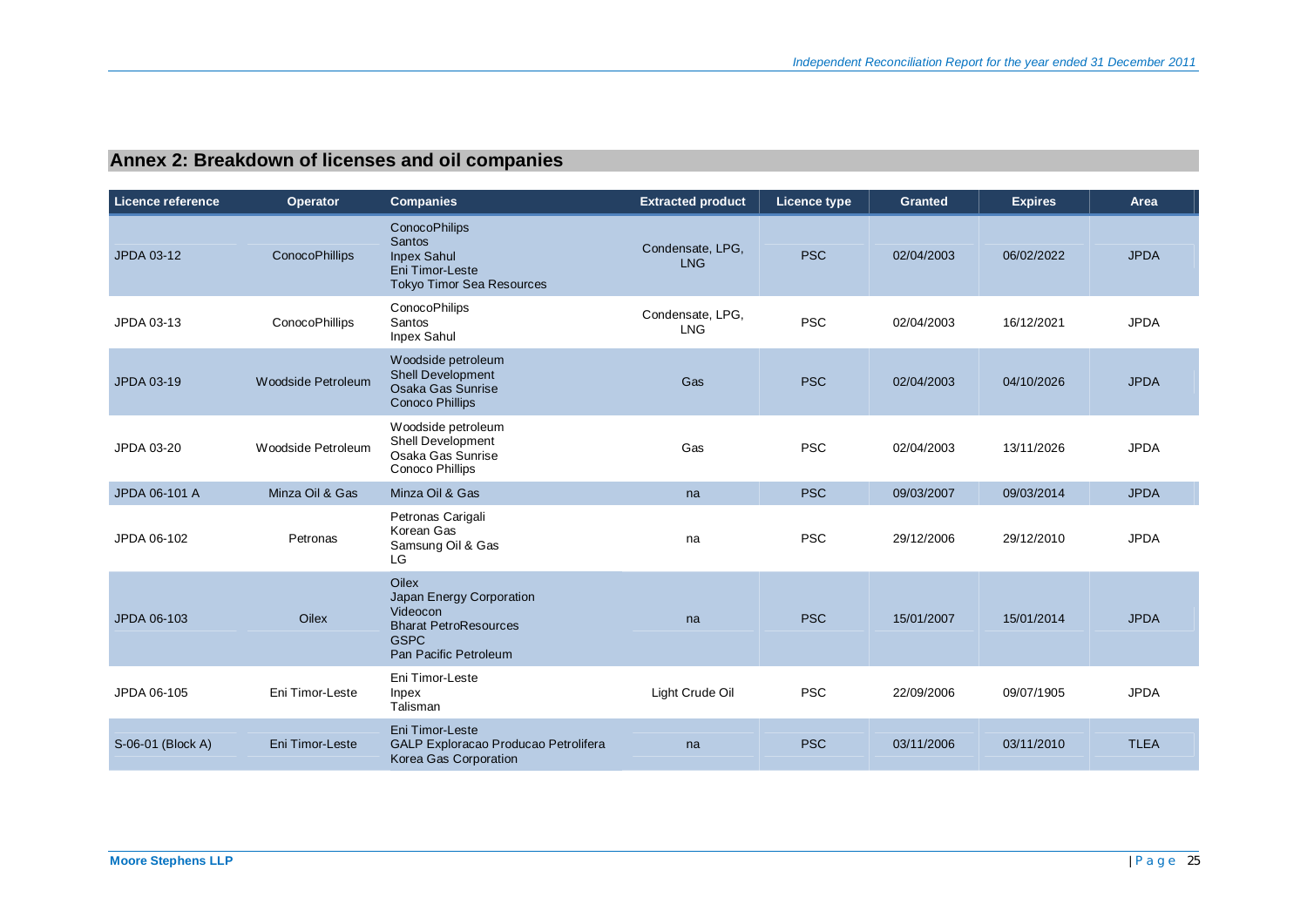| Licence reference | <b>Operator</b> | <b>Companies</b>                                                                                   | <b>Extracted product</b> | Licence type | <b>Granted</b> | <b>Expires</b> | Area        |
|-------------------|-----------------|----------------------------------------------------------------------------------------------------|--------------------------|--------------|----------------|----------------|-------------|
| S-06-02 (Block B) | Eni Timor-Leste | Eni Timor-Leste<br>GALP Exploracao Producao Petrolifera<br>Korea Gas Corporation                   | na                       | <b>PSC</b>   | 03/11/2006     | 03/11/2013     | <b>TLEA</b> |
| S-06-03 (Block C) | Eni Timor-Leste | Eni Timor-Leste<br>GALP Exploracao Producao Petrolifera<br>Korea Gas Corporation                   | na                       | <b>PSC</b>   | 03/11/2006     | 03/11/2013     | <b>TLEA</b> |
| S-06-04 (Block E) | Eni Timor-Leste | Eni Timor-Leste<br>GALP Exploracao Producao Petrolifera<br>Korea Gas Corporation                   | na                       | <b>PSC</b>   | 03/11/2006     | 03/11/2013     | <b>TLEA</b> |
| S-06-05 (Block H) | Eni Timor-Leste | Eni Timor-Leste<br>GALP Exploracao Producao Petrolifera<br>Korea Gas Corporation                   | na                       | <b>PSC</b>   | 03/11/2006     | 03/11/2013     | <b>TLEA</b> |
| S-06-06 (Block K) | Reliance        | <b>Reliance Exploration &amp; Production</b><br>Oil India Limited<br>India Oil Corporation Limited | na                       | <b>PSC</b>   | 16/11/2006     | 16/11/2011     | <b>TLEA</b> |

na: not available.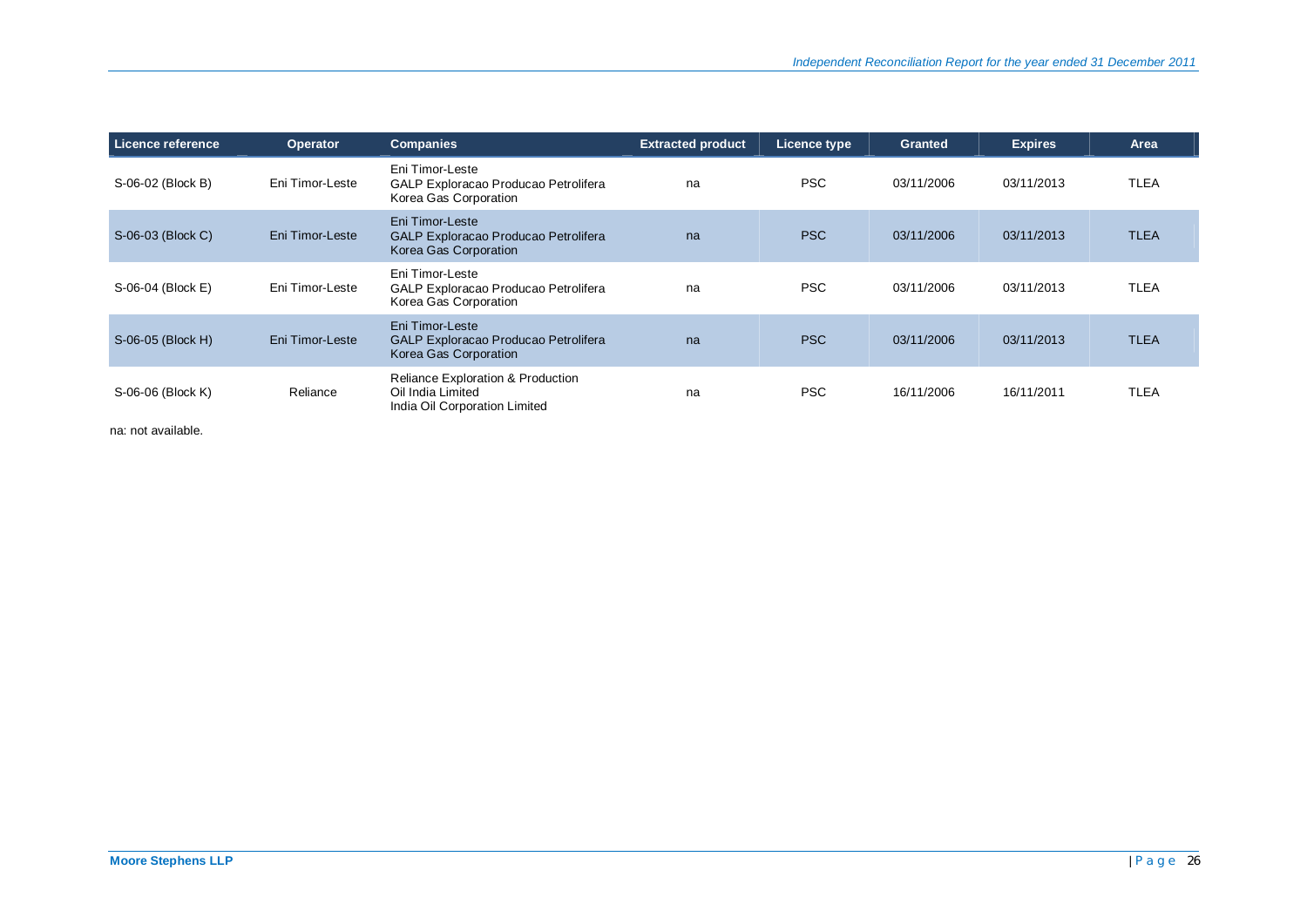# **Annex 3: Reconciliation sheets by company**

| Company name: |                                                | <b>ConocoPhillips</b> |                          |               | <b>Reporting period:</b> |                          |               |                            |
|---------------|------------------------------------------------|-----------------------|--------------------------|---------------|--------------------------|--------------------------|---------------|----------------------------|
|               |                                                |                       | <b>Per Company</b>       |               |                          | <b>Per Government</b>    |               |                            |
| N°            | <b>Description of Payment</b>                  | Original              | Adjust                   | <b>Final</b>  | Original                 | Adjust                   | <b>Final</b>  | <b>Final</b><br>difference |
|               | <b>Petroleum Tax Directorate</b>               | 701,325,956           | (73,000)                 | 701,252,956   | 698,947,556              | 2,305,400                | 701,252,956   |                            |
|               | Income tax                                     | 350,430,335           | (10,661,969)             | 339,768,366   | 307,587,639              | 32,180,727               | 339,768,366   |                            |
| 2             | Additional Profits Tax/Supplemental Profit Tax | 320,360,484           | 2,329,692                | 322,690,176   | 323,202,182              | (512,006)                | 322,690,176   |                            |
| 3             | <b>Branch Profits Tax</b>                      |                       |                          |               |                          |                          |               |                            |
| 4             | <b>VAT</b>                                     | 5,250,608             |                          | 5,250,608     | 5,250,608                |                          | 5,250,608     |                            |
| 5             | Withholding Tax                                | 1,042,123             | $\blacksquare$           | 1,042,123     | 1,041,737                | 386                      | 1,042,123     |                            |
| 6             | Wages Tax                                      | 6,788,121             |                          | 6,788,121     | 6,788,121                |                          | 6,788,121     |                            |
|               | Penalty / Interest                             | 17,454,285            | 8,259,277                | 25,713,562    | 55,077,269               | (29, 363, 707)           | 25,713,562    |                            |
| 8             | <b>Other Payments</b>                          |                       |                          |               |                          |                          |               |                            |
|               | <b>National Petroleum Authority</b>            | 1,289,758,794         | 4,948                    | 1,289,763,742 | 1,289,763,742            | ×.                       | 1,289,763,742 |                            |
|               | 9 FTP - Condensate/Crude Oil                   | 99,738,622            | (1,069)                  | 99,737,553    | 99,737,553               |                          | 99,737,553    |                            |
|               | 10 FTP - Liquefied Petroleum Gas               | 35,014,748            | 1,017                    | 35,015,765    | 35,015,765               |                          | 35,015,765    |                            |
|               | 11 FTP - Gas                                   | 83,102,923            |                          | 83,102,923    | 83,102,923               |                          | 83,102,923    |                            |
|               | 12 Profit oil & gas payments                   | 1,068,768,501         | $\overline{\phantom{a}}$ | 1,068,768,501 | 1,068,768,501            | $\overline{\phantom{a}}$ | 1,068,768,501 |                            |
| 13            | JPDA - Application Fee                         |                       | 5,000                    | 5,000         | 5,000                    |                          | 5,000         |                            |
| 14            | JPDA - Seismic Data Fee                        |                       |                          |               |                          |                          |               |                            |
| 15            | JPDA - Development Fee                         | 2,814,000             |                          | 2,814,000     | 2,814,000                |                          | 2,814,000     |                            |
| 16            | JPDA - Contract Service Fee                    | 320,000               |                          | 320,000       | 320,000                  | $\blacksquare$           | 320,000       |                            |
|               | 17 TL Exclusive Area - Application Fee         |                       |                          |               |                          |                          |               |                            |
|               | 18 TL Exclusive Area - Seismic Data Fee        |                       |                          |               |                          |                          |               |                            |
|               | <b>Central Bank of Timor-Leste</b>             | ×.                    |                          |               | ÷.                       | ÷.                       |               |                            |
|               | 19 TL Exclusive Area - License Fee/Surface Fee |                       |                          |               |                          |                          |               |                            |
|               | <b>Total payments</b>                          | 1,991,084,750         | (68, 052)                | 1,991,016,698 | 1,988,711,298            | 2,305,400                | 1,991,016,698 |                            |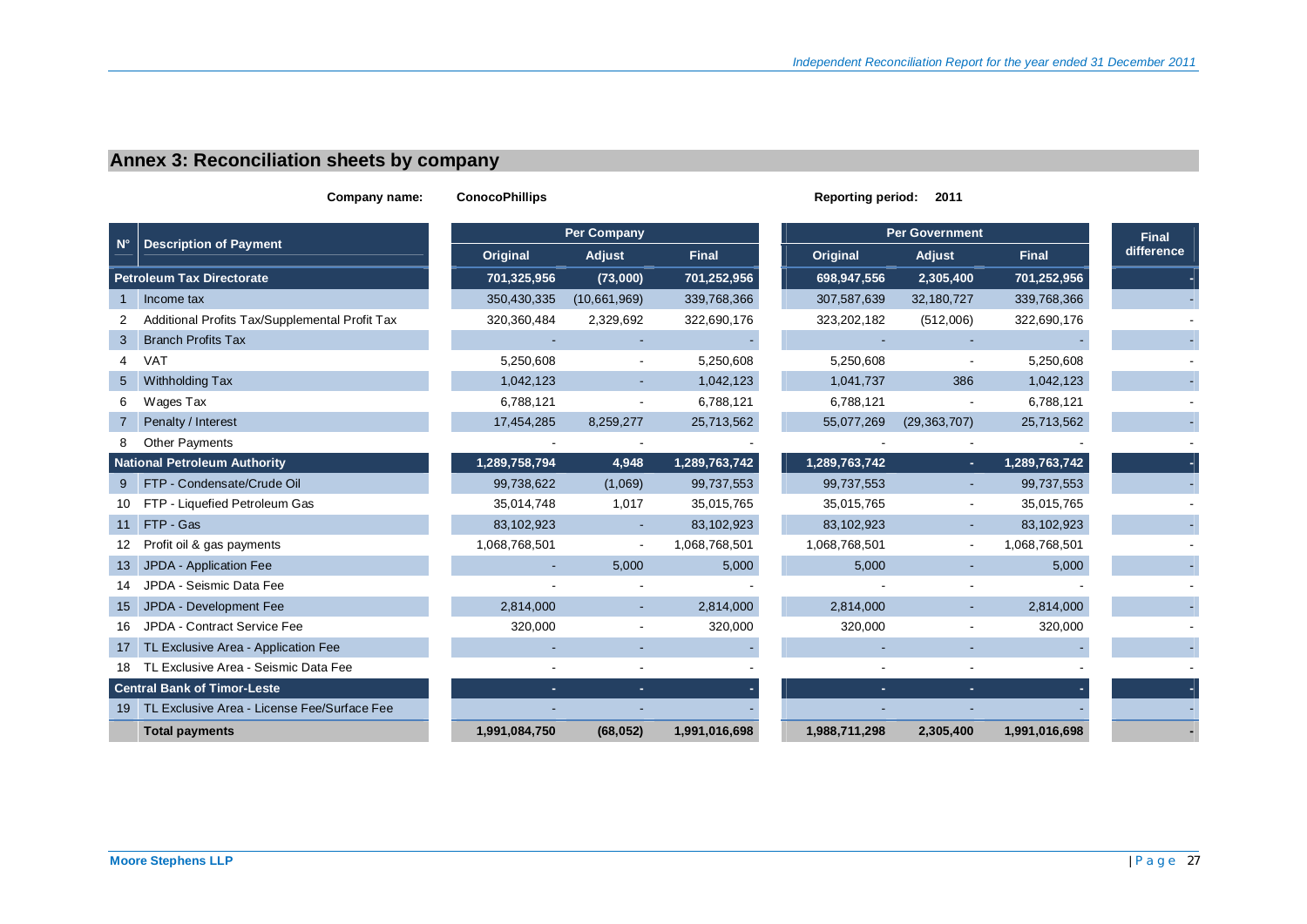|             |                                                |             | <b>Per Company</b> |              |             | <b>Per Government</b> |              | <b>Final</b> |
|-------------|------------------------------------------------|-------------|--------------------|--------------|-------------|-----------------------|--------------|--------------|
| $N^{\circ}$ | <b>Description of Payment</b>                  | Original    | Adjust             | <b>Final</b> | Original    | Adjust                | <b>Final</b> | difference   |
|             | <b>Petroleum Tax Directorate</b>               | 192,276,812 | (875)              | 192,275,937  | 181,784,123 | 10,491,814            | 192,275,937  |              |
|             | Income tax                                     | 94,304,880  | 5,591,743          | 99,896,623   | 94,304,880  | 5,591,743             | 99,896,623   |              |
| 2           | Additional Profits Tax/Supplemental Profit Tax | 75,516,152  | (10, 491, 814)     | 65,024,338   | 65,024,338  |                       | 65,024,338   |              |
| 3           | <b>Branch Profits Tax</b>                      |             |                    |              |             |                       |              |              |
| 4           | <b>VAT</b>                                     | 10,756,866  | (300)              | 10,756,566   | 10,756,566  |                       | 10,756,566   |              |
| 5           | Withholding Tax                                | 11,514,772  | 6,865              | 11,521,637   | 10,194,442  | 1,327,195             | 11,521,637   |              |
| 6           | Wages Tax                                      | 184,142     | (7, 440)           | 176,702      | 1,503,897   | (1,327,195)           | 176,702      |              |
|             | Penalty / Interest                             |             | 4,900,071          | 4,900,071    |             | 4,900,071             | 4,900,071    |              |
| 8           | <b>Other Payments</b>                          |             |                    |              |             |                       |              |              |
|             | <b>National Petroleum Authority</b>            | 208,992,576 | (60)               | 208,992,516  | 208,992,516 | ٠.                    | 208,992,516  |              |
| 9           | FTP - Condensate/Crude Oil                     | 2,756,896   |                    | 2,756,896    | 2,756,896   |                       | 2,756,896    |              |
| 10          | FTP - Liquefied Petroleum Gas                  |             |                    |              |             |                       |              |              |
| 11          | FTP - Gas                                      |             |                    |              |             |                       |              |              |
| 12          | Profit oil & gas payments                      | 205,825,680 | (60)               | 205,825,620  | 205,825,620 |                       | 205,825,620  |              |
| 13          | JPDA - Application Fee                         |             |                    |              |             |                       |              |              |
| 14          | JPDA - Seismic Data Fee                        |             |                    |              |             |                       |              |              |
| 15          | JPDA - Development Fee                         | 250,000     |                    | 250,000      | 250,000     |                       | 250,000      |              |
| 16          | JPDA - Contract Service Fee                    | 160,000     |                    | 160,000      | 160,000     |                       | 160,000      |              |
| 17          | TL Exclusive Area - Application Fee            |             |                    |              |             |                       |              |              |
| 18          | TL Exclusive Area - Seismic Data Fee           |             |                    |              |             |                       |              |              |
|             | <b>Central Bank of Timor-Leste</b>             | ٠.          | ×.                 |              |             |                       |              |              |
| 19          | TL Exclusive Area - License Fee/Surface Fee    |             |                    |              |             |                       |              |              |
|             | <b>Total payments</b>                          | 401,269,388 | (935)              | 401,268,453  | 390,776,639 | 10,491,814            | 401,268,453  |              |

**Company name:** Eni Timor-Leste **Reporting period:** 2011

## **Moore Stephens LLP** | Page 28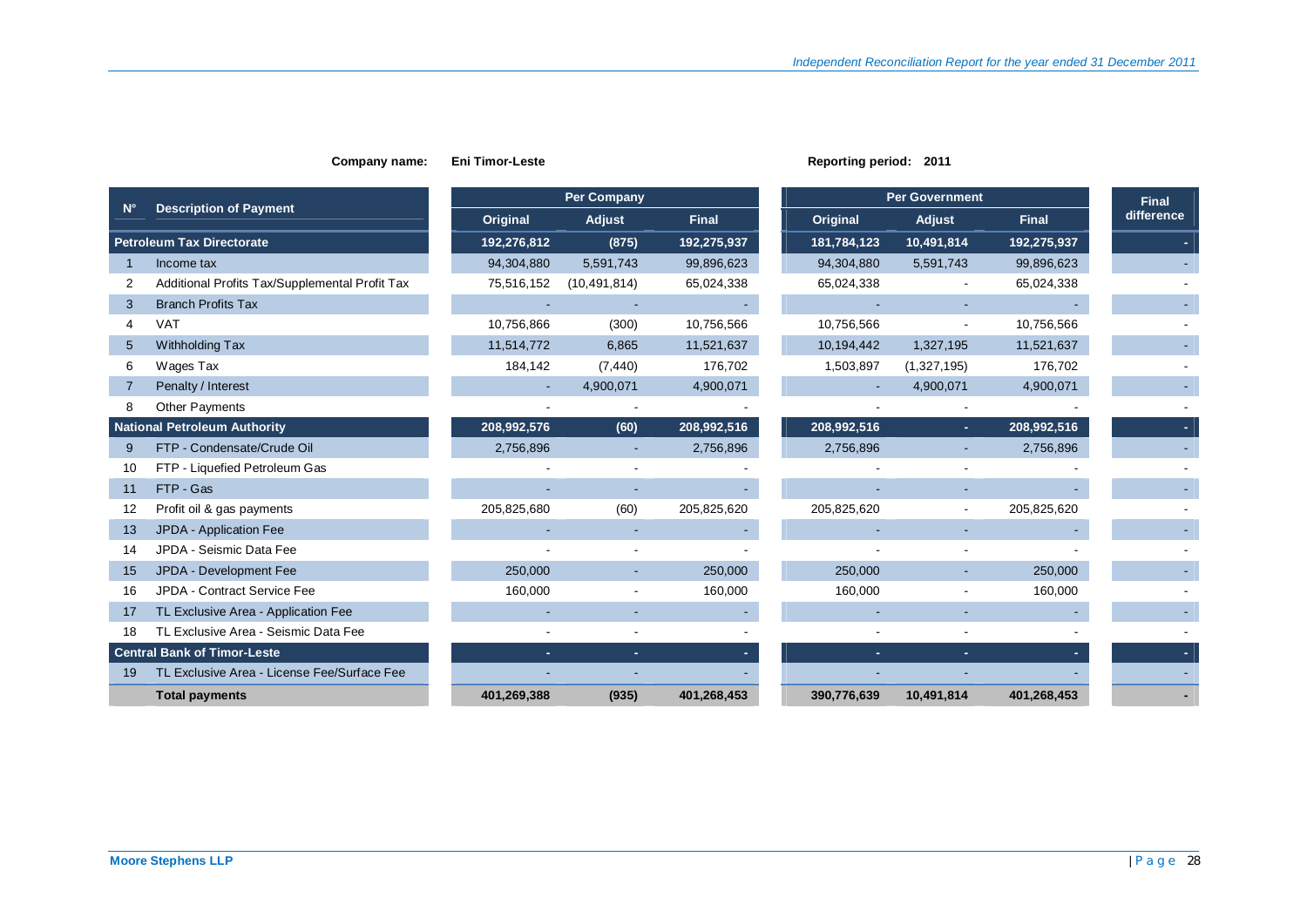|                |                                                |             | <b>Per Company</b>       |              |             | <b>Per Government</b> |              |                            |
|----------------|------------------------------------------------|-------------|--------------------------|--------------|-------------|-----------------------|--------------|----------------------------|
| $N^{\circ}$    | <b>Description of Payment</b>                  | Original    | <b>Adjust</b>            | <b>Final</b> | Original    | Adjust                | <b>Final</b> | <b>Final</b><br>difference |
|                | <b>Petroleum Tax Directorate</b>               | 133,375,957 | 17,914,934               | 151,290,891  | 151,290,891 | $\sim$                | 151,290,891  |                            |
|                | Income tax                                     | 69,127,363  | 4,230,114                | 73,357,477   | 64,478,773  | 8,878,704             | 73,357,477   |                            |
| $\overline{2}$ | Additional Profits Tax/Supplemental Profit Tax | 64,248,594  | $\overline{\phantom{a}}$ | 64,248,594   | 64,248,594  |                       | 64,248,594   |                            |
| 3              | <b>Branch Profits Tax</b>                      |             |                          |              |             |                       |              |                            |
| 4              | <b>VAT</b>                                     |             |                          |              |             |                       |              |                            |
| 5              | Withholding Tax                                |             |                          |              |             |                       |              |                            |
| 6              | Wages Tax                                      |             |                          |              |             |                       |              |                            |
| 7              | Penalty / Interest                             | ٠           | 13,684,820               | 13,684,820   | 22,563,524  | (8,878,704)           | 13,684,820   |                            |
| 8              | <b>Other Payments</b>                          |             |                          |              |             |                       |              |                            |
|                | <b>National Petroleum Authority</b>            | 222,908,374 | (8,807,896)              | 214,100,478  | 214,100,478 | $\sim$                | 214,100,478  |                            |
| 9              | FTP - Condensate/Crude Oil                     |             |                          |              |             |                       |              |                            |
| 10             | FTP - Liquefied Petroleum Gas                  |             |                          |              |             |                       |              |                            |
| 11             | FTP - Gas                                      |             |                          |              |             |                       |              |                            |
| 12             | Profit oil & gas payments                      | 222,908,374 | (8,807,896)              | 214,100,478  | 214,100,478 |                       | 214,100,478  |                            |
| 13             | JPDA - Application Fee                         |             |                          |              |             |                       |              |                            |
| 14             | JPDA - Seismic Data Fee                        |             |                          |              |             |                       |              |                            |
| 15             | JPDA - Development Fee                         | ٠           | ٠                        |              |             | $\sim$<br>$\sim$      |              |                            |
| 16             | JPDA - Contract Service Fee                    |             |                          |              |             |                       |              |                            |
| 17             | TL Exclusive Area - Application Fee            |             |                          |              |             |                       |              |                            |
| 18             | TL Exclusive Area - Seismic Data Fee           |             |                          |              |             |                       |              |                            |
|                | <b>Central Bank of Timor-Leste</b>             | ÷.          | ÷.                       |              |             | ×.<br>н.              |              |                            |
| 19             | TL Exclusive Area - License Fee/Surface Fee    |             |                          |              |             |                       |              |                            |
|                | <b>Total payments</b>                          | 356,284,331 | 9,107,038                | 365,391,369  | 365,391,369 |                       | 365,391,369  |                            |

### **Company name:** Santos **Company name:** Santos **Reporting period:** 2011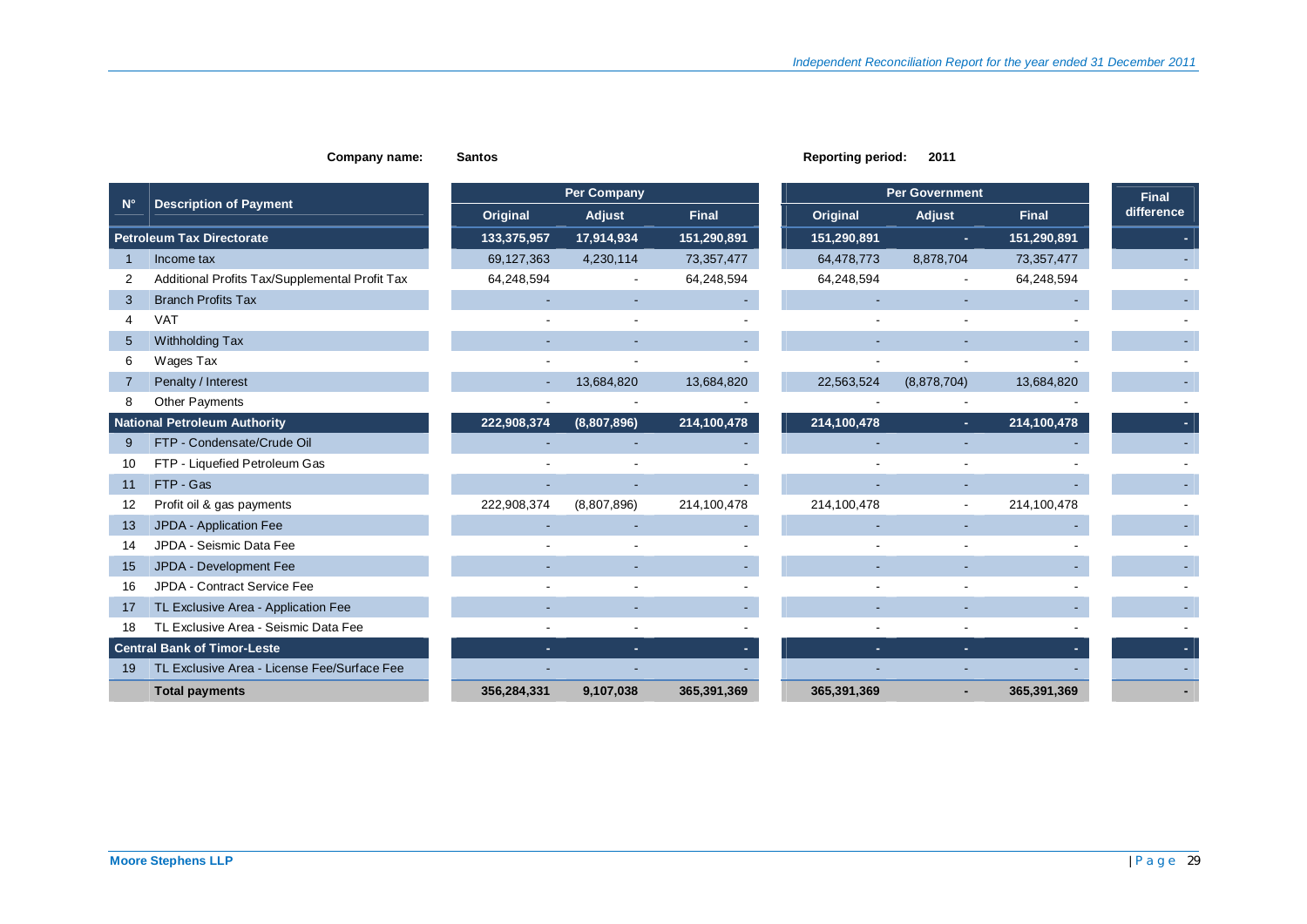|                 |                                                |             | <b>Per Company</b>       |              |             | <b>Per Government</b>    |              | <b>Final</b> |
|-----------------|------------------------------------------------|-------------|--------------------------|--------------|-------------|--------------------------|--------------|--------------|
| $N^{\circ}$     | <b>Description of Payment</b>                  | Original    | Adjust                   | <b>Final</b> | Original    | <b>Adjust</b>            | <b>Final</b> | difference   |
|                 | <b>Petroleum Tax Directorate</b>               | 147,097,938 | $\sim$                   | 147,097,938  | 147,097,938 | $\sim$                   | 147,097,938  |              |
|                 | Income tax                                     | 80,600,123  | ٠                        | 80,600,123   | 80,600,123  | $\overline{\phantom{a}}$ | 80,600,123   |              |
|                 | Additional Profits Tax/Supplemental Profit Tax | 63,220,702  | $\blacksquare$           | 63,220,702   | 63,220,702  |                          | 63,220,702   |              |
| 3               | <b>Branch Profits Tax</b>                      |             | ٠                        |              |             |                          |              |              |
|                 | <b>VAT</b>                                     |             |                          |              |             |                          |              |              |
| $5\overline{)}$ | Withholding Tax                                | 15,207      |                          | 15,207       | 15,207      |                          | 15,207       |              |
| 6               | Wages Tax                                      |             |                          |              |             |                          |              |              |
| 7               | Penalty / Interest                             | 3,261,906   |                          | 3,261,906    | 3,261,906   |                          | 3,261,906    |              |
| 8               | Other Payments                                 |             |                          |              |             |                          |              |              |
|                 | <b>National Petroleum Authority</b>            | 239,189,335 | ×.                       | 239,189,335  | 239,189,335 | ÷.                       | 239,189,335  |              |
| 9               | FTP - Condensate/Crude Oil                     | 16,515,304  |                          | 16,515,304   | 16,515,304  |                          | 16,515,304   |              |
| 10              | FTP - Liquefied Petroleum Gas                  |             |                          |              |             |                          |              |              |
| 11              | FTP - Gas                                      |             | ٠                        |              |             |                          |              |              |
| 12              | Profit oil & gas payments                      | 222,674,031 | $\overline{\phantom{a}}$ | 222,674,031  | 222,674,031 | $\overline{\phantom{a}}$ | 222,674,031  |              |
| 13              | JPDA - Application Fee                         |             |                          |              |             |                          |              |              |
| 14              | JPDA - Seismic Data Fee                        |             |                          |              |             |                          |              |              |
| 15              | JPDA - Development Fee                         |             |                          |              |             |                          |              |              |
| 16              | JPDA - Contract Service Fee                    |             |                          |              |             |                          |              |              |
| 17              | TL Exclusive Area - Application Fee            |             |                          |              |             |                          |              |              |
| 18              | TL Exclusive Area - Seismic Data Fee           |             |                          |              |             |                          |              |              |
|                 | <b>Central Bank of Timor-Leste</b>             | ٠.          | ÷                        |              | ÷.          | ÷.                       |              |              |
| 19              | TL Exclusive Area - License Fee/Surface Fee    |             |                          |              |             |                          |              |              |
|                 | <b>Total payments</b>                          | 386,287,273 |                          | 386,287,273  | 386,287,273 |                          | 386,287,273  |              |

**Company name: Inpex Sahul <b>Reporting period:** 2011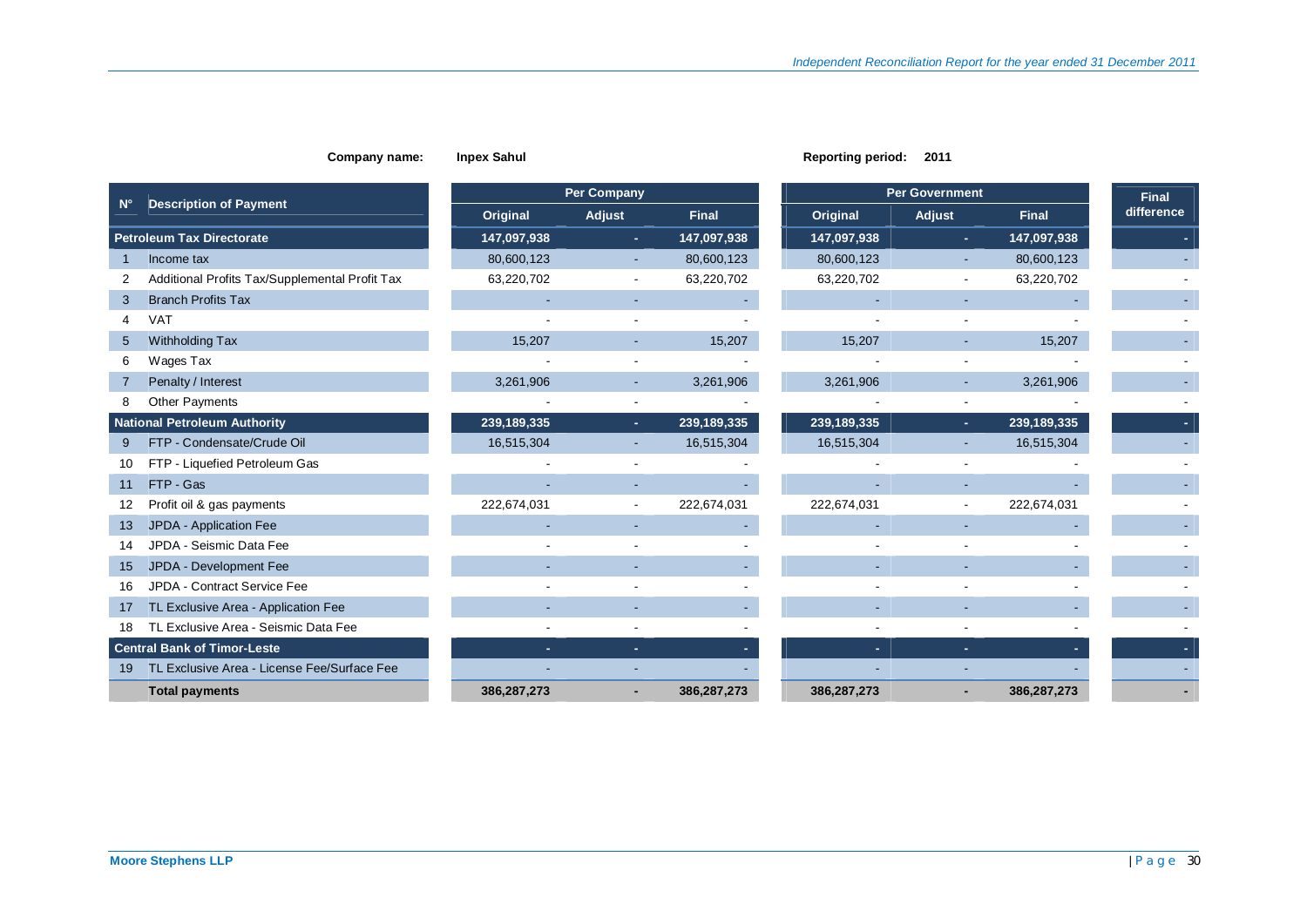|                 |                                                |              | <b>Per Company</b> |              |              | <b>Per Government</b> |              | <b>Final</b> |
|-----------------|------------------------------------------------|--------------|--------------------|--------------|--------------|-----------------------|--------------|--------------|
| $N^{\circ}$     | <b>Description of Payment</b>                  | Original     | Adjust             | <b>Final</b> | Original     | Adjust                | <b>Final</b> | difference   |
|                 | <b>Petroleum Tax Directorate</b>               | 117,886,546  | ÷.                 | 117,886,546  | 117,886,546  | $\sim$                | 117,886,546  |              |
| $\overline{1}$  | Income tax                                     | 63,731,783   | (4, 102, 581)      | 59,629,202   | 54,947,519   | 4,681,683             | 59,629,202   |              |
|                 | Additional Profits Tax/Supplemental Profit Tax | 54, 154, 763 |                    | 54, 154, 763 | 54, 154, 763 |                       | 54, 154, 763 |              |
| 3               | <b>Branch Profits Tax</b>                      |              | ٠                  |              |              |                       |              |              |
|                 | <b>VAT</b>                                     |              |                    |              |              |                       |              |              |
| $5\overline{)}$ | Withholding Tax                                |              |                    |              |              |                       |              |              |
| 6               | Wages Tax                                      |              |                    |              |              |                       |              |              |
| 7               | Penalty / Interest                             |              | 4,102,581          | 4,102,581    | 8,784,264    | (4,681,683)           | 4,102,581    |              |
|                 | <b>Other Payments</b>                          |              |                    |              |              |                       |              |              |
|                 | <b>National Petroleum Authority</b>            | 172,327,441  | ÷.                 | 172,327,441  | 172,327,441  | ×.                    | 172,327,441  |              |
| 9               | FTP - Condensate/Crude Oil                     |              |                    |              |              |                       |              |              |
| 10              | FTP - Liquefied Petroleum Gas                  |              |                    |              |              |                       |              |              |
| 11              | FTP - Gas                                      |              | ۰                  |              |              |                       |              |              |
| 12              | Profit oil & gas payments                      | 172,327,441  | $\blacksquare$     | 172,327,441  | 172,327,441  |                       | 172,327,441  |              |
| 13              | JPDA - Application Fee                         |              |                    |              |              |                       |              |              |
| 14              | JPDA - Seismic Data Fee                        |              |                    |              |              |                       |              |              |
| 15              | JPDA - Development Fee                         |              |                    |              |              |                       |              |              |
| 16              | JPDA - Contract Service Fee                    |              |                    |              |              |                       |              |              |
| 17              | TL Exclusive Area - Application Fee            |              |                    |              |              |                       |              |              |
| 18              | TL Exclusive Area - Seismic Data Fee           |              |                    |              |              |                       |              |              |
|                 | <b>Central Bank of Timor-Leste</b>             | ÷.           | ×.                 |              |              | ×.                    |              |              |
| 19              | TL Exclusive Area - License Fee/Surface Fee    |              |                    |              |              |                       |              |              |
|                 | <b>Total payments</b>                          | 290,213,987  |                    | 290,213,987  | 290,213,987  |                       | 290,213,987  |              |

**Company name: Tokyo Timor Sea Resources Reporting period: 2011** 

## **Moore Stephens LLP** | Page 31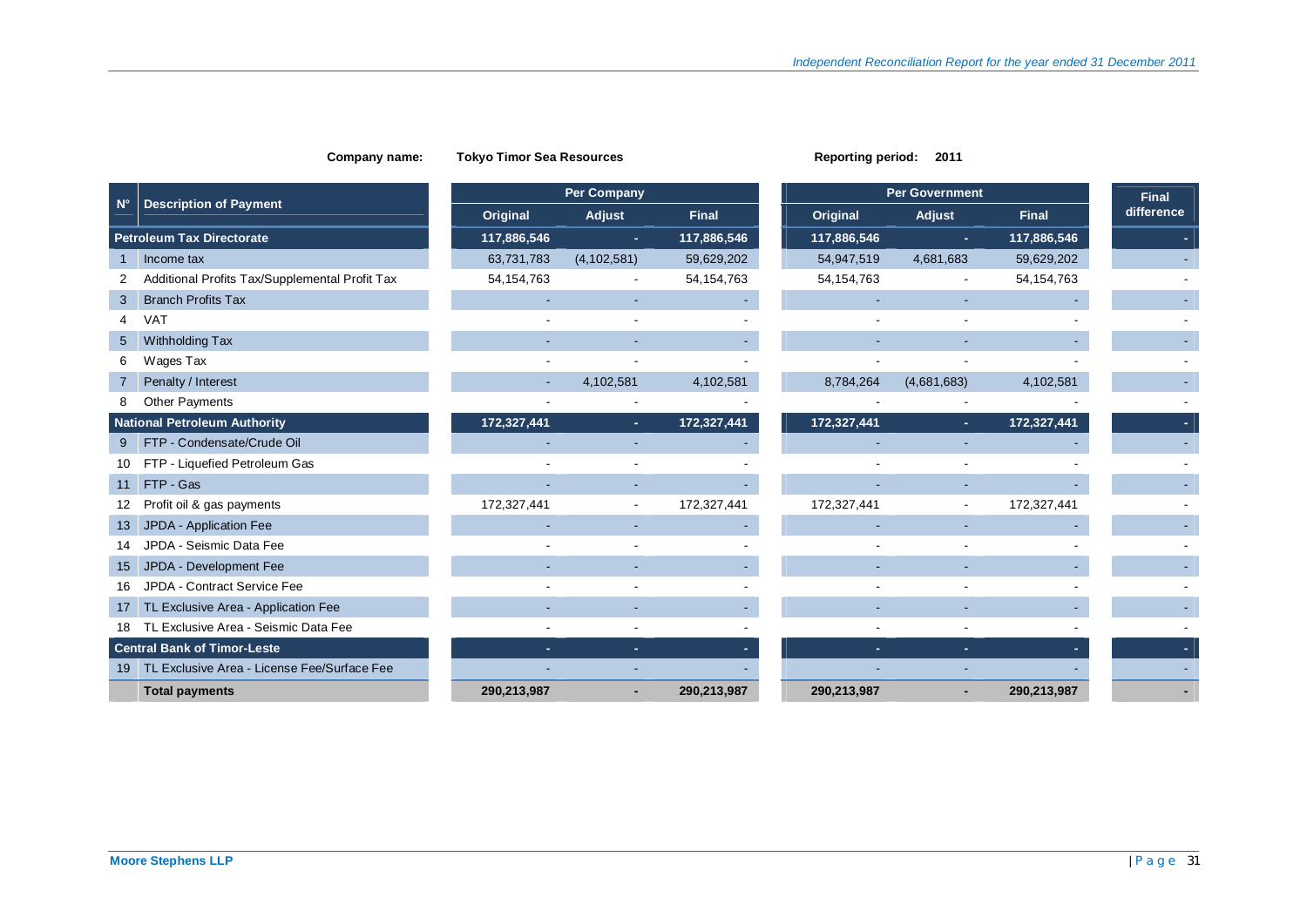# **N° Description of Payment Petroleum Tax Directorate 287,763 - 287,763 - 287,763 - 287,763** 1 Income tax - - - - - - - 2 Additional Profits Tax/Supplemental Profit Tax - - - - - - - 3 Branch Profits Tax - - - - - - - 4 VAT - - - - - - - 5 Withholding Tax 11,732 11,732 -6 Wages Tax 276,031 - 276,031 276,031 -7 Penalty / Interest - - - - - - - 8 Other Payments - - - - - - - **National Petroleum Authority 320,000 | 320,000 | 320,000 | 320,000 | 320,000** 9 FTP - Condensate/Crude Oil - - - - - - - 10 FTP - Liquefied Petroleum Gas - - - - - - - 11 FTP - Gas - - - - - - - 12 Profit oil & gas payments and the set of the set of the set of the set of the set of the set of the set of the set of the set of the set of the set of the set of the set of the set of the set of the set of the set of th 13 JPDA - Application Fee - - - - - - - 14 JPDA - Seismic Data Fee - - - - - - - 15 JPDA - Development Fee - - - - - - - 16 JPDA - Contract Service Fee 320,000 - 320,000 320,000 - 320,000 - 17 TL Exclusive Area - Application Fee - - - - - - - 18 TL Exclusive Area - Seismic Data Fee - - - - - - - **Central Bank of Timor-Leste - - - - - - -**  19 TL Exclusive Area - License Fee/Surface Fee - - - - - - -  **Total payments 607,763 - 607,763 607,763 - 607,763 -**

### **Company name: Woodside Petroleum <b>Reporting period:** 2011

|          | <b>Per Company</b> |              |          | Per Government |              | <b>Final</b> |
|----------|--------------------|--------------|----------|----------------|--------------|--------------|
| Original | Adjust             | <b>Final</b> | Original | Adjust         | <b>Final</b> | difference   |
| 287,763  | ٠.                 | 287,763      | 287,763  | ۰              | 287,763      |              |
|          |                    |              |          |                |              |              |
|          |                    |              |          |                |              |              |
|          |                    |              |          |                |              |              |
|          |                    |              |          |                |              |              |
| 11,732   |                    | 11,732       | 11,732   |                | 11,732       |              |
| 276,031  |                    | 276,031      | 276,031  |                | 276,031      |              |
|          |                    |              |          |                |              |              |
|          |                    |              |          |                |              |              |
| 320,000  |                    | 320,000      | 320,000  |                | 320,000      |              |
|          |                    |              |          |                |              |              |
|          |                    |              |          |                |              |              |
|          |                    |              |          |                |              |              |
|          |                    |              |          |                |              |              |
|          |                    |              |          |                |              |              |
|          |                    |              |          |                |              |              |
|          |                    |              |          |                |              |              |
| 320,000  |                    | 320,000      | 320,000  |                | 320,000      |              |
|          |                    |              |          |                |              |              |
|          |                    |              |          | ٠              |              |              |
|          |                    |              |          |                |              |              |
|          |                    |              |          |                |              |              |
| 607,763  |                    | 607,763      | 607,763  |                | 607,763      |              |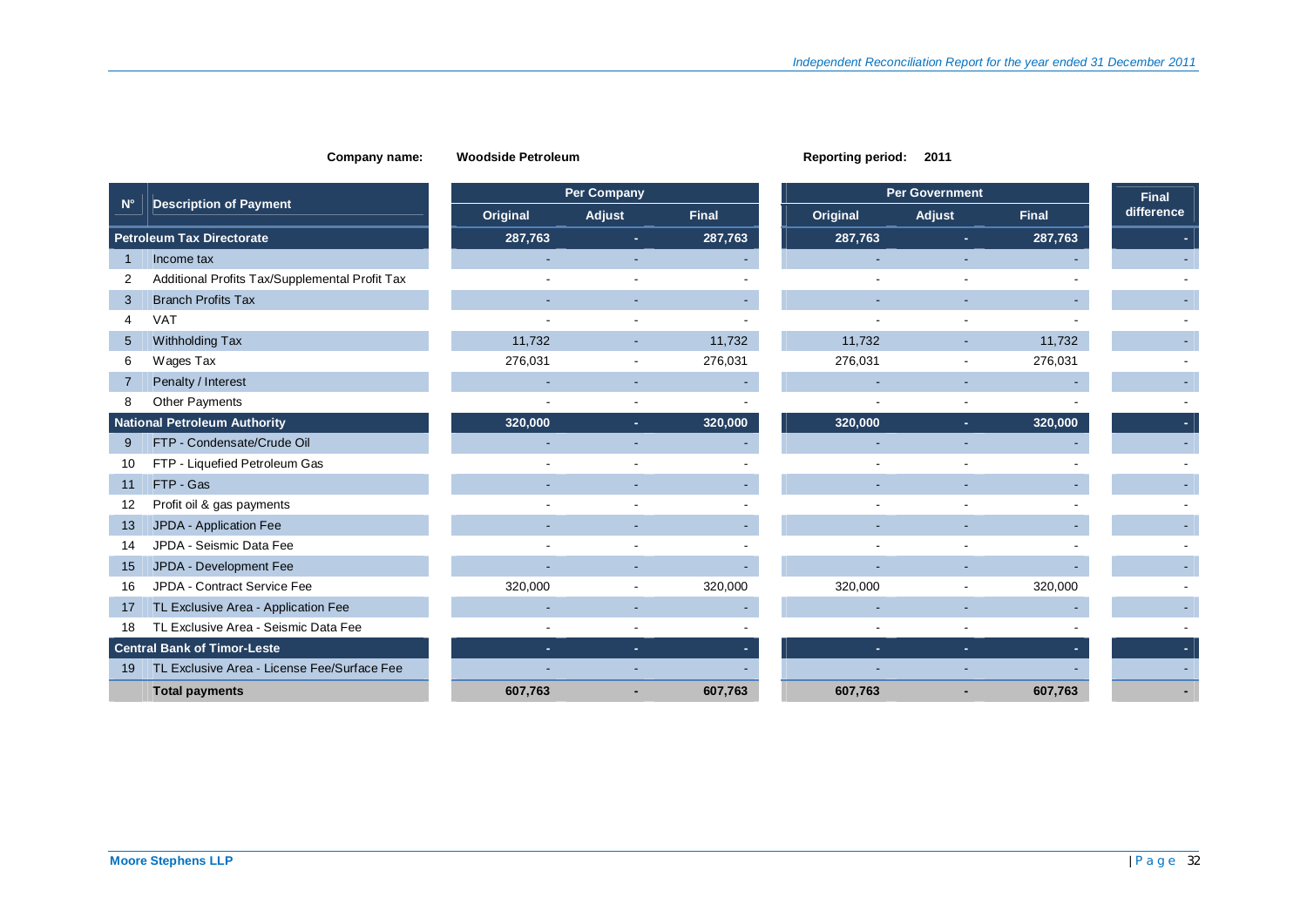### **Company name: Minza Oil & Gas Report Period: 2011 Report Period: 2011 Report Period: 2011 Report**

| eporting period: |  | 2011 |
|------------------|--|------|
|------------------|--|------|

|                                                     | <b>Per Company</b> |                          |              | <b>Per Government</b> |                          |              |            |
|-----------------------------------------------------|--------------------|--------------------------|--------------|-----------------------|--------------------------|--------------|------------|
| <b>Description of Payment</b><br>$N^{\circ}$        | Original           | Adjust                   | <b>Final</b> | Original              | Adjust                   | <b>Final</b> | difference |
| <b>Petroleum Tax Directorate</b>                    | 10,566             | 1,180                    | 11,746       | 11,766                | (20)                     | 11,746       |            |
| Income tax                                          |                    |                          |              |                       |                          |              |            |
| Additional Profits Tax/Supplemental Profit Tax<br>2 |                    |                          |              |                       |                          |              |            |
| <b>Branch Profits Tax</b><br>3                      |                    |                          |              |                       |                          |              |            |
| VAT<br>4                                            |                    |                          |              |                       |                          |              |            |
| Withholding Tax<br>$5\overline{)}$                  | 1,100              |                          | 1,100        | 3,148                 | (2,048)                  | 1,100        |            |
| Wages Tax<br>6                                      | 9,466              | 1,180                    | 10,646       | 8,618                 | 2,028                    | 10,646       |            |
| Penalty / Interest                                  |                    |                          |              |                       |                          |              |            |
| <b>Other Payments</b><br>8                          |                    |                          |              |                       |                          |              |            |
| <b>National Petroleum Authority</b>                 | 80,000             | ÷.                       | 80,000       | 80,000                | ٠.                       | 80,000       |            |
| FTP - Condensate/Crude Oil<br>9                     |                    |                          |              |                       |                          |              |            |
| FTP - Liquefied Petroleum Gas<br>10                 |                    |                          |              |                       |                          |              |            |
| FTP - Gas<br>11                                     |                    |                          |              |                       |                          |              |            |
| Profit oil & gas payments<br>12                     |                    |                          |              |                       |                          |              |            |
| JPDA - Application Fee<br>13                        |                    |                          |              |                       |                          |              |            |
| JPDA - Seismic Data Fee<br>14                       |                    |                          |              |                       |                          |              |            |
| JPDA - Development Fee<br>15                        |                    |                          |              |                       |                          |              |            |
| JPDA - Contract Service Fee<br>16                   | 80,000             | $\overline{\phantom{a}}$ | 80,000       | 80,000                | $\overline{\phantom{a}}$ | 80,000       |            |
| TL Exclusive Area - Application Fee<br>17           |                    |                          |              |                       |                          |              |            |
| TL Exclusive Area - Seismic Data Fee<br>18          |                    |                          |              |                       | $\overline{\phantom{a}}$ |              |            |
| <b>Central Bank of Timor-Leste</b>                  |                    | ÷.                       |              |                       | ٠                        |              |            |
| TL Exclusive Area - License Fee/Surface Fee<br>19   |                    |                          |              |                       |                          |              |            |
| <b>Total payments</b>                               | 90,566             | 1,180                    | 91,746       | 91,766                | (20)                     | 91,746       |            |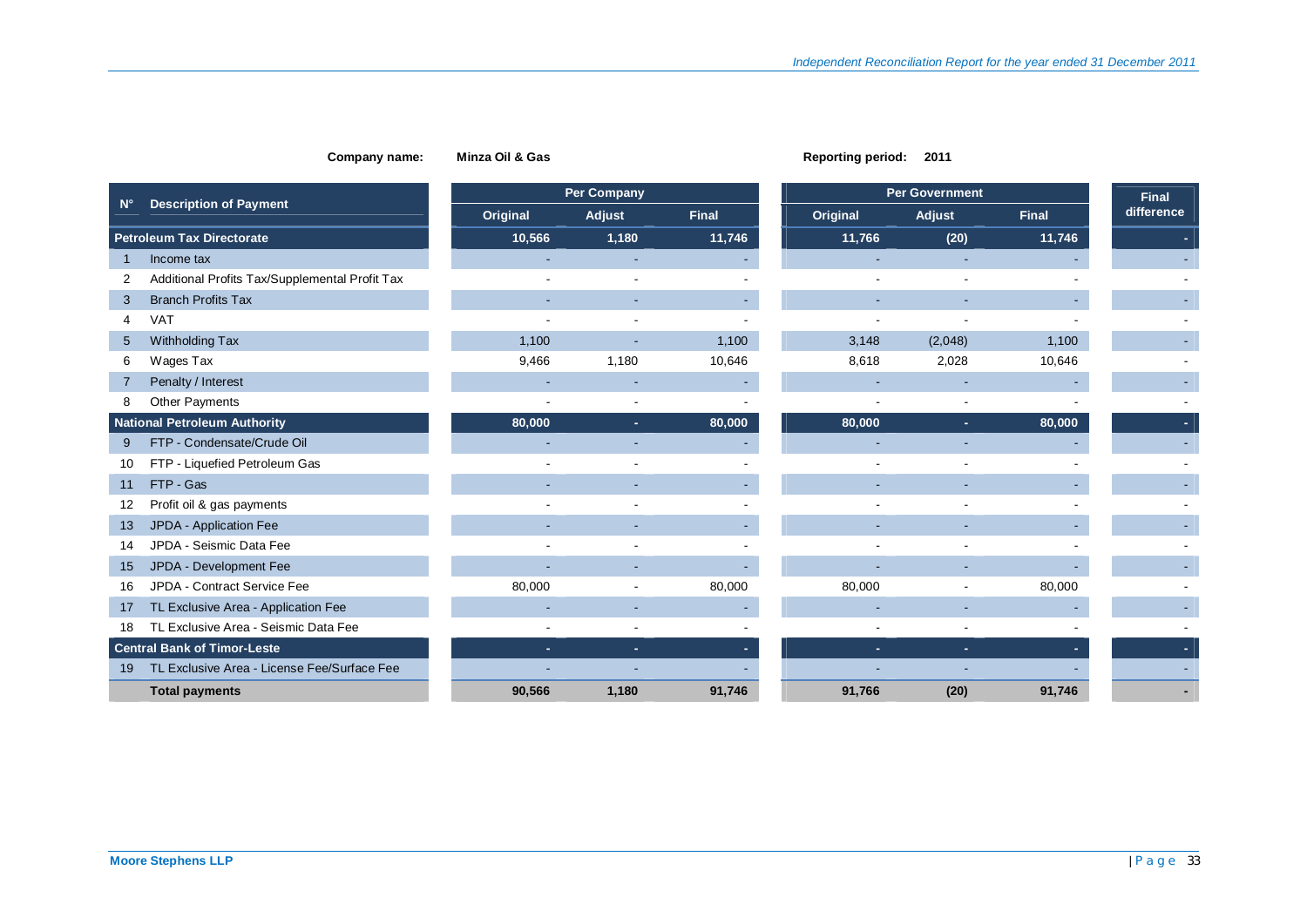### **Company name:** Petronas **Petronas** Petronas Reporting period: 2011

|                   |                                                |                          | Per Company    |              |          | <b>Per Government</b> |              |            |  |
|-------------------|------------------------------------------------|--------------------------|----------------|--------------|----------|-----------------------|--------------|------------|--|
| $N^{\circ}$       | <b>Description of Payment</b>                  | Original                 | Adjust         | <b>Final</b> | Original | Adjust                | <b>Final</b> | difference |  |
|                   | <b>Petroleum Tax Directorate</b>               | 107                      | ×.             | 107          | 107      | ×.                    | 107          |            |  |
|                   | Income tax                                     |                          |                |              |          |                       |              |            |  |
| 2                 | Additional Profits Tax/Supplemental Profit Tax |                          |                |              |          |                       |              |            |  |
| 3                 | <b>Branch Profits Tax</b>                      |                          |                |              |          |                       |              |            |  |
| 4                 | <b>VAT</b>                                     |                          |                |              |          |                       |              |            |  |
| $5\overline{)}$   | Withholding Tax                                | 107                      | (107)          |              |          |                       |              |            |  |
| 6                 | Wages Tax                                      | ۰                        | 107            | 107          | 107      |                       | 107          |            |  |
|                   | Penalty / Interest                             |                          | ٠              |              |          |                       |              |            |  |
| 8                 | Other Payments                                 |                          |                |              |          |                       |              |            |  |
|                   | <b>National Petroleum Authority</b>            | ÷.                       | ÷.             |              | ÷.       | ×.                    |              |            |  |
| 9                 | FTP - Condensate/Crude Oil                     |                          |                |              |          |                       |              |            |  |
| 10                | FTP - Liquefied Petroleum Gas                  |                          |                |              |          |                       |              |            |  |
| 11                | FTP - Gas                                      |                          |                |              |          |                       |              |            |  |
| $12 \overline{ }$ | Profit oil & gas payments                      |                          |                |              |          |                       |              |            |  |
| 13                | JPDA - Application Fee                         |                          |                |              |          |                       |              |            |  |
| 14                | JPDA - Seismic Data Fee                        |                          |                |              |          |                       |              |            |  |
| 15                | JPDA - Development Fee                         |                          |                |              |          |                       |              |            |  |
| 16                | JPDA - Contract Service Fee                    |                          | $\blacksquare$ |              |          |                       |              |            |  |
| 17                | TL Exclusive Area - Application Fee            |                          |                |              |          |                       |              |            |  |
| 18                | TL Exclusive Area - Seismic Data Fee           |                          |                |              |          |                       |              |            |  |
|                   | <b>Central Bank of Timor-Leste</b>             | $\overline{\phantom{a}}$ | ٠              |              |          | ÷.                    |              |            |  |
| 19                | TL Exclusive Area - License Fee/Surface Fee    |                          |                |              |          |                       |              |            |  |
|                   | <b>Total payments</b>                          | 107                      |                | 107          | 107      |                       | 107          |            |  |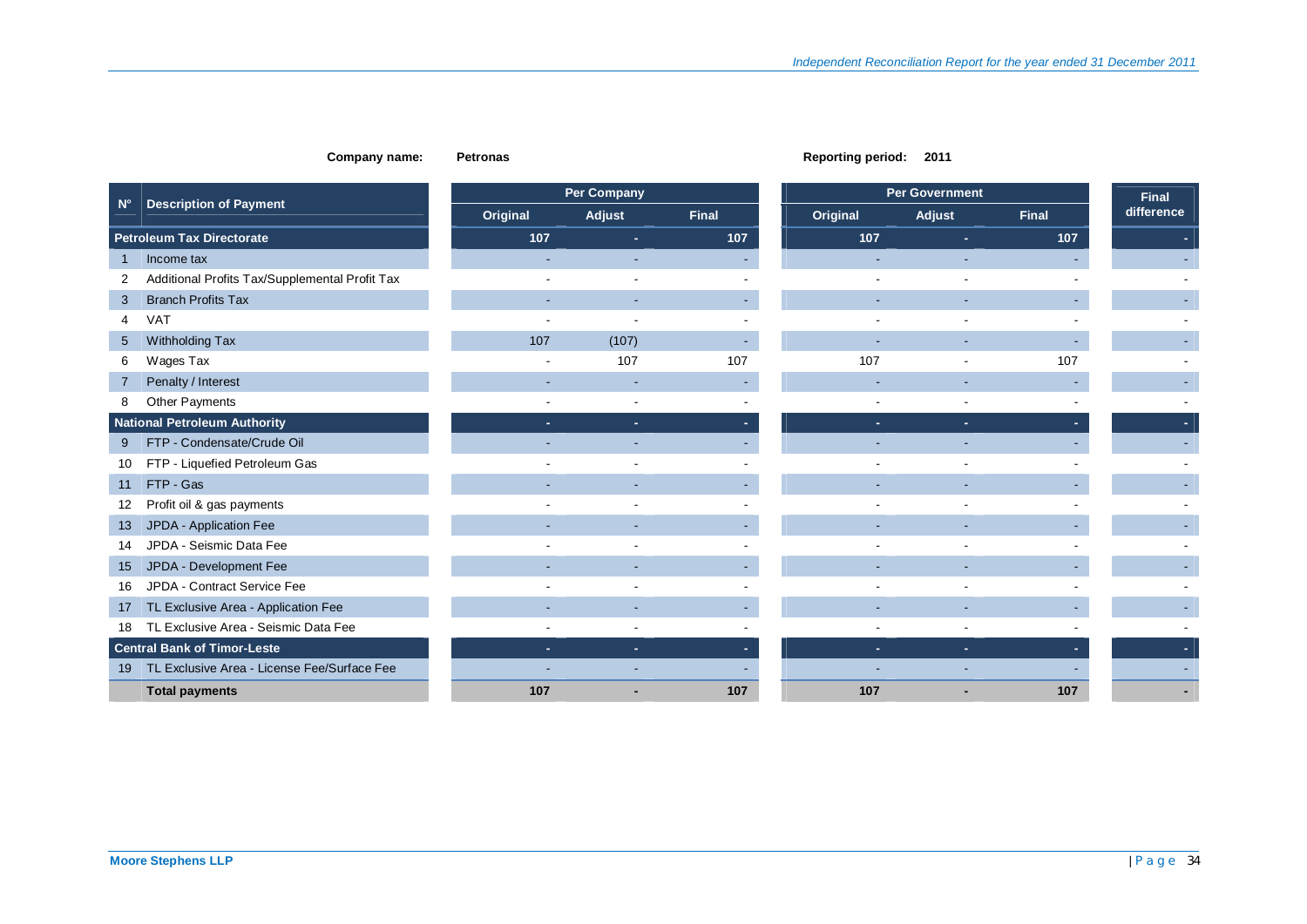|                                                |          | <b>Per Company</b>       |              |                          | <b>Per Government</b>    |              | <b>Final</b> |
|------------------------------------------------|----------|--------------------------|--------------|--------------------------|--------------------------|--------------|--------------|
| <b>Description of Payment</b><br>$N^{\circ}$   | Original | Adjust                   | <b>Final</b> | Original                 | Adjust                   | <b>Final</b> | difference   |
| <b>Petroleum Tax Directorate</b>               | 335,036  | 2,371                    | 337,407      | 337,407                  | $\sim$                   | 337,407      |              |
| Income tax                                     | ٠        | $\sim$                   |              | ۰                        | ۰                        |              |              |
| Additional Profits Tax/Supplemental Profit Tax |          |                          |              |                          |                          |              |              |
| <b>Branch Profits Tax</b><br>3                 |          | $\sim$                   |              | $\blacksquare$           |                          |              |              |
| <b>VAT</b><br>4                                | 189,285  |                          | 189,285      | 196,393                  | (7, 108)                 | 189,285      |              |
| Withholding Tax<br>$5\overline{)}$             | 119,168  | 224                      | 119,392      | 118,722                  | 670                      | 119,392      |              |
| Wages Tax<br>6                                 | 26,583   | 2,147                    | 28,730       | 22,292                   | 6,438                    | 28,730       |              |
| Penalty / Interest<br>7                        |          |                          |              |                          |                          |              |              |
| <b>Other Payments</b><br>8                     |          | $\overline{\phantom{a}}$ |              | $\blacksquare$           | $\blacksquare$           |              |              |
| <b>National Petroleum Authority</b>            | 80,000   | ×.                       | 80,000       | 80,000                   | ×.                       | 80,000       |              |
| FTP - Condensate/Crude Oil<br>9                |          |                          |              | $\sim$                   |                          |              |              |
| FTP - Liquefied Petroleum Gas<br>10            |          |                          |              | $\overline{\phantom{0}}$ |                          |              |              |
| FTP - Gas<br>11                                | ٠        | $\overline{\phantom{a}}$ |              | $\blacksquare$           | ٠                        |              |              |
| Profit oil & gas payments<br>12                |          |                          |              |                          |                          |              |              |
| JPDA - Application Fee<br>13                   |          |                          |              | ٠                        |                          |              |              |
| JPDA - Seismic Data Fee<br>14                  |          |                          |              |                          |                          |              |              |
| JPDA - Development Fee<br>15                   |          |                          |              |                          |                          |              |              |
| JPDA - Contract Service Fee<br>16              | 80,000   |                          | 80,000       | 80,000                   | $\overline{\phantom{a}}$ | 80,000       |              |
| TL Exclusive Area - Application Fee<br>17      |          |                          |              |                          |                          |              |              |
| TL Exclusive Area - Seismic Data Fee<br>18     |          |                          |              | $\blacksquare$           | $\blacksquare$           |              |              |
| <b>Central Bank of Timor-Leste</b>             | ×.       | ×.                       |              | ÷.                       | $\sim$                   |              |              |
| 19 TL Exclusive Area - License Fee/Surface Fee |          |                          |              |                          |                          |              |              |
| <b>Total payments</b>                          | 415,036  | 2,371                    | 417,407      | 417,407                  |                          | 417,407      |              |

**Company name:** Oilex **Company name:** Oilex **Reporting period:** 2011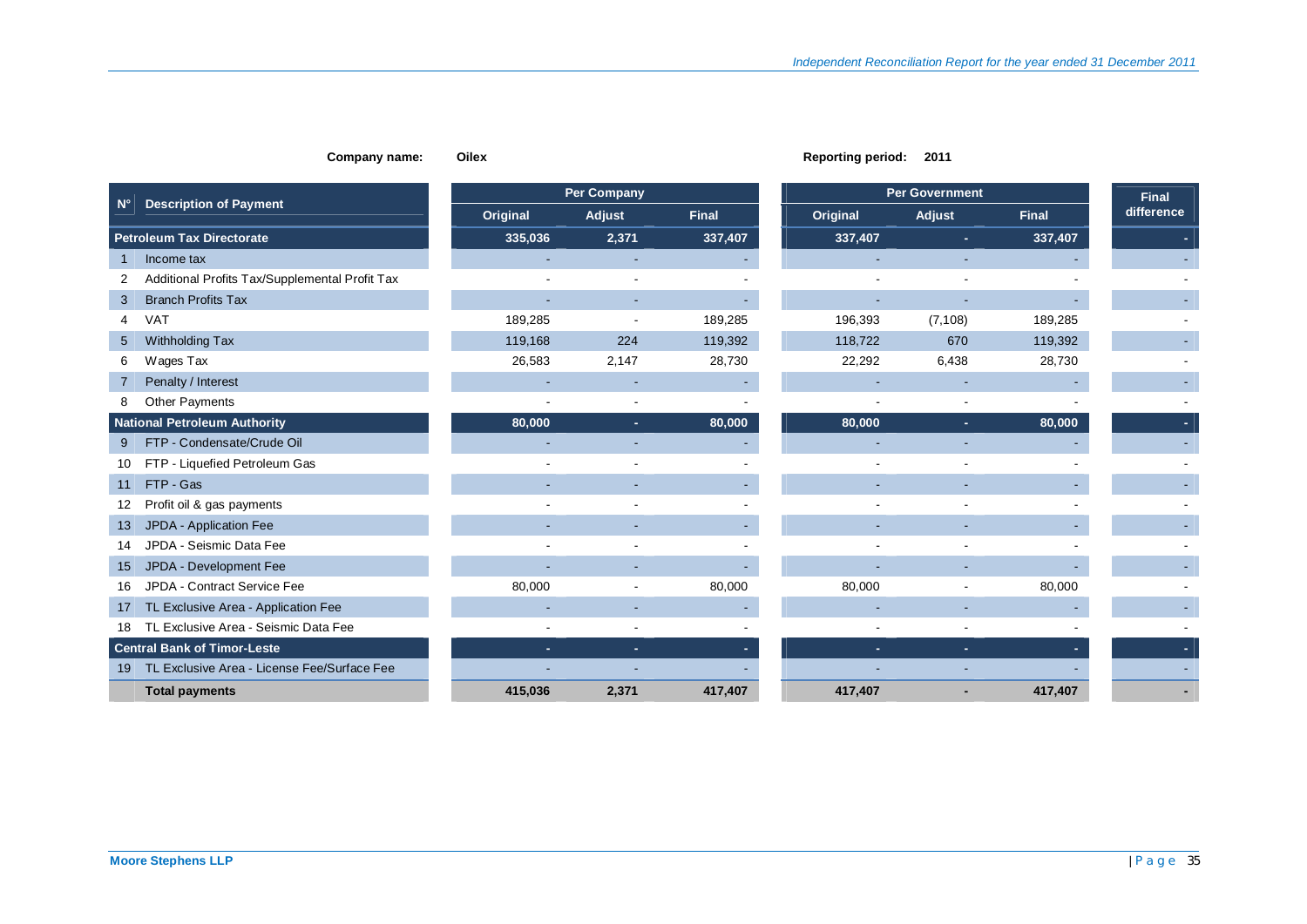|                                                     |           | <b>Per Company</b> |              |                | <b>Per Government</b> |              |
|-----------------------------------------------------|-----------|--------------------|--------------|----------------|-----------------------|--------------|
| <b>Description of Payment</b><br>$N^{\circ}$        | Original  | Adjust             | <b>Final</b> | Original       | Adjust                | <b>Final</b> |
| <b>Petroleum Tax Directorate</b>                    | 3,541,247 | 22,132             | 3,563,379    | 3,563,379      | ÷.                    | 3,563,379    |
| Income tax<br>1                                     |           | ٠                  |              | $\sim$         |                       |              |
| Additional Profits Tax/Supplemental Profit Tax<br>2 |           |                    |              |                |                       |              |
| <b>Branch Profits Tax</b><br>3                      |           |                    |              |                |                       |              |
| <b>VAT</b>                                          |           |                    |              |                |                       |              |
| Withholding Tax<br>$5\overline{)}$                  | 3,541,247 | (97, 035)          | 3,444,212    | 3,391,788      | 52,424                | 3,444,212    |
| Wages Tax<br>6                                      |           | 119,167            | 119,167      | 171,591        | (52, 424)             | 119,167      |
| Penalty / Interest<br>$\overline{7}$                |           |                    |              |                |                       |              |
| <b>Other Payments</b><br>8                          |           |                    |              | $\blacksquare$ |                       |              |
| <b>National Petroleum Authority</b>                 | ×.        | ×.                 |              | ٠              | ×.                    |              |
| FTP - Condensate/Crude Oil<br>9                     |           |                    |              |                |                       |              |
| FTP - Liquefied Petroleum Gas<br>10                 |           |                    |              |                |                       |              |
| FTP - Gas<br>11                                     | ٠         | ٠                  |              | ٠              | ٠                     |              |
| Profit oil & gas payments<br>12                     |           |                    |              |                |                       |              |
| JPDA - Application Fee<br>13                        |           |                    |              | ٠              |                       |              |
| JPDA - Seismic Data Fee<br>14                       |           |                    |              |                |                       |              |
| JPDA - Development Fee<br>15                        |           |                    |              |                |                       |              |
| JPDA - Contract Service Fee<br>16                   |           |                    |              |                |                       |              |
| TL Exclusive Area - Application Fee<br>17           |           |                    |              |                |                       |              |
| TL Exclusive Area - Seismic Data Fee<br>18          |           |                    |              |                |                       |              |
| <b>Central Bank of Timor-Leste</b>                  | ×.        | ٠                  |              | ٠              | ×.                    |              |
| TL Exclusive Area - License Fee/Surface Fee<br>19   |           |                    |              |                |                       |              |
| <b>Total payments</b>                               | 3,541,247 | 22,132             | 3,563,379    | 3,563,379      |                       | 3,563,379    |

**Company name:** Reliance Exploration & Production **Reporting period:** 2011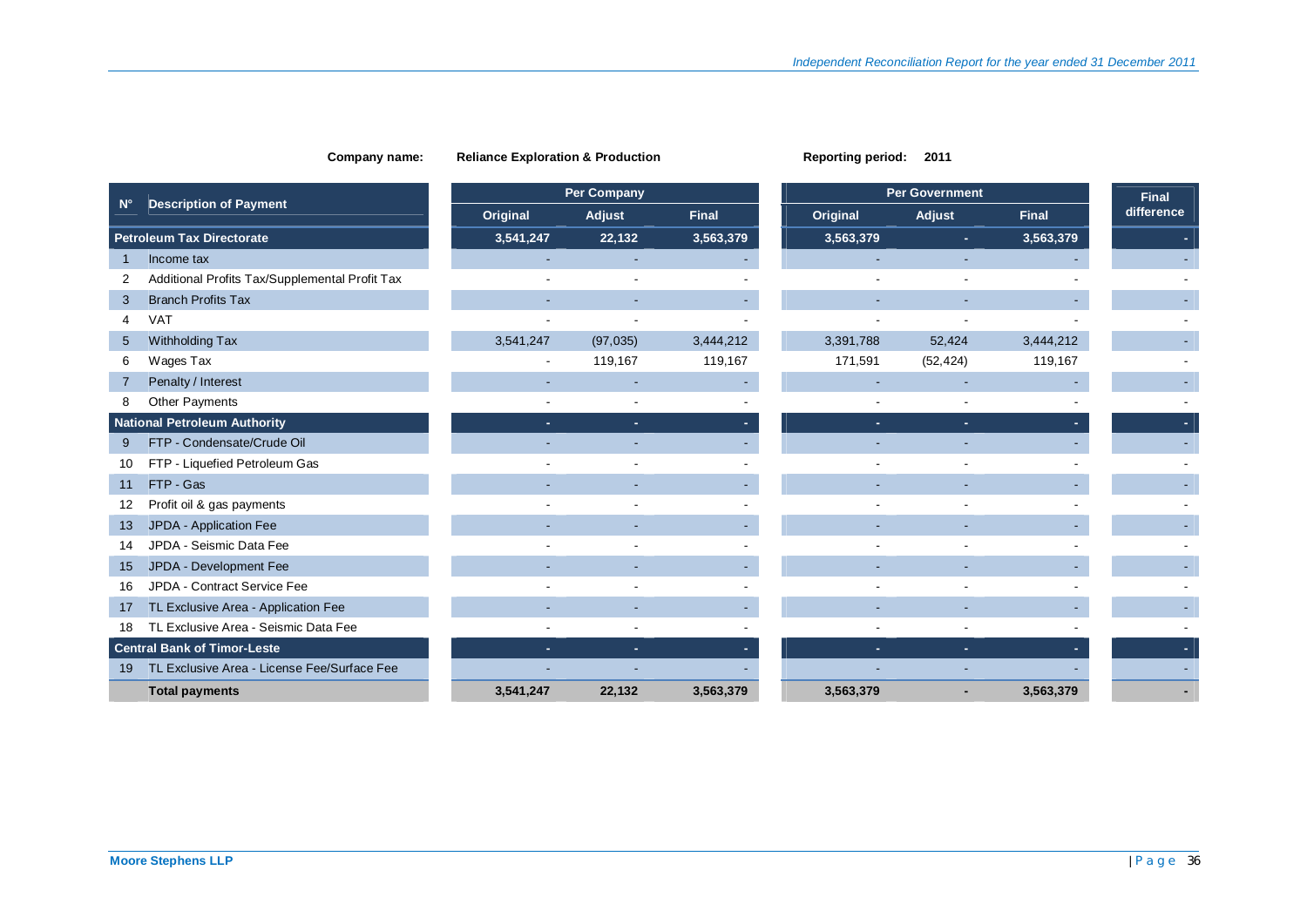|                 | Company name:                                  | <b>Talisman</b> |                          |              | <b>Reporting period:</b> | 2011                  |              |              |
|-----------------|------------------------------------------------|-----------------|--------------------------|--------------|--------------------------|-----------------------|--------------|--------------|
|                 |                                                |                 | <b>Per Company</b>       |              |                          | <b>Per Government</b> |              | <b>Final</b> |
| $N^{\circ}$     | <b>Description of Payment</b>                  | Original        | Adjust                   | <b>Final</b> | Original                 | Adjust                | <b>Final</b> | difference   |
|                 | <b>Petroleum Tax Directorate</b>               | 5,774,000       | ÷.                       | 5,774,000    | 5,774,000                | ×.                    | 5,774,000    |              |
| $\mathbf{1}$    | Income tax                                     | 5,774,000       | ٠                        | 5,774,000    | 5,774,000                |                       | 5,774,000    |              |
| 2               | Additional Profits Tax/Supplemental Profit Tax |                 |                          |              |                          |                       |              |              |
| 3               | <b>Branch Profits Tax</b>                      |                 | ٠                        |              |                          |                       |              |              |
| 4               | <b>VAT</b>                                     |                 |                          |              |                          |                       |              |              |
| $5\overline{)}$ | Withholding Tax                                |                 | ٠                        |              |                          |                       |              |              |
| 6               | Wages Tax                                      |                 |                          |              |                          |                       |              |              |
|                 | Penalty / Interest                             |                 | ٠                        |              |                          |                       |              |              |
| 8               | Other Payments                                 |                 | $\blacksquare$           |              |                          |                       |              |              |
|                 | <b>National Petroleum Authority</b>            | 645,484         | ÷.                       | 645,484      | 645,484                  | $\sim$                | 645,484      |              |
| 9               | FTP - Condensate/Crude Oil                     | 645,484         | ٠                        | 645,484      | 645,484                  |                       | 645,484      |              |
| 10              | FTP - Liquefied Petroleum Gas                  |                 |                          |              |                          |                       |              |              |
| 11              | FTP - Gas                                      |                 |                          |              |                          |                       |              |              |
| 12              | Profit oil & gas payments                      |                 | $\blacksquare$           |              |                          |                       |              |              |
| 13              | JPDA - Application Fee                         |                 | ٠                        |              |                          |                       |              |              |
| 14              | JPDA - Seismic Data Fee                        |                 | $\blacksquare$           |              |                          |                       |              |              |
| 15              | JPDA - Development Fee                         |                 |                          |              |                          |                       |              |              |
| 16              | JPDA - Contract Service Fee                    |                 |                          |              |                          |                       |              |              |
| 17              | TL Exclusive Area - Application Fee            | ٠               | ٠                        |              |                          |                       |              |              |
| 18              | TL Exclusive Area - Seismic Data Fee           |                 | $\overline{\phantom{a}}$ |              |                          |                       |              |              |
|                 | <b>Central Bank of Timor-Leste</b>             | $\sim$          | ÷                        |              | ×.                       | ×.                    |              |              |
| 19              | TL Exclusive Area - License Fee/Surface Fee    |                 |                          |              |                          |                       |              |              |
|                 | <b>Total payments</b>                          | 6,419,484       |                          | 6,419,484    | 6,419,484                |                       | 6,419,484    |              |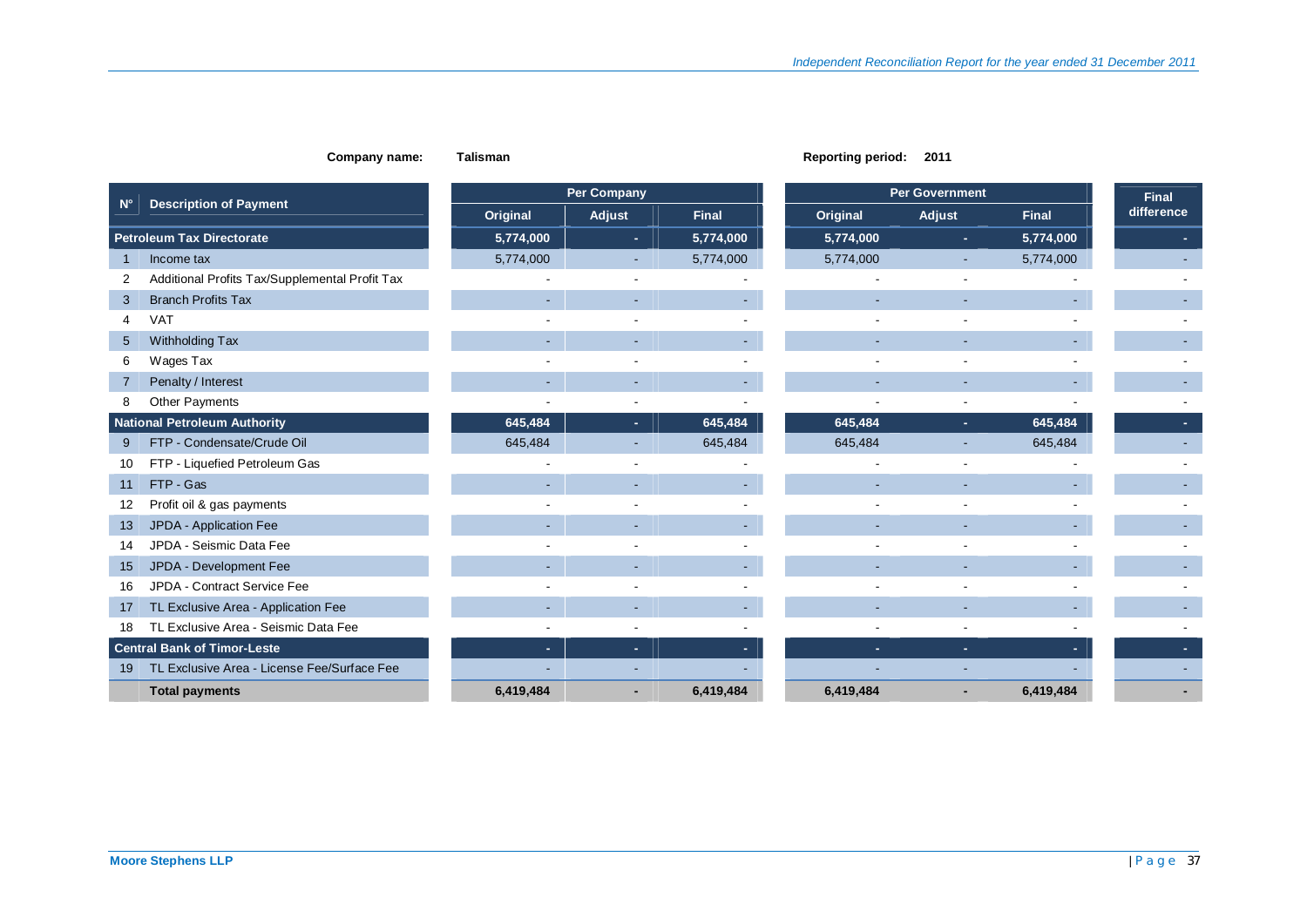|                 |                                                |          | <b>Per Company</b>       |              |          | <b>Per Government</b> |              | <b>Final</b> |
|-----------------|------------------------------------------------|----------|--------------------------|--------------|----------|-----------------------|--------------|--------------|
| $N^{\circ}$     | <b>Description of Payment</b>                  | Original | Adjust                   | <b>Final</b> | Original | Adjust                | <b>Final</b> | difference   |
|                 | <b>Petroleum Tax Directorate</b>               | 29,851   | (100)                    | 29,751       | 29,751   | ×.                    | 29,751       |              |
| 1               | Income tax                                     |          |                          |              |          |                       |              |              |
| 2               | Additional Profits Tax/Supplemental Profit Tax |          |                          |              |          |                       |              |              |
| 3               | <b>Branch Profits Tax</b>                      | ٠        | ٠                        |              |          |                       |              |              |
| 4               | <b>VAT</b>                                     |          |                          |              |          |                       |              |              |
| $5\overline{)}$ | Withholding Tax                                | 29,851   | (100)                    | 29,751       | 29,751   | $\sim$                | 29,751       |              |
| 6               | Wages Tax                                      |          |                          |              |          |                       |              |              |
| 7               | Penalty / Interest                             |          |                          |              |          |                       |              |              |
| 8               | <b>Other Payments</b>                          |          |                          |              |          |                       |              |              |
|                 | <b>National Petroleum Authority</b>            | ٠.       | ÷.                       |              |          | $\sim$                |              |              |
| 9               | FTP - Condensate/Crude Oil                     |          |                          |              |          |                       |              |              |
| 10              | FTP - Liquefied Petroleum Gas                  |          |                          |              |          |                       |              |              |
| 11              | FTP - Gas                                      | ۰        | ٠                        |              |          |                       |              |              |
| 12              | Profit oil & gas payments                      |          |                          |              |          |                       |              |              |
| 13              | JPDA - Application Fee                         | ٠        | $\overline{\phantom{a}}$ |              |          |                       |              |              |
| 14              | JPDA - Seismic Data Fee                        |          |                          |              |          |                       |              |              |
| 15              | JPDA - Development Fee                         |          |                          |              |          |                       |              |              |
| 16              | JPDA - Contract Service Fee                    |          |                          |              |          |                       |              |              |
| 17              | TL Exclusive Area - Application Fee            |          |                          |              |          |                       |              |              |
| 18              | TL Exclusive Area - Seismic Data Fee           |          |                          |              |          |                       |              |              |
|                 | <b>Central Bank of Timor-Leste</b>             | ÷.       | ×.                       |              |          | ×.                    |              |              |
| 19              | TL Exclusive Area - License Fee/Surface Fee    |          |                          |              |          |                       |              |              |
|                 | <b>Total payments</b>                          | 29,851   | (100)                    | 29,751       | 29.751   |                       | 29,751       |              |

**Company name:** Japan Energy E and P **Reporting period:** 2011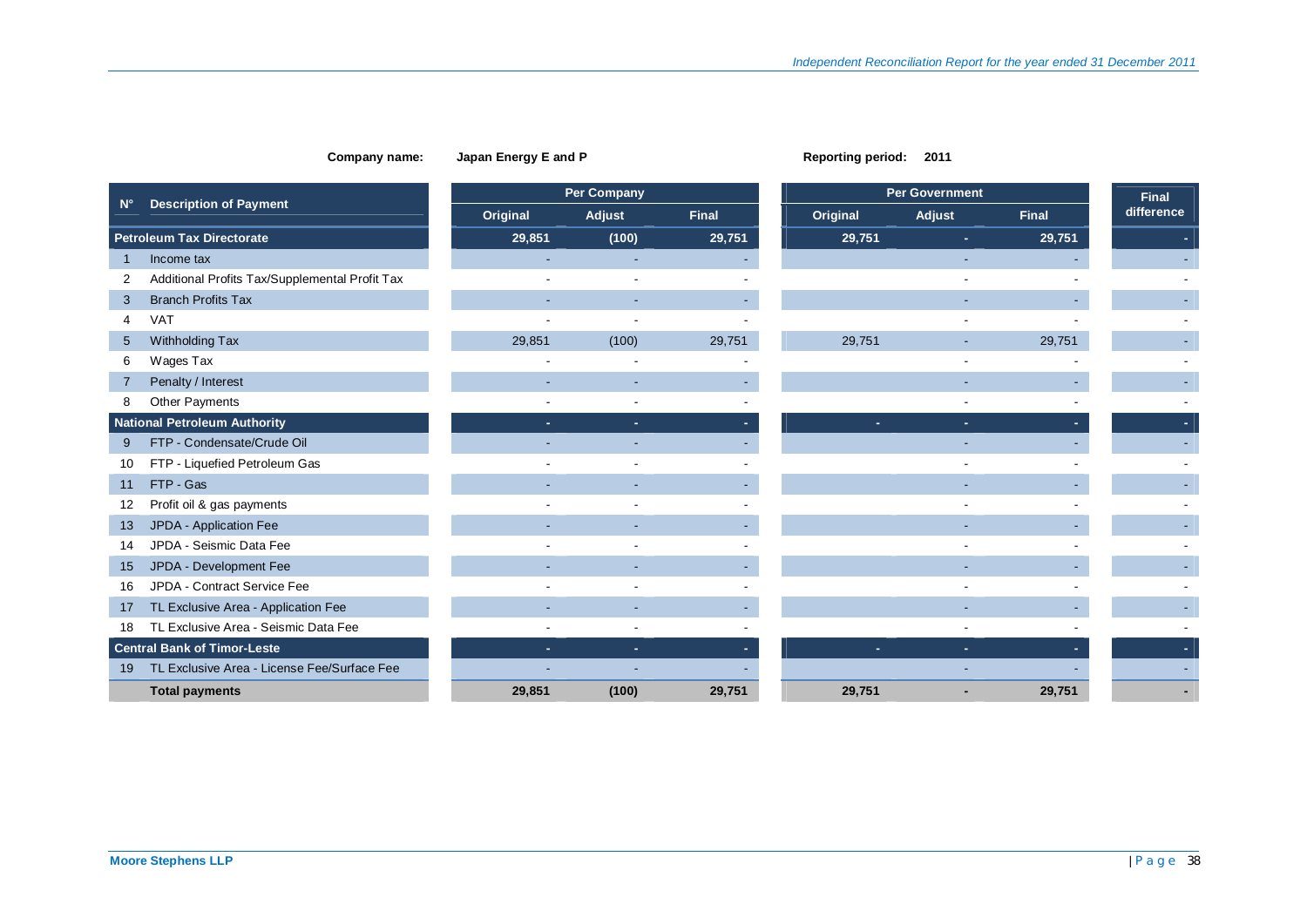| Company name: |  |  | Au |
|---------------|--|--|----|
|---------------|--|--|----|

**Company name: AusAid Reporting period: 2011** 

|             |                                                |          | <b>Per Company</b> |              |           | <b>Per Government</b> |              | <b>Final</b> |
|-------------|------------------------------------------------|----------|--------------------|--------------|-----------|-----------------------|--------------|--------------|
| $N^{\circ}$ | <b>Description of Payment</b>                  | Original | Adjust             | <b>Final</b> | Original  | Adjust                | <b>Final</b> | difference   |
|             | <b>Petroleum Tax Directorate</b>               |          |                    |              |           |                       |              |              |
|             | Income tax                                     |          |                    |              |           |                       |              |              |
| 2           | Additional Profits Tax/Supplemental Profit Tax |          |                    |              |           |                       |              |              |
| 3           | <b>Branch Profits Tax</b>                      |          |                    |              |           |                       |              |              |
| Δ           | <b>VAT</b>                                     |          |                    |              |           |                       |              |              |
| 5           | Withholding Tax                                |          |                    |              |           |                       |              |              |
| 6           | Wages Tax                                      |          |                    |              |           |                       |              |              |
|             | Penalty / Interest                             |          |                    |              |           |                       |              |              |
| 8           | Other Payments                                 |          |                    |              |           |                       |              |              |
|             | <b>National Petroleum Authority</b>            |          |                    |              |           |                       |              |              |
| 9           | FTP - Condensate/Crude Oil                     |          |                    |              |           |                       |              |              |
| 10          | FTP - Liquefied Petroleum Gas                  |          |                    |              |           |                       |              |              |
| 11          | FTP - Gas                                      |          |                    |              |           |                       |              |              |
| 12          | Profit oil & gas payments                      |          |                    |              |           |                       |              |              |
| 13          | JPDA - Application Fee                         |          |                    |              |           |                       |              |              |
| 14          | JPDA - Seismic Data Fee                        |          |                    |              |           |                       |              |              |
| 15          | JPDA - Development Fee                         |          |                    |              |           |                       |              |              |
| 16          | JPDA - Contract Service Fee                    |          |                    |              |           |                       |              |              |
| 17          | TL Exclusive Area - Application Fee            |          |                    |              |           |                       |              |              |
| 18          | TL Exclusive Area - Seismic Data Fee           |          |                    |              |           |                       |              |              |
|             | <b>Central Bank of Timor-Leste</b>             | ÷.       | 7,978,400          | 7,978,400    | 7,978,400 | ×.                    | 7,041,600    |              |
| 19          | TL Exclusive Area - License Fee/Surface Fee    |          | 7,978,400          | 7,978,400    | 7,978,400 |                       | 7,978,400    |              |
|             | <b>Total payments</b>                          |          | 7,978,400          | 7,978,400    | 7,978,400 |                       | 7,978,400    |              |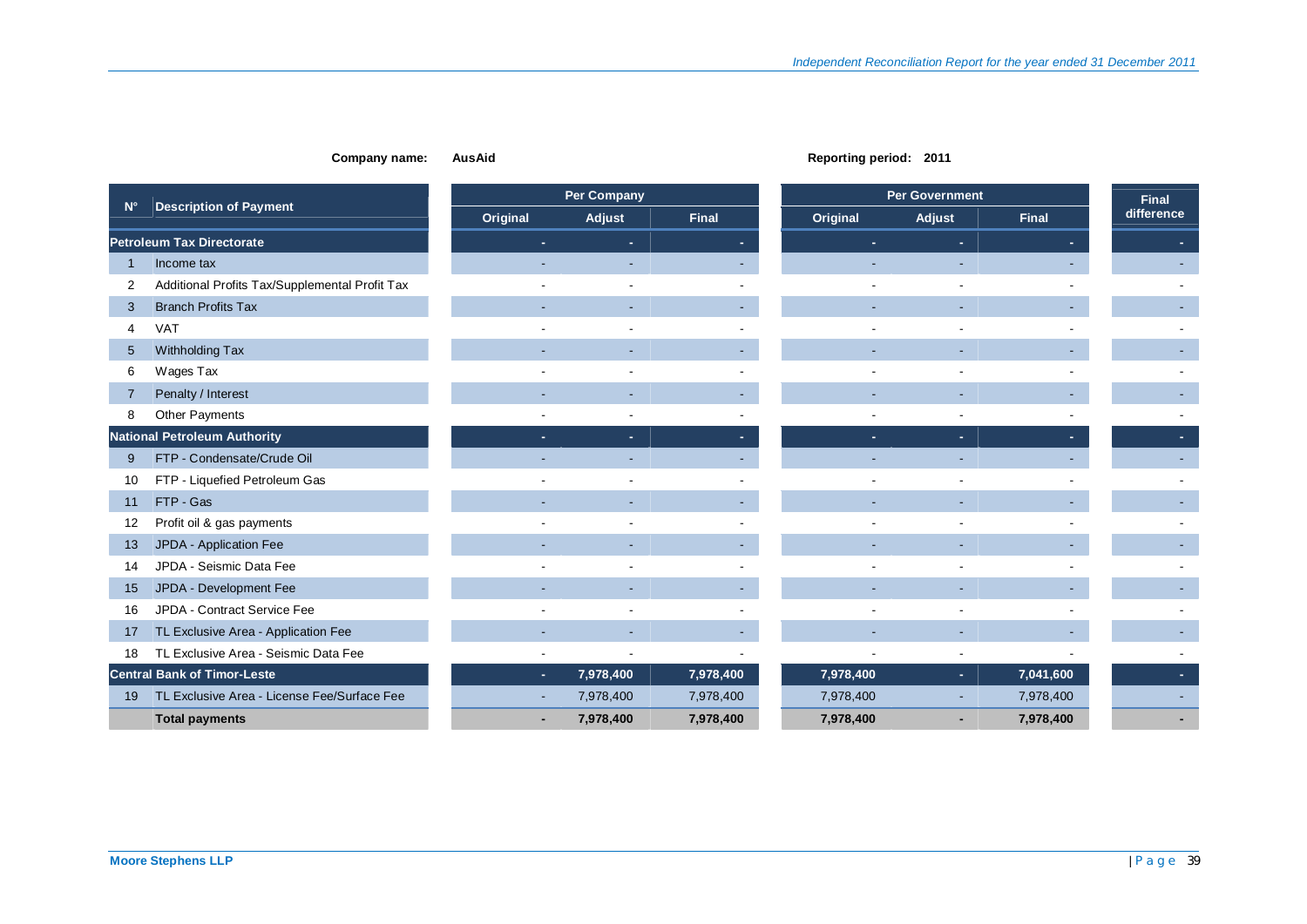# **Annex 4: EITI Timor-Leste 2011 reporting templates**

### **Oil companies**

### **Timor-Leste Extractive Industries Transparency Initiative**

**Input Template for Extractive Industries**

Name of Company:

Reporting period:

### **Flows of Financial Payments in USD to the Government of Timor-Leste**

**REPORT TO BE COMPLETED ON PAYMENT BASIS**

| <b>Description of Payment</b>                                                               | Cash  |              | Kind                     |
|---------------------------------------------------------------------------------------------|-------|--------------|--------------------------|
|                                                                                             | (USD) |              | <b>Value</b> Description |
|                                                                                             |       |              |                          |
| 1. Benefit Stream be reported by International Companies only                               |       |              |                          |
| 1 a) National State-Owned/ Joint Venture Company equity share of Host Government Production |       |              |                          |
| 1 b) Production received by National State-Owned/ Joint Venture Company                     |       |              |                          |
| 1 c) National State-Owned/ Joint Venture Company production entitlement                     |       |              |                          |
| 1 d) Production entitlement received on behalf of the Host Govemment                        |       |              |                          |
|                                                                                             |       |              |                          |
| 2. Payments to Host Government                                                              |       |              |                          |
| 2 a) Petroleum Tax Directorate                                                              |       |              |                          |
| i) Income tax payments                                                                      |       |              |                          |
| ii) Additional profits tax payments/Supplemental Profit Tax                                 |       |              |                          |
| iii) Branch profits tax payments                                                            |       |              |                          |
| iv) VAT payments                                                                            |       |              |                          |
| v) With Holding Tax payments                                                                |       |              |                          |
| vi) Wages Tax                                                                               |       |              |                          |
| vii) Penalty/ Interest                                                                      |       |              |                          |
| viii) Other Payments (Specify)                                                              |       |              |                          |
|                                                                                             |       |              |                          |
| 2 b) National Petroleum Authority<br>i) First Tranche Petroleum Payments (FTP)              |       |              |                          |
| - Condensate                                                                                |       |              |                          |
| - Liquefied Petroleum Gas                                                                   |       |              |                          |
| - Gas                                                                                       |       |              |                          |
| ii) Profit oil & gas payments                                                               |       |              |                          |
| iii) Other Payments:                                                                        |       |              |                          |
| <b>JPDA Fee:</b>                                                                            |       |              |                          |
| - Application fee                                                                           |       |              |                          |
| - Seismic data fee                                                                          |       |              |                          |
| - Development fee                                                                           |       |              |                          |
| - Contract service fee                                                                      |       |              |                          |
| Timor Leste Exclusive Area:                                                                 |       |              |                          |
| - Application fee                                                                           |       |              |                          |
| - Seismic data fee                                                                          |       |              |                          |
| - License fee/Surface fee                                                                   |       |              |                          |
|                                                                                             |       |              |                          |
| 2c. Other                                                                                   |       |              |                          |
| a) Other payments to Government/ Person                                                     |       |              |                          |
| Government agency/ National State-Owned/ Joint Venture Company name:                        |       |              |                          |
| Government agency/ National State-Owned/ Joint Venture Company Representative name:         |       |              |                          |
| Payment description:                                                                        |       |              |                          |
|                                                                                             |       |              |                          |
| 3. Total                                                                                    |       |              |                          |
| <b>Total Payments Made</b>                                                                  | 0     | $\mathbf{0}$ | 0                        |
|                                                                                             |       |              |                          |

**Confidentiality -** All information provided on the reporting templates shall be treated on a confidential basis and is only for the use of the Aggregating Body and Government solely for the purposes of EITI Reporting requirements. No information shall be disclosed<br>to any third party without the disclosing party's written consent, unless disclosure is requi

### **Management Sign Off**

We acknowledge our responsibility for the fair presentation of the Reporting Template in accordance



**Position: Date:**

**Name: Signature:**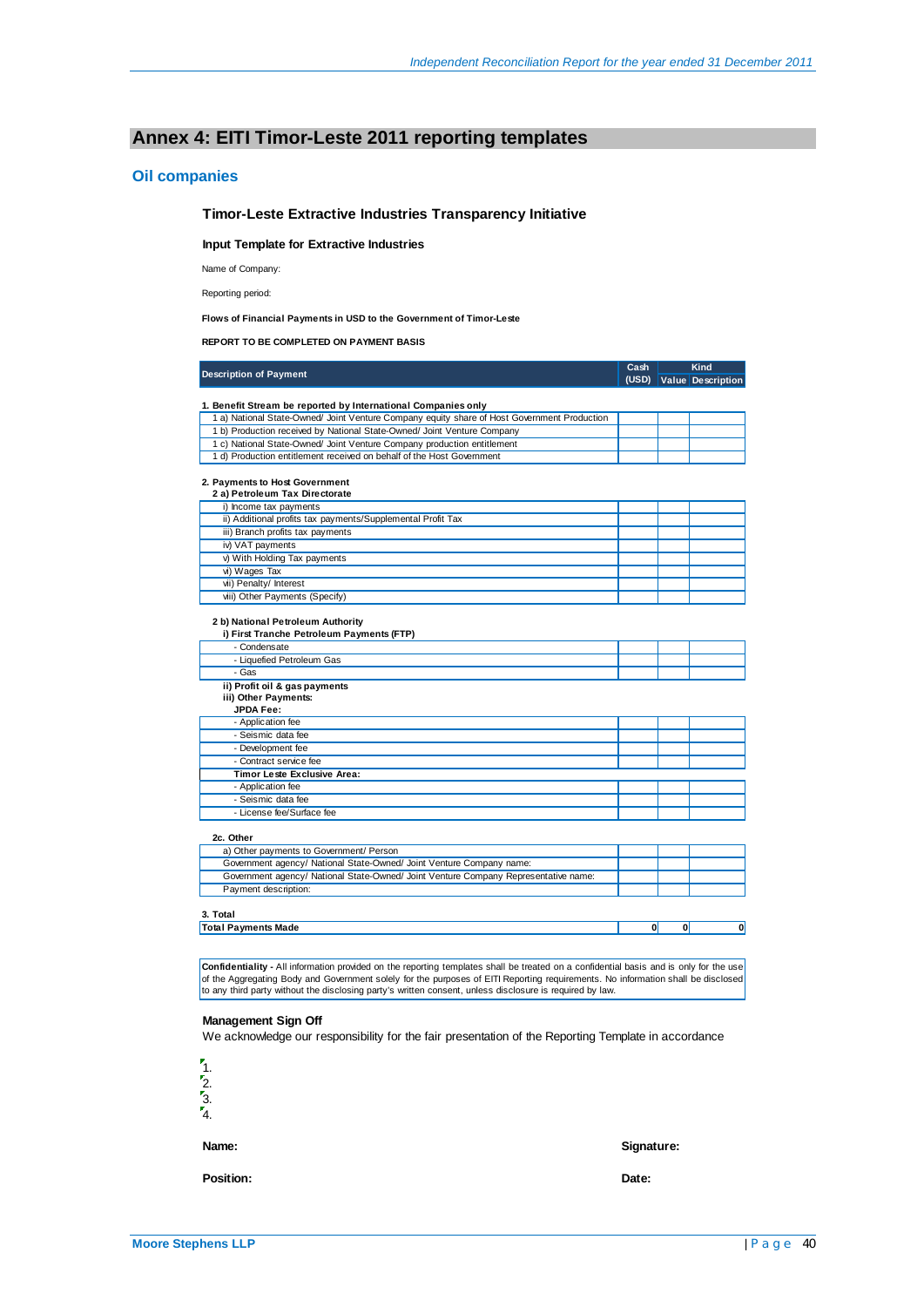### **Petroleum Tax Directorate**

### **Timor-Leste Extractive Industries Transparency Initiative**

### **Input Template for Petroleum Tax Directorate**

Name of Company:

Reporting period:

Total Aggregated Flows of Financial Receipts in USD from Extractive Industries

### **REPORT TO BE COMPLETED ON RECEIPT BASIS**

| <b>Description of Payment</b>                   | Cash (USD) | <b>Kind</b> |                    |  |
|-------------------------------------------------|------------|-------------|--------------------|--|
|                                                 |            | Value       | <b>Description</b> |  |
| a) Petroleum Tax Directorate                    |            |             |                    |  |
| i) Income Tax Payments                          |            |             |                    |  |
| ii) Additional Profit Tax Payments/Supplemental |            |             |                    |  |
| Petroleum Tax Payments                          |            |             |                    |  |
| iii) Branch Profit Tax Payments                 |            |             |                    |  |
| iv) VAT Payments                                |            |             |                    |  |
| v) Withholding Tax Payments                     |            |             |                    |  |
| vi) Wages Tax                                   |            |             |                    |  |
| vii) Penalty/ Interest                          |            |             |                    |  |

**Confidentiality -** All information provided on the reporting templates shall be treated on a confidential basis and is only for the use of the Aggregating Body and Government solely for the purposes of EITI Reporting requirements. No information shall be disclosed to any third party without the disclosing party's written consent, unless disclosure is required by law.

### **Petroleum Tax Directorate Sign Off**

We acknowledge our responsibility for the fair presentation of the Reporting Template in accordance with the Reporting Guidelines and confirm that the aggregated amounts disclosed above agree to the total of the individual company template completed, with the exception of:



**Name: Signature:**

Position: **Date: Date:**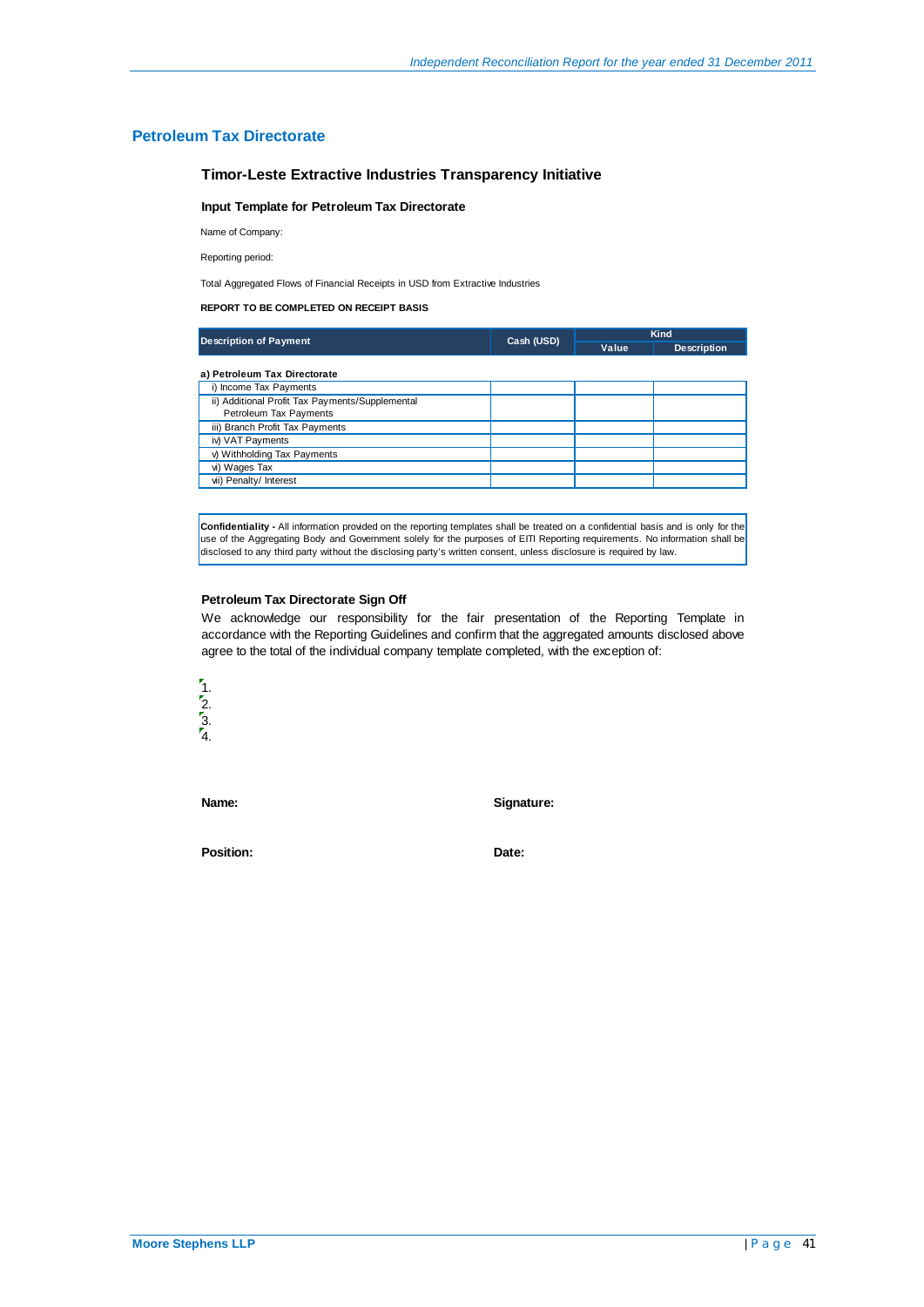### **National Petroleum Authority**

### **Timor-Leste Extractive Industries Transparency Initiative**

### **Input Template for the National Petroleum Authority**

Name of Company:

Reporting period:

Total Aggregated Flows of Financial Receipts in USD from Extractive Industries

### **REPORT TO BE COMPLETED ON RECEIPT BASIS**

|                                              |            | Kind  |                    |  |
|----------------------------------------------|------------|-------|--------------------|--|
| <b>Description of Payment</b>                | Cash (USD) | Value | <b>Description</b> |  |
| 3 b) National Petroleum Authority            |            |       |                    |  |
| i) FTP (First Tranche Petroleum / Royalties) |            |       |                    |  |
| - Condensate                                 |            |       |                    |  |
| - Liquefied Petroleum Gas                    |            |       |                    |  |
| - Gas                                        |            |       |                    |  |
| ii) Profit Oil & Gas Payments                |            |       |                    |  |
| iii) Other Payments:                         |            |       |                    |  |
| JPDA Fee:                                    |            |       |                    |  |
| - Application fee                            |            |       |                    |  |
| - Seismic data fee                           |            |       |                    |  |
| - Development fee                            |            |       |                    |  |
| - Contract service fee                       |            |       |                    |  |
| Timor-Leste Exclusive Area:                  |            |       |                    |  |
| - Application fee                            |            |       |                    |  |
| - Seismic data fee                           |            |       |                    |  |
| - License fee/Surface fee                    |            |       |                    |  |

**Confidentiality -** All information provided on the reporting templates shall be treated on a confidential basis and is only for the use of the Aggregating Body and Government solely for the purposes of EITI Reporting requirements. No information shall be disclosed to any third party without the disclosing party's written consent, unless disclosure is required by law.

### **National Petroleum Authority Sign Off**

We acknowledge our responsibility for the fair presentation of the Reporting Template in accordance with the Reporting Guidelines and confirm that the aggregated amount disclosed above agrees to the total of the individual company templates completed, with the exception of:



**Name: Signature:**

Position: **Date: Date: Date:**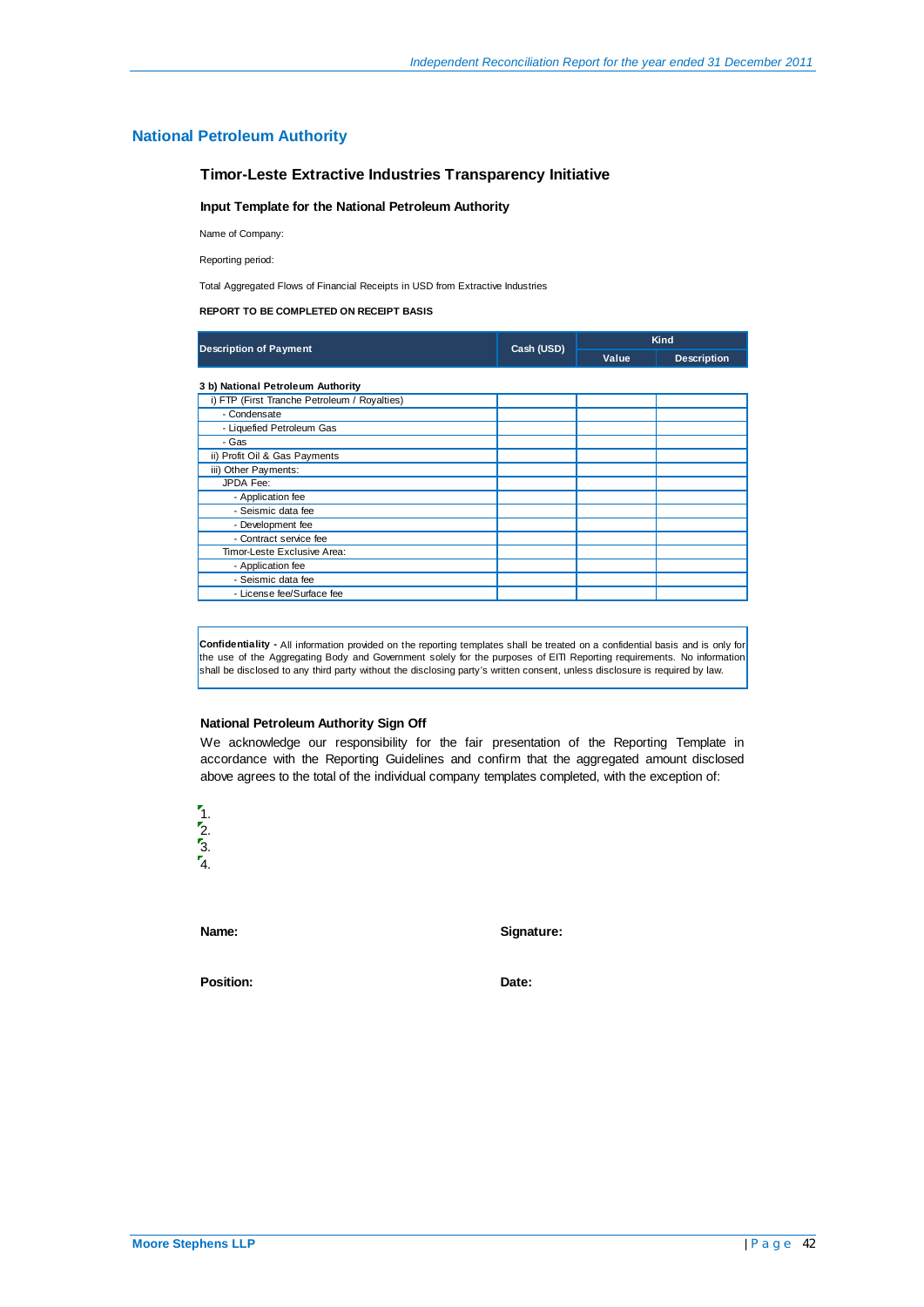### **Central Bank of Timor-Leste**

### **Timor-Leste Extractive Industries Transparency Initiative**

### **Input Template for Banking and Payment Authority**

Name of Company:

Reporting period:

Total Aggregated Flows of Financial Receipts in USD from Extractive Industries

### **REPORT TO BE COMPLETED ON RECEIPT BASIS**

| <b>Description of Payment</b>                                                   | Cash (USD) | Kind  |                    |  |
|---------------------------------------------------------------------------------|------------|-------|--------------------|--|
|                                                                                 |            | Value | <b>Description</b> |  |
| a) Banking & Payments Authority                                                 |            |       |                    |  |
| i) Article 6.1(a) Payments                                                      |            |       |                    |  |
| ii) Article 6.1(b) Payments (Payments from the National<br>Petroleum Authority) |            |       |                    |  |
| iii) Article 6.1(d) Payments                                                    |            |       |                    |  |
| iv) Article 6.1(e) Payments                                                     |            |       |                    |  |

**Confidentiality -** All information provided on the reporting templates shall be treated on a confidential basis and is only for the use of the Aggregating Body and Government solely for the purposes of EITI Reporting requirements. No information shall be disclosed to any third party without the disclosing party's written consent, unless disclosure is required by law.

### **Central Bank Sign Off**

We acknowledge our responsibility for the fair presentation of the Reporting Template in accordance with the Reporting Guidelines and confirm that the aggregated amounts disclosed above agree to the total of the individual company template completed, with the exception of:



**Name: Signature:**

Position: **Date:**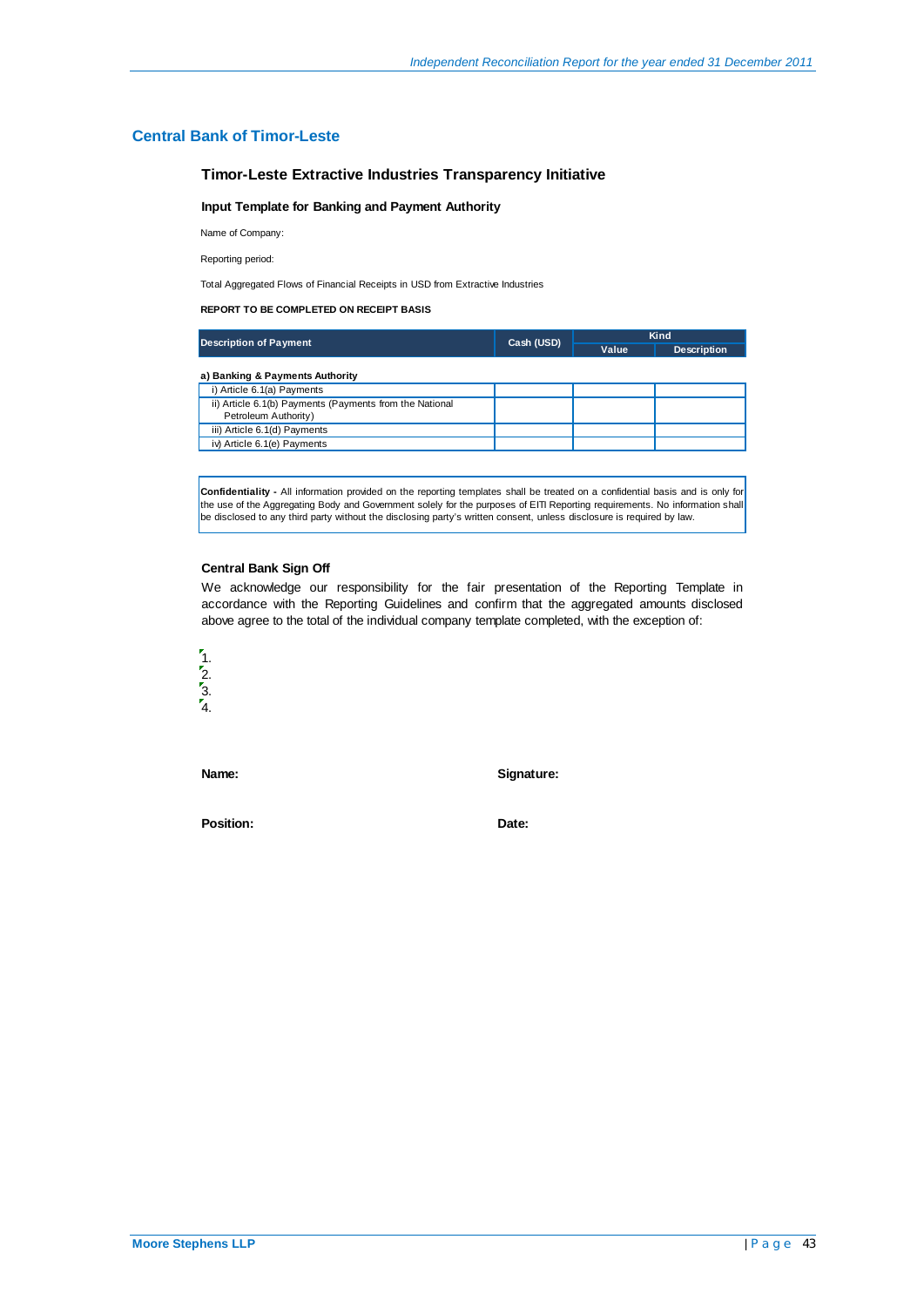# **Supporting schedule (with all 3 reporting templates)**

# **Report on amounts paid by extractive companies ended 31 December 20XX**

**Name of the Entity** Extractive company / Government Agency)

|      | Cash (USD)<br>Receipt No.<br><b>Description of Payment</b> |              | Kind   |                    |  |
|------|------------------------------------------------------------|--------------|--------|--------------------|--|
| Date |                                                            |              | Value  | <b>Description</b> |  |
|      |                                                            |              |        |                    |  |
|      |                                                            |              |        |                    |  |
|      |                                                            |              |        |                    |  |
|      |                                                            |              |        |                    |  |
|      |                                                            |              |        |                    |  |
|      |                                                            |              |        |                    |  |
|      |                                                            |              |        |                    |  |
|      |                                                            |              |        |                    |  |
|      |                                                            |              |        |                    |  |
|      |                                                            |              |        |                    |  |
|      |                                                            |              |        |                    |  |
|      |                                                            |              |        |                    |  |
|      |                                                            |              |        |                    |  |
|      |                                                            |              |        |                    |  |
|      |                                                            |              |        |                    |  |
|      |                                                            |              |        |                    |  |
|      |                                                            |              |        |                    |  |
|      |                                                            |              |        |                    |  |
|      |                                                            |              |        |                    |  |
|      |                                                            |              |        |                    |  |
|      |                                                            |              |        |                    |  |
|      |                                                            |              |        |                    |  |
|      |                                                            |              |        |                    |  |
|      |                                                            |              |        |                    |  |
|      |                                                            |              |        |                    |  |
|      |                                                            |              |        |                    |  |
|      | <b>Total</b>                                               | $\mathbf{u}$ | $\sim$ |                    |  |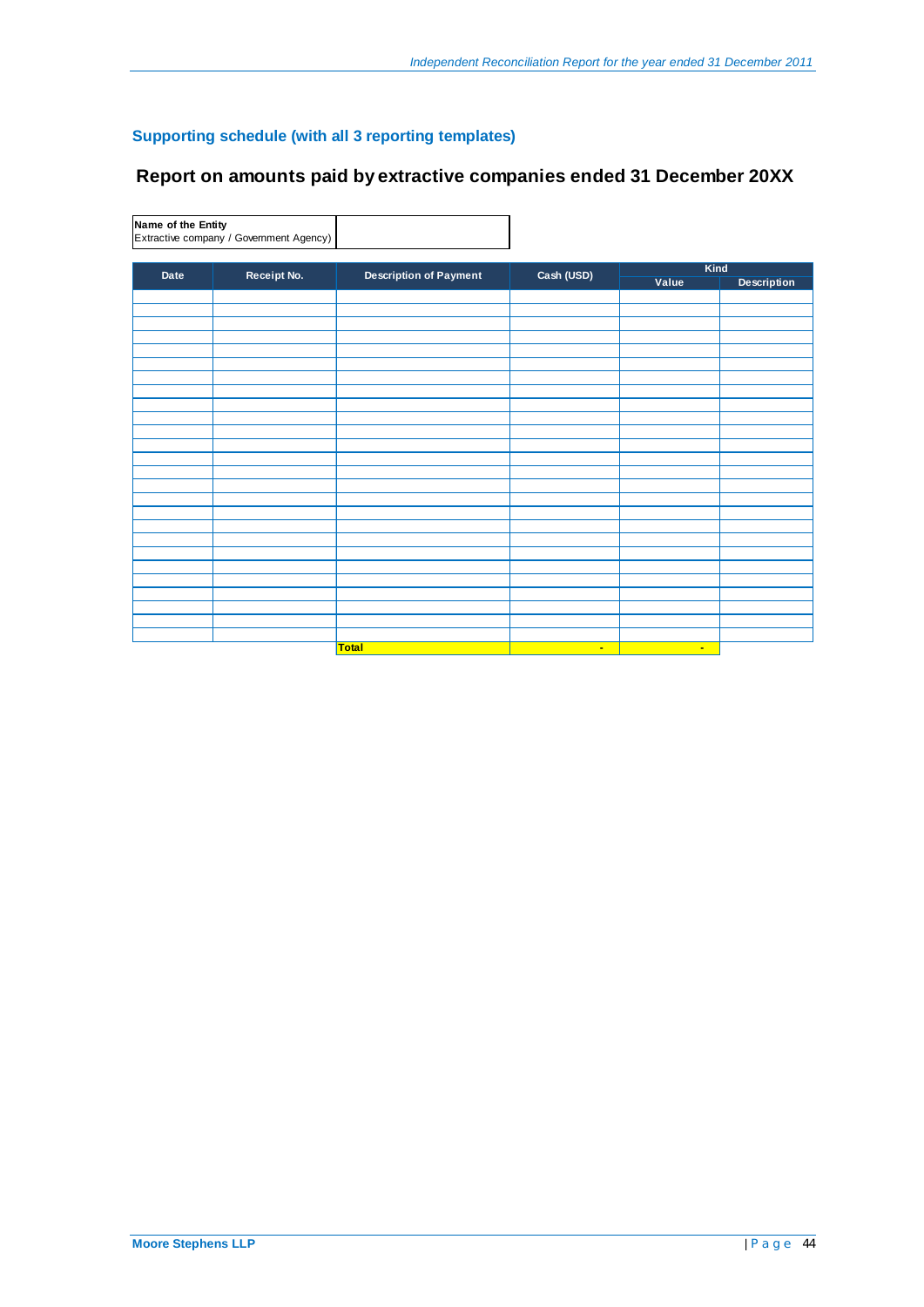# **Annex 5: List of contacts and people involved in the reconciliation process**

| <b>Reconciler - Moore Stephens LLP</b>          |                                           |
|-------------------------------------------------|-------------------------------------------|
| Tim Woodward                                    | Partner                                   |
| Radhouane Bouzaiane                             | Senior manager / Team Leader              |
| Dian Perawati                                   | <b>Audit Senior</b>                       |
| <b>Rita Freitas</b>                             | Audit assistant                           |
|                                                 |                                           |
| <b>EITI Secretariat of Timor-Leste</b>          |                                           |
| Elda Guterres da Silva                          | National Coordinator for EITI Timor-Leste |
| <b>Trifonio Flor Sarmento</b>                   | Outreach Officer                          |
| <b>Secretary of State for Natural Resources</b> |                                           |
| <b>Alfredo Pires</b>                            | Secretary of State for Natural Resources  |
|                                                 |                                           |
| <b>Oil Companies</b>                            |                                           |
| <b>Brendan Augustin</b>                         | <b>Woodside Petroleum</b>                 |
| Mary Beveridge                                  | Woodside Petroleum                        |
| Balraj Singh Sidhu                              | Petronas                                  |
| Seitaro KAYAMA                                  | Inpex Sahul                               |
| <b>Christine Starr</b>                          | Oilex                                     |
| James Booth                                     | ConocoPhillips                            |
| <b>Troy Sumpton</b>                             | ConocoPhillips                            |
| Andrew Tay                                      | Eni Timor-Leste                           |
| Hitoshi Tagawa                                  | <b>Tokyo Timor Sea Resources</b>          |
| Ben J Opie                                      | <b>Tokyo Timor Sea Resources</b>          |
| <b>Michael Lawry</b>                            | <b>Santos</b>                             |
| Dino Gandara Rai                                | Minza Oil & Gas                           |
| <b>Winnie Cho</b>                               | Talisman Energy Inc                       |
| Susindar Kandasamy                              | Japan Energy                              |
| Vinay Kothari                                   | Reliance                                  |
|                                                 |                                           |
| <b>National Petroleum Authority - NPA</b>       |                                           |
| <b>Emanuel Angelo Lay</b>                       | <b>Commercial Director - Commercial</b>   |
| Honesia Araujo                                  | Marketing and Revenue Management Officer  |
|                                                 |                                           |
| Petroleum Tax Directorate - PTD                 |                                           |
| Joao Demetrio Xavier                            | Acting Head of Operations Department      |
| <b>Central Bank of Timor-Leste - CBTL</b>       |                                           |
|                                                 |                                           |
| Fernando da Silva Carvalho                      | <b>Chief Accountant</b>                   |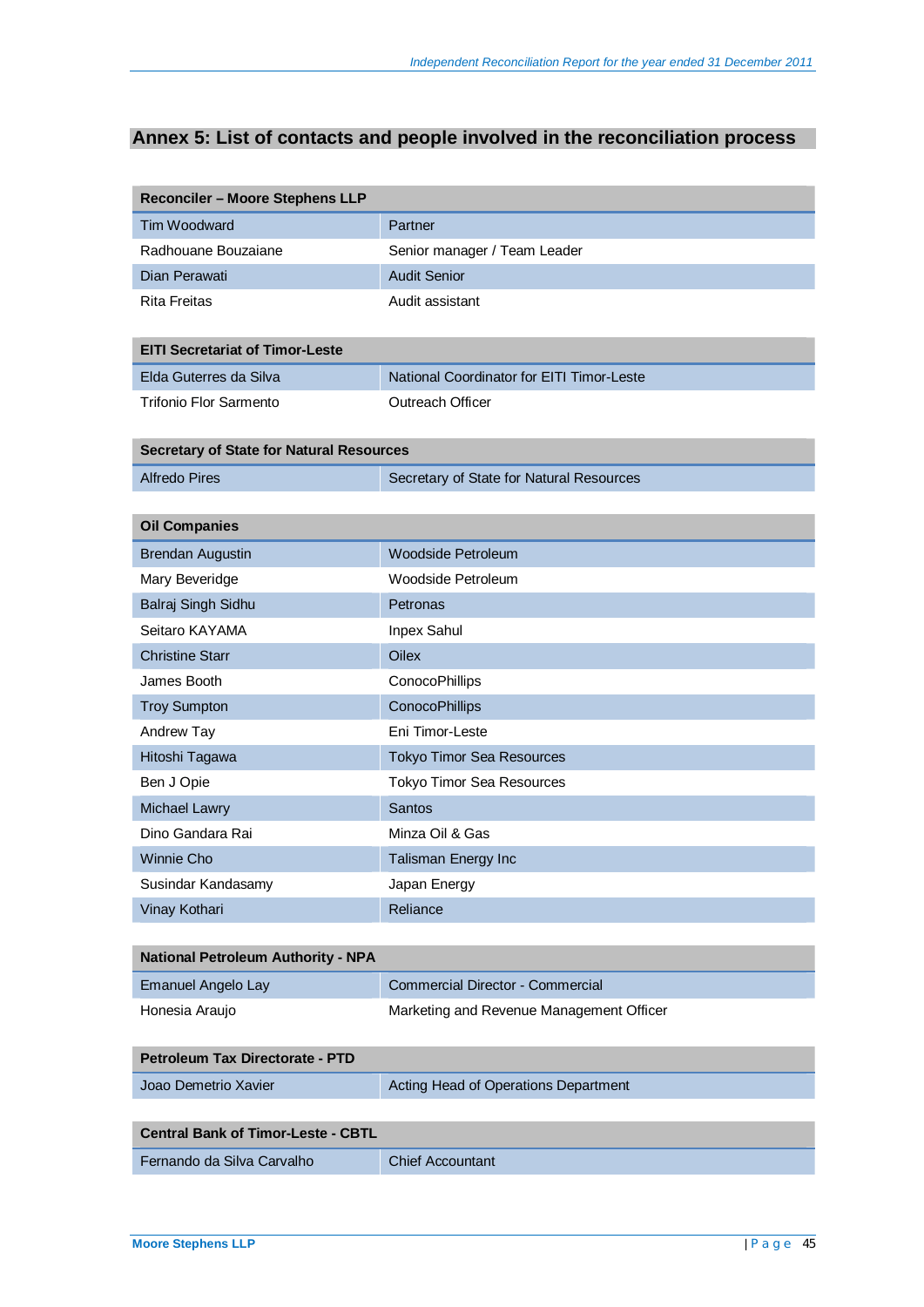# **Annex 6: Contract areas in TLEA and JPDA**